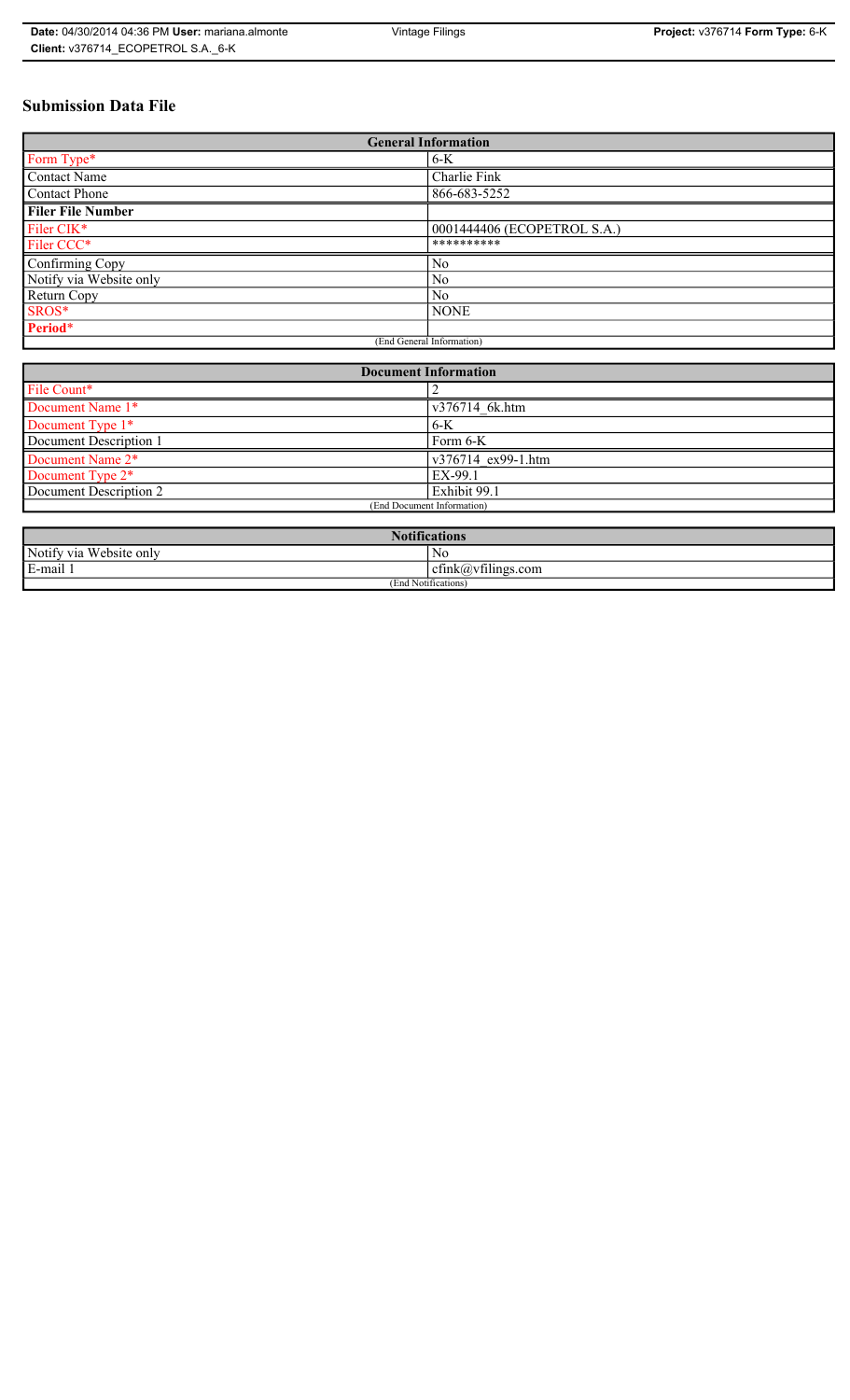### **SECURITIES AND EXCHANGE COMMISSION Washington, D.C. 20549**

#### **FORM 6-K REPORT OF FOREIGN PRIVATE ISSUER PURSUANT TO RULE 13a-16 OR 15d-16 OF THE SECURITIES EXCHANGE ACT OF 1934**

April, 2014

Commission File Number: 333-153452

**ECOPETROL S.A.**

*(Exact name of registrant as specified in its Charter)*

Carrera 7 No. 37 – 69 BOGOTA – COLOMBIA *(Address of registrant's principal executive offices)*

Indicate by check mark whether the registrant files or will file annual reports under cover Form 20-F or Form 40-F.

Form 20-F  $\boxtimes$  Form 40-F  $\Box$ 

Indicate by check mark if the registrant is submitting the Form 6-K in paper as permitted by Regulation S-T Rule 101(b)(1):

 $Yes$   $\Box$  No  $X$ 

Indicate by check mark if the registrant is submitting the Form 6-K in paper as permitted by Regulation S-T Rule 101(b)(7):

 $Yes$   $\Box$  No  $X$ 

Indicate by check mark whether by furnishing the information contained in this Form, the registrant is also thereby furnishing the information to the Commission pursuant to Rule 12g3-2(b) under the Securities Exchange Act of 1934.

 $Yes$   $\Box$  No  $X$ 

If "Yes" is marked, indicate below the file number assigned to the registrant in connection with Rule 12g3-2(b): 82- N/A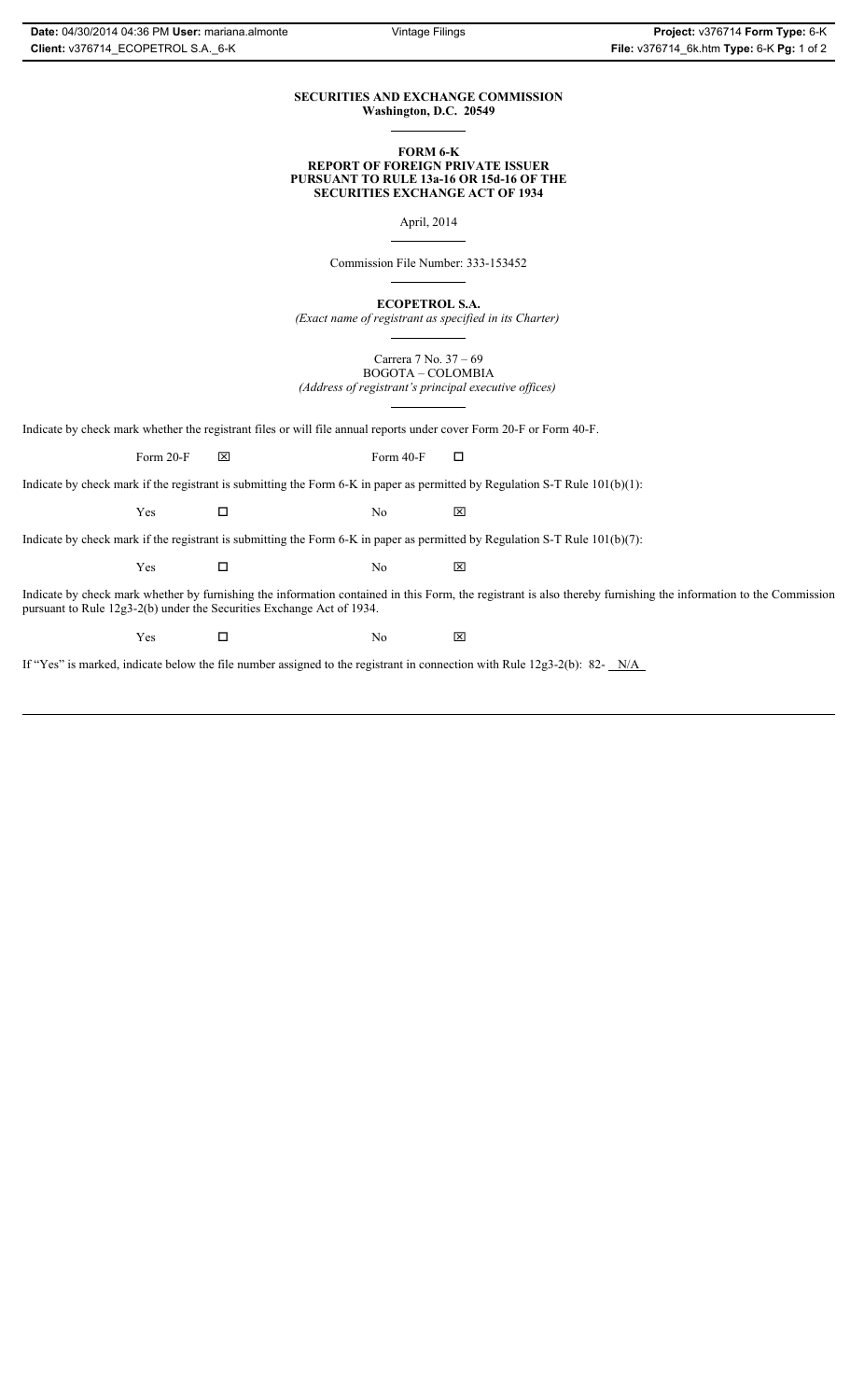### **SIGNATURE**

Pursuant to the requirements of the Securities Exchange Act of 1934, the Registrant has duly caused this report to be signed on its behalf by the undersigned, thereto duly authorized.

Date: April 30, 2014

Ecopetrol S.A.

By: /s/ Magda Manosalva Name: Magda Manosalva Title: Chief Financial Officer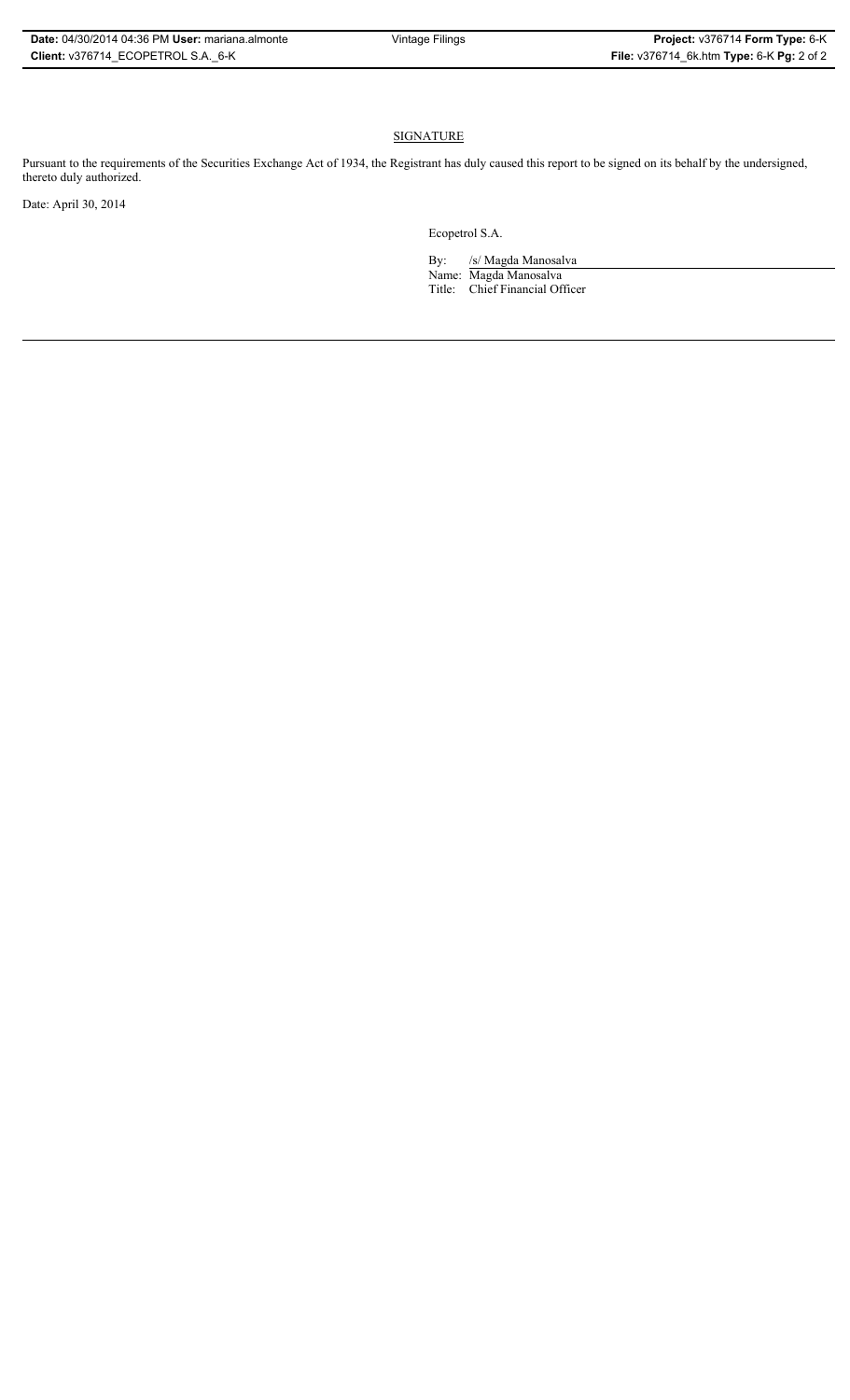#### **Ecopetrol Announces Its Results for the First Quarter of 2014**

- x *Net income and Ebitda increased compared with the fourth quarter of 2013, however, they were affected by lower production, price decreases and increase in variable costs.*
- x *Corporate Group's subsidiaries and affiliates reported higher income.*
- x *One discovery of hydrocarbons in Colombia.*

BOGOTA, April 30, 2014. Ecopetrol S.A. (BVC: ECOPETROL; NYSE: EC; TSX: ECP) announced today its unaudited financial results<sup>1</sup>, both consolidated and unconsolidated, for the first quarter of 2014. The financial results were prepared and filed in Colombian pesos (COP\$) in accordance with the Public Accountancy Legal Framework (*Régimen de Contabilidad Pública*, RCP) of Colombia's General Accounting Office.

#### **Summary of Ecopetrol S.A.'s financial results**

| <b>Unconsolidated</b>      |           |              |           |           |             |  |
|----------------------------|-----------|--------------|-----------|-----------|-------------|--|
| (COP\$ Billion)            | $102014*$ | $40\,2013*$  | Var. %    | $102013*$ | Var. $%$ ** |  |
| Total sales                | 15,741.7  | 16,201.3     | $(2.8\%)$ | 14,771.8  | $6.6\%$     |  |
| Operating profit           | 4,552.6   | 4,077.4      | 11.7%     | 5,145.3   | $(11.5\%)$  |  |
| Net Income                 | 3,225.9   | 2,629.7      | 22.7%     | 3,495.7   | $(7.7\%)$   |  |
| Earnings per share (COP\$) | 78.46     | 63.96        | 22.7%     | 85.02     | $(7.7\%)$   |  |
| <b>EBITDA</b>              | 7,704.6   | 5,268.4      | 46.2%     | 7,746.0   | $(0.5\%)$   |  |
| <b>EBITDA</b> Margin       | 49%       | 33%          |           | 52%       |             |  |
|                            |           | Consolidated |           |           |             |  |
| (COP\$ Billion)            | 10 2014 * | $40\,2013*$  | Var. %    | 1O 2013*  | Var. % $**$ |  |
| Total sales                | 18,262.0  | 17,960.2     | 1.7%      | 16.745.7  | $9.1\%$     |  |
| Operating profit           | 5,882.8   | 4,209.7      | 39.7%     | 5,553.9   | 5.9%        |  |
| Net Income                 | 3,287.4   | 2,426.5      | 35.5%     | 3,411.7   | $(3.6\%)$   |  |

EBITDA 7,793.0 4,901.4 59.0% 7,596.5 2.6%

EBITDA Margin 43% 27% 45%

\* Not audited

\*\* Between 1Q 2014 and 1Q 2013

<sup>1</sup> Some figures in this release are presented in U.S. dollars (US\$), as indicated. The financial results in the main body of this report have been rounded to one decimal place. Figures presented in COP\$ billion are equivalent to COP\$1 thousand million (COP\$1,000,000,000). Additionally, some 2013 figures have been reclassified to be comparable to those of 2014.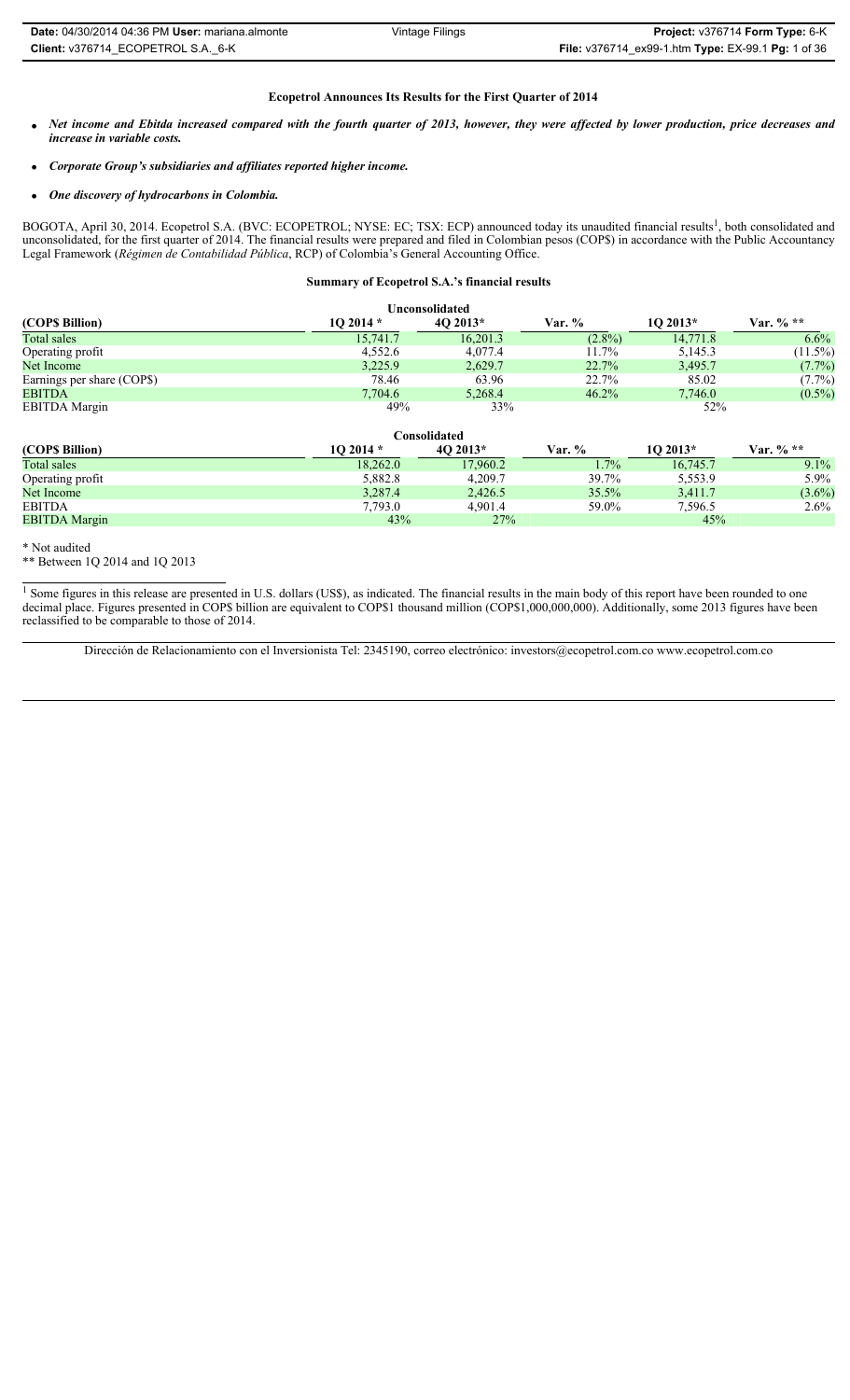In the opinion of Ecopetrol S.A.'s CEO, Javier Gutiérrez:

*The financial results of the first quarter of 2014 were better compared with those from the fourth quarter of 2013. The unconsolidated net income as well as the Ebitda increased 22.7% and 46.2% respectively.* 

*The results of the first quarter of 2014 reflected the difficult operating conditions: there were 33 attacks on infrastructure, and blockades by some communities in different regions across Colombia. Due to this situation, we have experienced delays in execution of some E&P projects. In midstream, the operation of the Bicentenario oil pipeline has remained disrupted since February 20 and in the Caño Limon – Coveñas pipeline since March 25. As a consequence, average production reached 765.7 mboed falling 3.2% compared to the first quarter of 2013, and 1.8% compared to the last quarter of 2013.* 

*The dollar sales price of crudes, products and gas declined 8.1%, 5.3% and 16.3%, respectively, versus the same period of 2013, as the result of international market conditions.* 

*Higher variable costs were generated due to higher transportation fees, the cost of transporting by truck, increased purchases of ultra-low sulfur content diesel and diluent, among others.* 

*The better results for the companies of the Corporate Group, came from the Midstream and Upstream segments, the latter posting a 5.0% growth in production.* 

*We had several highlights during the quarter such as the discovery in the well Tibirita 1A in Llanos Orientales, the 11 most competitive bids for the blocks in Lease 231 in the Gulf of Mexico (U.S.), the 55 thousand barrel increase in the capacity of the San Fernando–Monterrey transport system, the achievement of 89% completion in the Reficar modernization project, and the two patents in Colombia for the production of biofuels. Additionally we also highlight the progress in projects such as the water flooding pilot in the Galan field and the CEOR pilot at the Yariguí field.*

*We are advancing in the initiatives to improve operating conditions, and the progress in the capex plan, including close cooperation and coordination with Government agencies such as the Military Forces, the Labor Ministry and Local governments. We have a dedicated multidisciplinary team with the objective of prioritizing and implementing the key projects.* 

*As a closing, I would like to reiterate our commitment to overcome the operational difficulties and move forward with the projects that will allow us to continue along the path of growth."*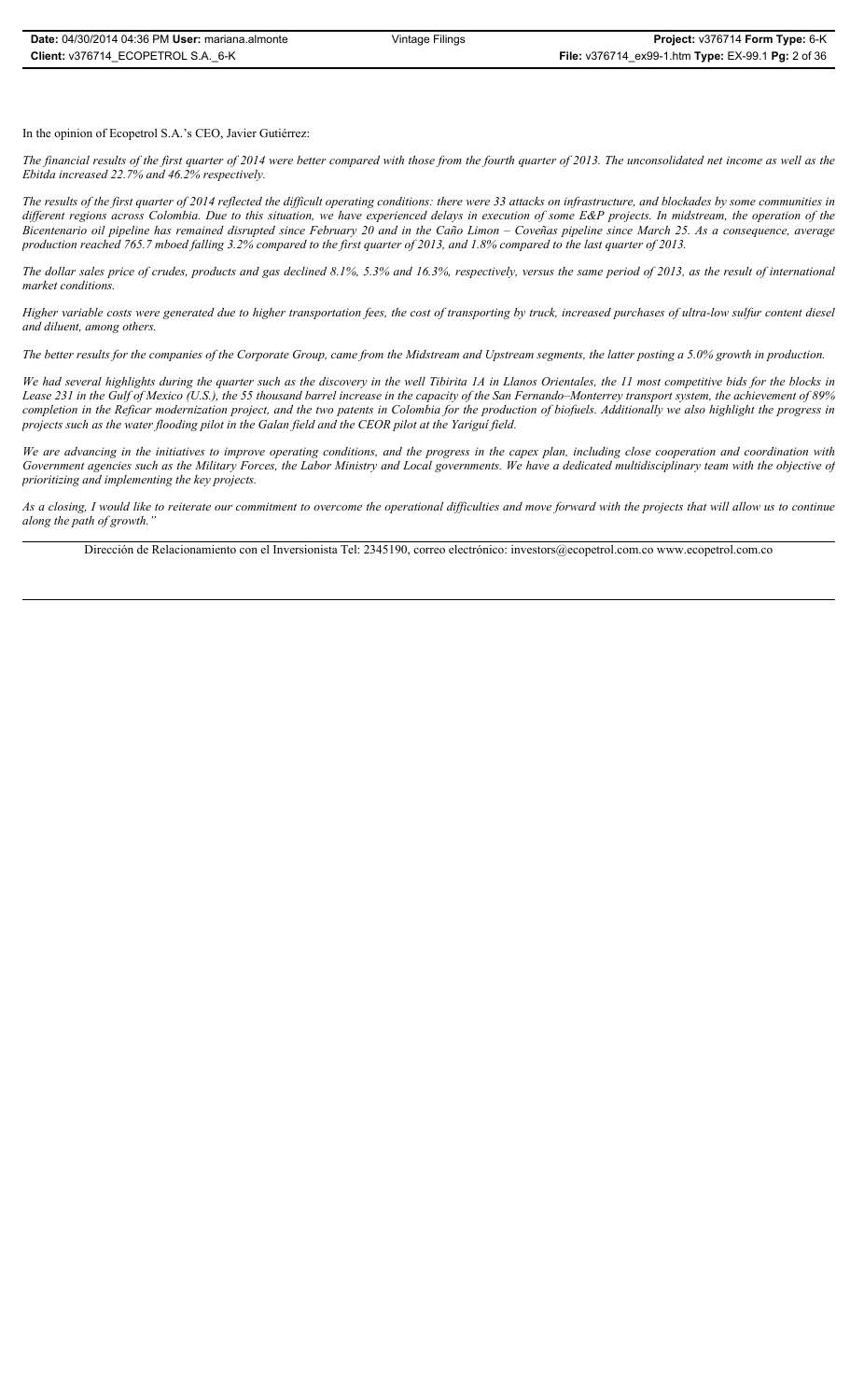# **Ecopetrol presents its results for the first quarter of 2014**

| I.   |                | <b>Financial Results</b>                                       | 4  |
|------|----------------|----------------------------------------------------------------|----|
|      | a.             | Availability of Crude, Natural Gas and Refined Products        |    |
|      | $\mathbf{b}$ . | <b>Sales Volumes</b>                                           |    |
|      | c.             | Crude, Refined Product and Natural Gas Prices                  |    |
|      | $d_{\cdot}$    | <b>Financial Results</b>                                       |    |
|      | e.             | Cash Flow                                                      | 10 |
|      |                | <b>Balance Sheet</b>                                           | 10 |
|      |                | <b>Consolidated Financial Results</b>                          | 12 |
|      | $b_{\cdot}$    | Segment results                                                | 13 |
| Ш.   |                | <b>Operating Results</b>                                       | 15 |
|      | a.             | Investment plan                                                | 15 |
|      | b.             | Exploration                                                    | 15 |
|      | C <sub>1</sub> | Production                                                     | 17 |
|      | d.             | Refining                                                       | 18 |
|      | e.             | Transportation                                                 | 19 |
| IV.  |                | Organizational Consolidation and Corporate Governance          | 21 |
|      | a.             | Organizational consolidation                                   | 21 |
|      | $\mathbf{b}$ . | Corporate Responsibility                                       | 21 |
| V.   |                | First Quarter of 2014 Conference Calls                         | 23 |
| VI.  |                | <b>Additional Exhibits</b>                                     | 24 |
| VII. |                | <b>Exhibits of Subsidiary Results and Shareholder Interest</b> | 30 |
|      |                |                                                                |    |

Dirección de Relacionamiento con el Inversionista Tel: 2345190, correo electrónico: investors@ecopetrol.com.co www.ecopetrol.com.co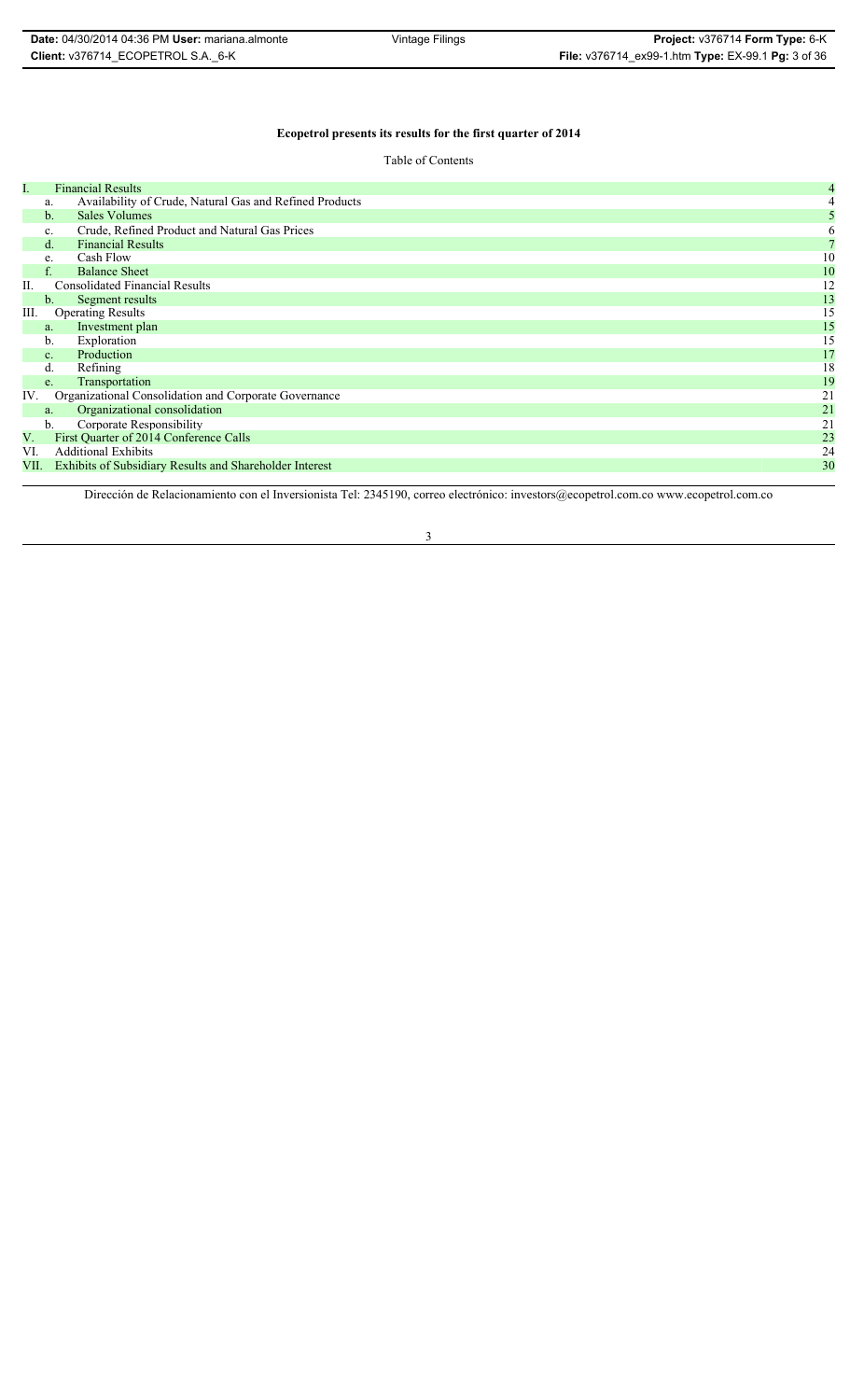### **I. Financial Results**

# **a. Availability of Crude, Natural Gas and Refined Products**

The availability of Ecopetrol S.A. crude, natural gas and refined products was the following:

**Ecopetrol S.A. (unconsolidated)\***

| 1O 2014 | 1O 2013 | $\Delta$ (%) |
|---------|---------|--------------|
| 504.4   | 524.3   | $(3.8\%)$    |
| 180.0   | 197.6   | $(8.9\%)$    |
| 78.7    | 64.7    | 21.6%        |
| 763.1   | 786.6   | $(3.0\%)$    |
| 1Q 2014 | 1Q 2013 | $\Delta$ (%) |
| 107.3   | 102.7   | 4.5%         |
| 2.2     | 10.9    | $(79.8\%)$   |
| 109.5   | 113.6   | $(3.6\%)$    |
| 10 2014 | 10 2013 | $\Delta$ (%) |
| 227.0   | 219.7   | $3.3\%$      |
| 12.2    | 14.0    | $(12.9\%)$   |
| 121.2   | 100.4   | $20.7\%$     |
| 360.4   | 334.1   | $7.9\%$      |
|         |         |              |

\* Does not include variation in inventories

\*\* Does not include royalties

\*\*\* Includes royalties purshased from the National Hydrocarbon Agency (Agencia Nacional de Hidrocarburos, ANH), royalties from Ecopetrol and other companies, and local purchases from third parties

The main results of the first quarter of 2014 were:

- Lower crude production (-19.9 mbod): see explanation on page 17.
- Lower purchases of crude oil (-17.6 mbod):
	- o Decreased royalty purchases driven by lower production in Colombia.
	- o Decreased purchases from third parties due to: 1) lower transport capacity in the country's southern region and 2) operational problems in crude fields operated by third parties.
- Lower purchases of gas (-8.7 mboed):
	- o Decreased royalty purchases in accordance with Resolution No. 877 of September 25, 2013, which establishes the cash collection by ANH from royalties and compensations due to the development of gas fields in lieu of in-kind payments of royalties.
	- o Decreased purchases from third parties due to: 1) less availability of gas from the Payoa field operated by Petrosantander, and 2) higher quantity of gas owned by Ecopetrol for sale.
	- Decreased local purchases of refined products (-1.8 mbod): less availability of Reficar S.A. fuel as a result of the scheduled shut down of the Cartagena refinery starting March 3rd.
- o Increased imports (+20.8 mbod) of the following products:
	- o Diluent: 1) increased inventories, and 2) decreased deliveries of naphtha produced at Barrancabermeja due to higher production of gasoline and jet fuel.
	- o Diesel and Jet fuel: increased demand in Colombia.

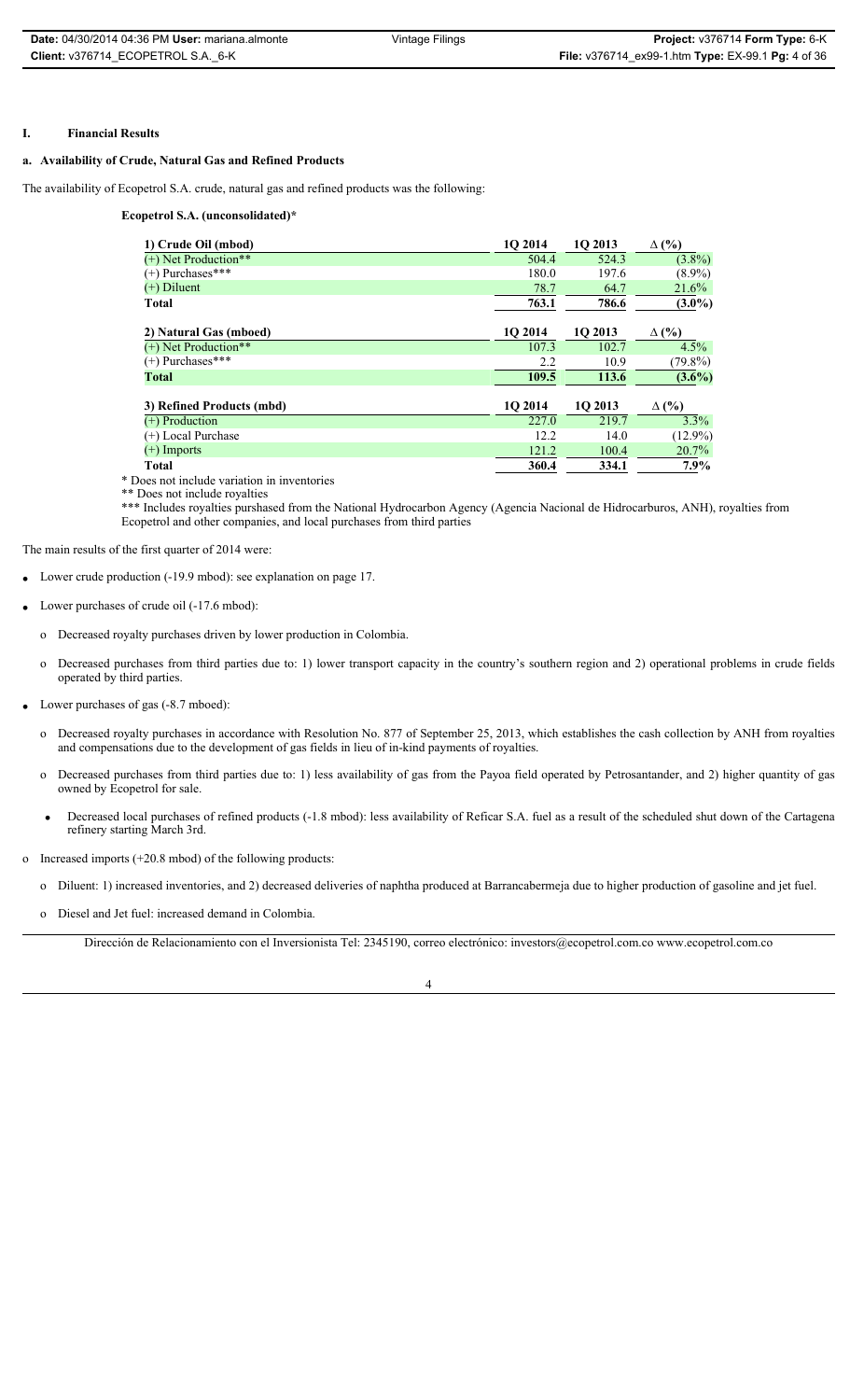| <b>Date: 04/30/2014 04:36 PM User: mariana.almonte</b> | Vintage Filings | Project: v376714 Form Type: 6-K                           |
|--------------------------------------------------------|-----------------|-----------------------------------------------------------|
| Client: v376714 ECOPETROL S.A. 6-K                     |                 | <b>File:</b> v376714_ex99-1.htm Type: EX-99.1 Pg: 5 of 36 |

o Industrials and Petrochemicals: imports of lubricants bases and other products for local supply.

### **b. Sales Volumes**

### **Ecopetrol S.A. (unconsolidated)**

#### **Sales volume**

| Local sales volume (mboed)          | 1O 2014 | 1O 2013 | $\Delta$ (%) |
|-------------------------------------|---------|---------|--------------|
| Crude Oil                           | 56.2    | 22.9    | 145.4%       |
| Natural Gas                         | 80.4    | 59.9    | 34.2%        |
| Gasoline                            | 71.5    | 70.6    | 1.3%         |
| <b>Medium Distillates</b>           | 118.6   | 111.1   | $6.8\%$      |
| LPG and propane                     | 15.0    | 14.2    | 5.6%         |
| Fuel oil                            | 3.4     | 1.9     | 78.9%        |
| <b>Industrial and Petrochemical</b> | 16.1    | 11.9    | 35.3%        |
| <b>Total Local Sales</b>            | 361.2   | 292.5   | 23.5%        |
|                                     |         |         |              |
| <b>Export sales volume (mboed)</b>  | 1O 2014 | 1Q 2013 | $\Delta$ (%) |
| Crude Oil                           | 448.7   | 432.8   | 3.7%         |
| Products                            | 58.0    | 56.3    | $3.0\%$      |
| <b>Natural Gas</b>                  | 19.8    | 21.6    | $(8.3\%)$    |
| <b>Total Export Sales</b>           | 526.5   | 510.7   | $3.1\%$      |
| Sales to free trade zone (mboed)    | 10 2014 | 1Q 2013 | $\Delta$ (%) |
| Crude Oil                           | 38.0    | 76.0    | $(50.0\%)$   |
| Products                            | 2.7     | 3.0     | $(10.0\%)$   |
| <b>Natural Gas</b>                  | 5.4     | 3.2     | 68.8%        |
| Total sales to free trade zone      | 46.1    | 82.2    | $(43.9\%)$   |
| Total sales volume                  | 933.8   | 885.4   | 5.5%         |

**b.1)** *Market in Colombia: Sales to the Colombian market comprised 44% of total sales in the first quarter of 2014 (39% excluding sales to free trade zones):*

The increase of 34.5%in local sales volumes in the first quarter of 2014 is explained mainly by:

- o Crude (+33.3 mbod): increase in sales to affiliates Hocol and Equión, thus making use of transportation synergies.
- Natural Gas (+20.5 mboed): 1) increased availability of gas driven by the change in collection (collected in cash instead of in kind), 2) increased thermal generation owing to higher energy costs, and 3) increased sales to the industrial sector.
- o Medium distillates (+7.5 mbod): increase in demand for diesel and jet fuel.
- o Industrial and Petrochemical products (+4.2mbod): higher asphalt sales.
- *b.2)* International market: *Sales to the international market comprised 56% of total sales in the first quarter of 2014 (61% including sales to free trade zones)*:
- The 3.1% higher exported volume in first quarter 2014 is explained as the net effect of:
- Crude (+15.9 mbod): decreased deliveries to Reficar S.A. as a result of the shutdown of the crude unit, the current refinery's last operating unit, starting March 3 of 2014. The decrease in deliveries caused an increase in the availability of crude for export.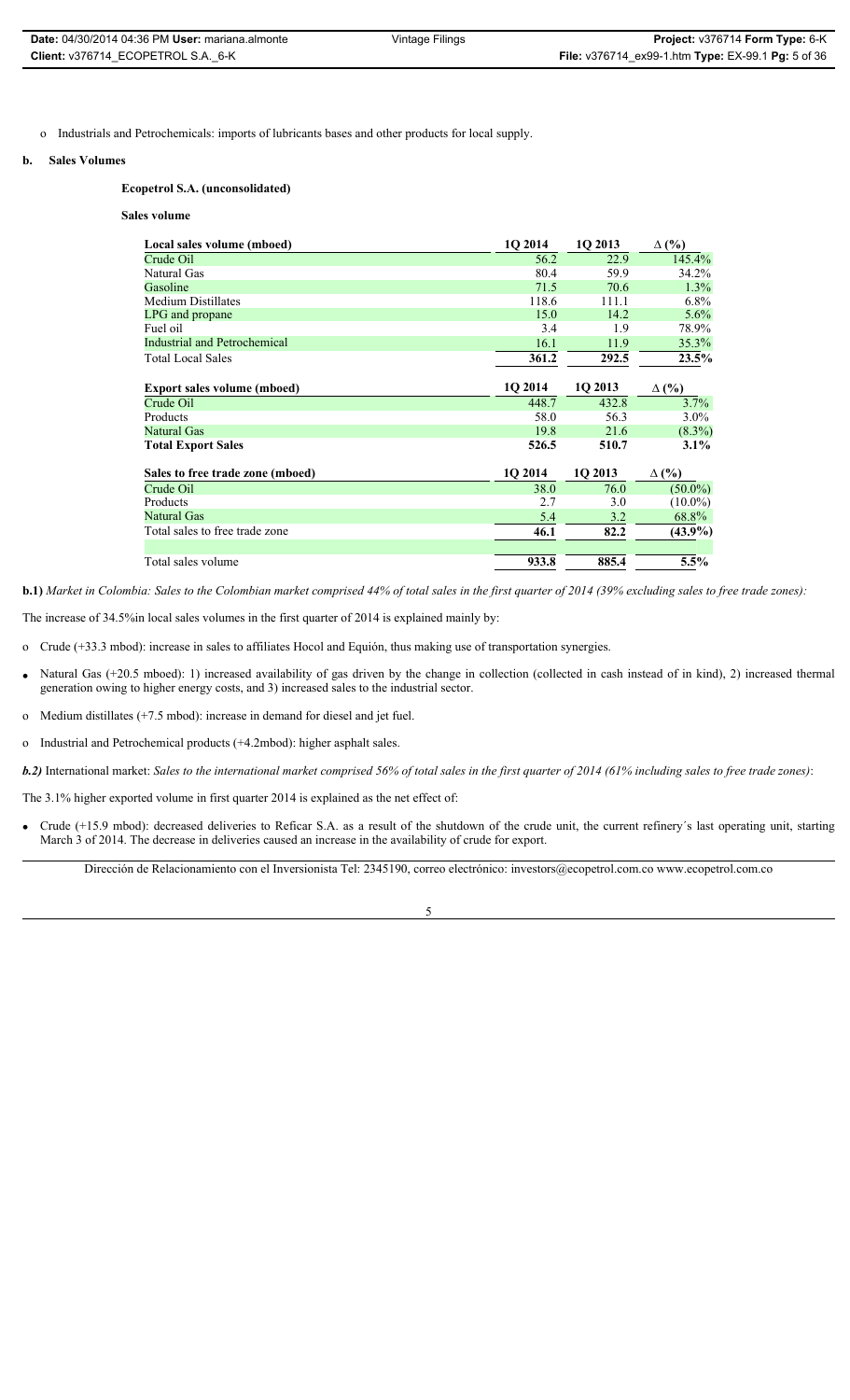- Products (+1.7 mbod): higher fuel oil production in the Barrancabermeja refinery due to a higher feedstock.
- Natural Gas (-1.8 mboed): greater thermal supply to local market and less availability of Gibraltar and Guajira gas.

However, sales volumes to free trade zones fell 43.9% due to:

o Crude (-38.0 mbod): as a result of a general scheduled shutdown at the Cartagena refinery to ensure the new refinery's mechanical completion by December 2014.

The market diversification evidences the progress of the strategy of increasing the share in crude exports to Asia and Europe. There was also a growth in exports of fuel oil to the U.S. Gulf Coast and the Eastern Coast.

| <b>Export destinations - Crudes</b> |          |         |  |  |
|-------------------------------------|----------|---------|--|--|
| <b>Destination</b>                  | 10 2014  | 10 2013 |  |  |
| Asia                                | 44.4%    | 34.2%   |  |  |
| U.S. Gulf Coast                     | 25.4%    | 41.7%   |  |  |
| Europe                              | 14.4%    | 7.6%    |  |  |
| U.S. West Coast                     | $11.2\%$ | 7.0%    |  |  |
| Central America / Caribbean         | $2.5\%$  | 3.5%    |  |  |
| South America                       | $2.1\%$  | 4.7%    |  |  |
| <b>U.S. East Coast</b>              | $0.0\%$  | 1.3%    |  |  |
|                                     | 100.0%   | 100.0%  |  |  |

| <b>Export destinations - Products</b> |          |         |  |  |
|---------------------------------------|----------|---------|--|--|
| <b>Destination</b>                    | 1O 2014  | 10 2013 |  |  |
| Central America / Caribbean           | 36.5%    | 38.5%   |  |  |
| Asia                                  | 24.8%    | 45.2%   |  |  |
| <b>U.S. West Coast</b>                | 14.2%    | $0.0\%$ |  |  |
| U.S. East Coast                       | 13.6%    | 16.3%   |  |  |
| U.S. Gulf Coast                       | $10.8\%$ | $0.0\%$ |  |  |
| South America                         | $0.1\%$  | $0.0\%$ |  |  |
|                                       | 100.0%   | 100.0%  |  |  |

### **c. Crude, Refined Product and Natural Gas Prices**

| <b>Prices of crude references</b> |         |         |              |                 |                                   |
|-----------------------------------|---------|---------|--------------|-----------------|-----------------------------------|
| (Average, US\$/Bl)                |         | 1O 2014 | 10 2013      | $\Delta$ (%)    | $\Delta$ (\$)                     |
| <b>Brent</b>                      |         | 107.9   | 112.8        | $(4.3\%)$ (\$   | 4.9)                              |
| MAYA                              |         | 89.3    | 102.7        | $(13.0\%)$ (\$) | 13.4)                             |
| <b>WTI</b>                        |         | 98.7    | 96.5         | $2.3\%$ \$      | $2.2\,$                           |
| Sales price<br>(US\$/Bl)          | 10 2014 | 10 2013 | $\Delta$ (%) | $\Delta$ (\$)   | <b>Sales</b><br>Volume<br>1Q 2014 |
| Crude oil basket                  | 94.4    | 102.7   | $(8.1\%)$    | (8.3)           | 542.9                             |
| Products basket                   | 108.3   | 114.3   | $(5.2\%)$    | (6.0)           | 285.1                             |
| Natural gas basket                | 27.7    | 33.1    | $(16.3\%)$   | (5.4)           | 105.6                             |

*Crudes:* 

Between the first quarter of this year and the same period of last year, the sale price of the crude basket fell by US\$8.3 per barrel as a result of:

The lower price of heavy and medium crudes (Maya crude fell US\$13.5 per barrel and Brent fell US\$4.8 per barrel) owing to an increase in the availability of Canadian crude in the U.S. Gulf Coast. The prices of medium crudes decreased due to higher exports from Iran and development of new fields in Irak.

During the first quarter of the year, the crude oil export basket of Ecopetrol was indexed to Brent (66%) and Maya (34%).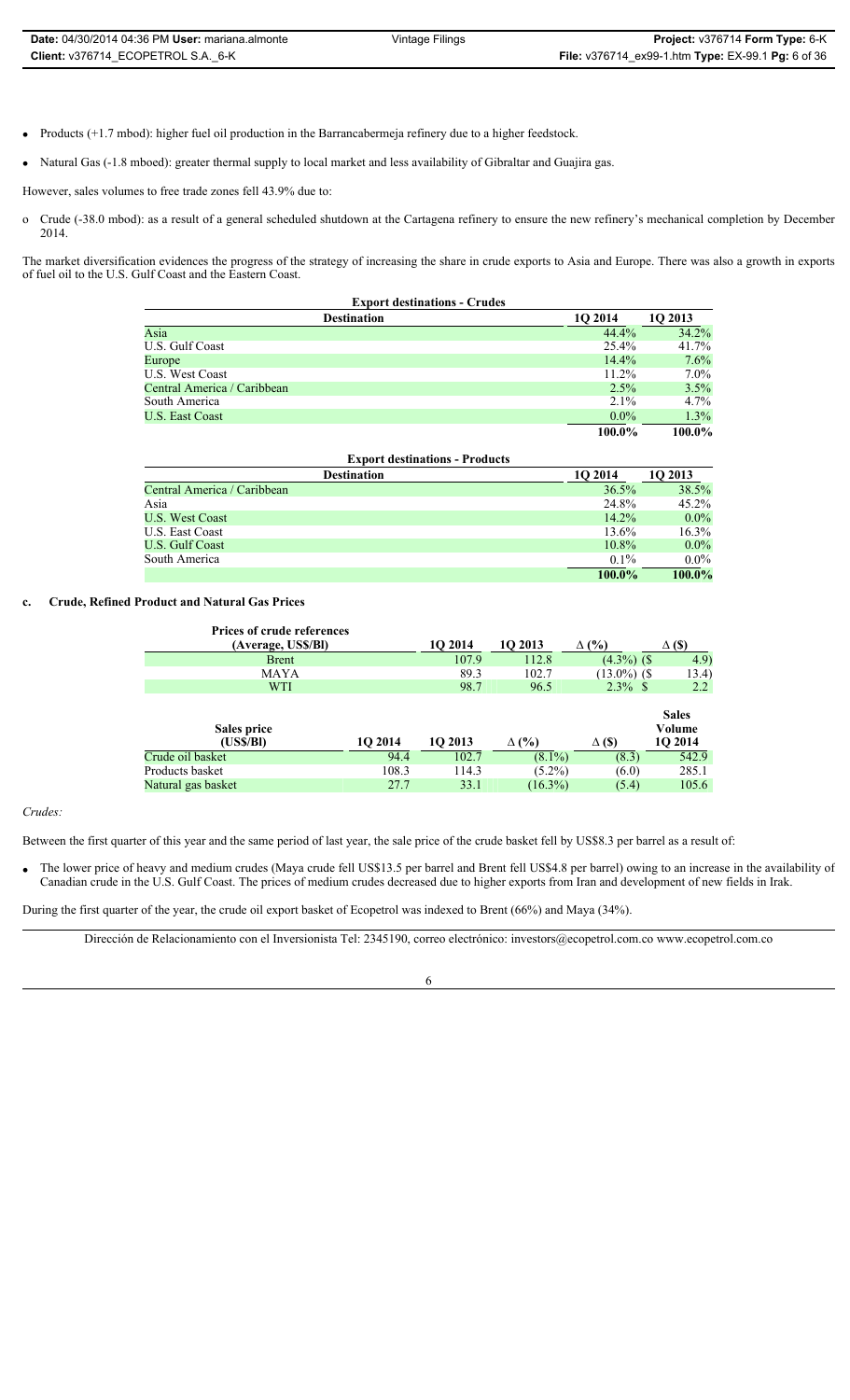### *Products:*

During the first quarter of 2014, the price of the product sales basket decreased US\$6 per barrel versus the same period for last year, owing to lower international prices of fuels.

*Natural gas:* 

During the first quarter of 2014, sale prices were reduced by US\$5.4 per barrel equivalent due to the lower sales prices of Guajira and Cusiana-Cupiagua gas as a result of the price de-regulation (CREG Resolution of Aug. 15 / 2013).

### **d. Financial Results**

### **Unconsolidated Income Statement**

| (COPS Billion)             | 1Q 2014* | 1Q 2013* | $\Delta$ (\$) | $\Delta$ (%) |
|----------------------------|----------|----------|---------------|--------------|
| <b>Local Sales</b>         | 5,839.8  | 4,660.7  | 1,179.1       | 25.3%        |
| <b>Export Sales</b>        | 8,752.8  | 8,248.2  | 504.6         | $6.1\%$      |
| Sales to free trade zone   | 773.2    | 1,409.5  | (636.3)       | $(45.1\%)$   |
| Sales of services          | 375.9    | 453.4    | (77.5)        | $(17.1\%)$   |
| <b>Total Sales</b>         | 15,741.7 | 14,771.8 | 969.9         | 6.6%         |
| Variable Costs             | 8,060.2  | 6,781.2  | 1,279.0       | 18.9%        |
| <b>Fixed Costs</b>         | 1,885.8  | 1,731.0  | 154.8         | 8.9%         |
| Cost of Sales              | 9,946.0  | 8,512.2  | 1,433.8       | 16.8%        |
| Gross profit               | 5,795.7  | 6,259.6  | (463.9)       | $(7.4\%)$    |
| <b>Operating Expenses</b>  | 1,243.1  | 1,114.3  | 128.8         | 11.6%        |
| <b>Operating Profit</b>    | 4,552.6  | 5,145.3  | (592.7)       | $(11.5\%)$   |
| Non Operating Profit/Loss  | 371.0    | 151.2    | 219.8         | 145.4%       |
| Income tax                 | 1,697.7  | 1,800.8  | (103.1)       | $(5.7\%)$    |
| Net Income                 | 3,225.9  | 3,495.7  | (269.8)       | $(7.7\%)$    |
|                            |          |          |               |              |
| Earnings per share (COP\$) | 78.46    | 85.02    | (6.56)        | $(7.7\%)$    |
| <b>EBITDA</b>              | 7,704.6  | 7,746.0  | (41.40)       | $(0.5\%)$    |
| <b>EBITDA</b> Margin       | 49%      | 52%      |               |              |

\* Not audited

Some 2013 figures were reclassified for the sake of comparison with 2014 figures

The following is an explanation of the main variations in results:

**Total sales** in the first quarter of 2014 increased 6.6% (+COP\$969.9 billion) despite the 8.5% reduction in average sale price compared to the same period of 2013. This was a result of:

o Devaluation of the COP\$/US exchange rate: +COP\$1,551 billion.

o Higher refined product sales volumes (+48.4 mboed): +COP\$378 billion.

o Decrease in the average basket of US\$8.5 per barrel: -COP\$882 billion.

**Cost of sales** in first quarter of 2014 increased 16.8% compared to the same period of 2013. This quarter is not comparable with the same quarter of 2013 given that by March of 2013 only the profit center scheme in Ocensa had been implemented and the Cenit model began operations in April.

o **Variable costs**: increase of 19% (+COP\$1,279 billion) owing to:

a) Increases in:

Dirección de Relacionamiento con el Inversionista Tel: 2345190, correo electrónico: investors@ecopetrol.com.co www.ecopetrol.com.co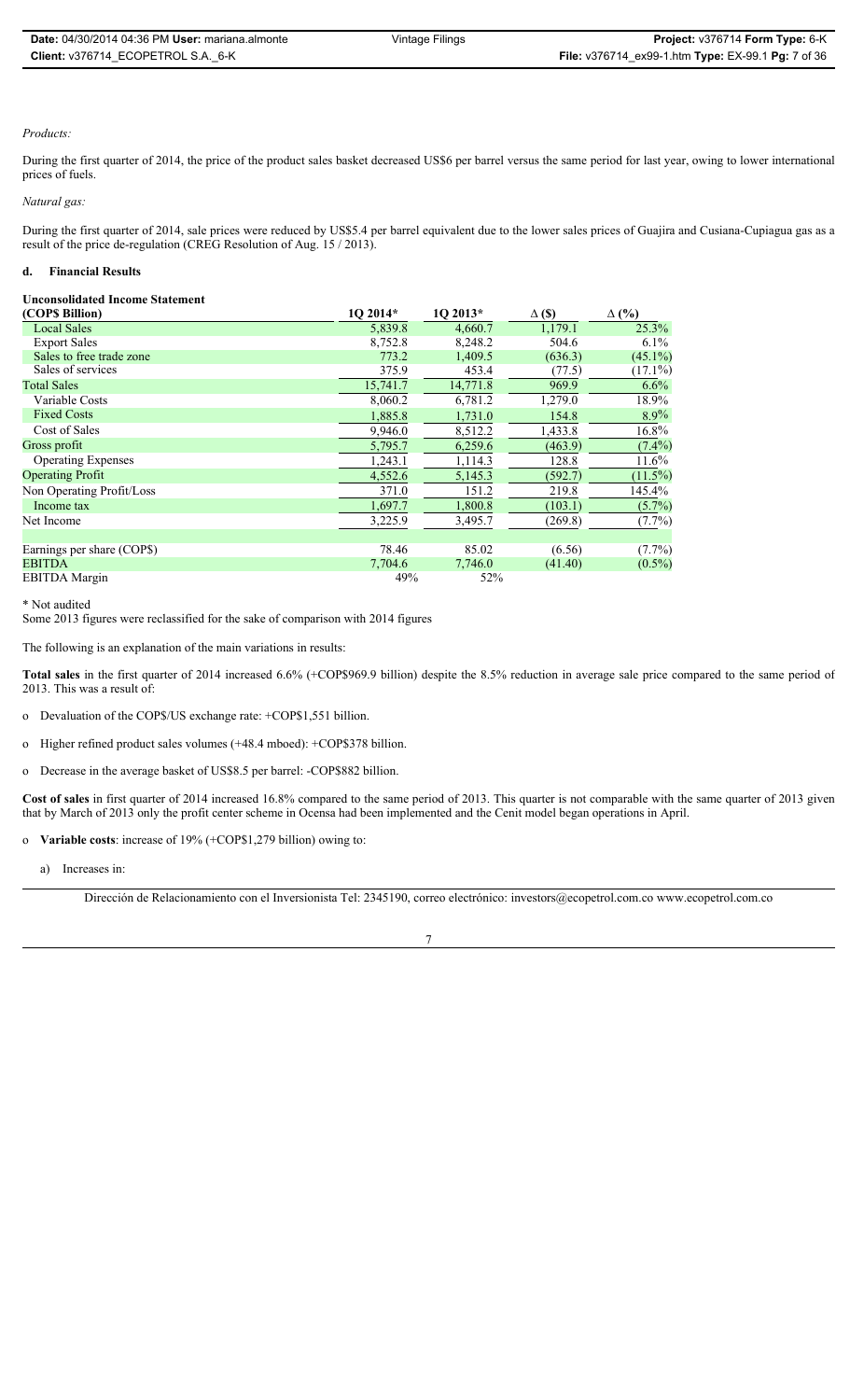- o Cost of hydrocarbon transport (+COP\$674 billion) due to: 1) payment of fees for transporting by oil pipelines and multipurpose pipelines to Cenit, 2) payment of the fee for transportation through Bicentenario pipeline, 3) higher transport payment via oil pipeline to Ocensa and ODC (Oleoducto de Colombia) due to the change in business model from cost center to profit center with fees regulated by the Ministry of Mines starting February of 2013, and 4) greater use of tanker trucks to transport diluent and crude.
- o Crude, gas and refined product purchases (+COP\$124 billion): owing to the combined effect of:
	- Devaluation of 11.9% in the average exchange rate for the year compared to the average rate of the same period of last year: +COP\$568 billion
	- Net effect of lower average purchase price of –USD 6.4 per barrel due to lower international benchmark prices: -COP\$445 billion.
- o Amortization and depletion of fields caused by the increase in investments in 2013 and the first quarter of 2014: +COP\$113 billion.
- o Variation in inventory corresponding to higher sales in first quarter 2014 (5% more than in the same period of 2013): +COP\$299 billion
- b) Reduction in:
- o Variable costs compared to the first quarter of 2013 due to a decrease of process materials for treatment as chemicals and catalysts, and lower energy consumption caused by the decrease in the production of direct fields: -COP\$14 billion.
- o **Fixed costs:** increase of 9% (+COP\$155 billion) as a consequence of:
	- a) Increases in:
	- o Ecopetrol contracted services owing to the higher cost of IT professional services, contracts relating to the pipeline infrastructure integrity plan, higher surveillance costs and other services: +COP\$77 billion.
	- o Well and pipeline maintenance: +COP\$71 billion.
	- o Labor costs due to an increase in personnel, the 3.66% wage increase starting July 2013, and employee retention policy increases: +COP\$41 billion.
	- o Partnership contracted services: +COP\$32 billion.
	- b) Reductions in:
	- o Depreciations due to the transfer of transport assets to Cenit in April of 2013: -COP\$41 billion

**Operating expenses** increased by COP\$128 billion (+11%) compared to the same period a year ago, primarily as a result of:

- Higher exploratory expenditures: +COP\$176 billion.
- Reversal of provisions: COP -\$32 billion.
- Others (mainly decrease in amortizations of intangible assets): -COP\$16 billion.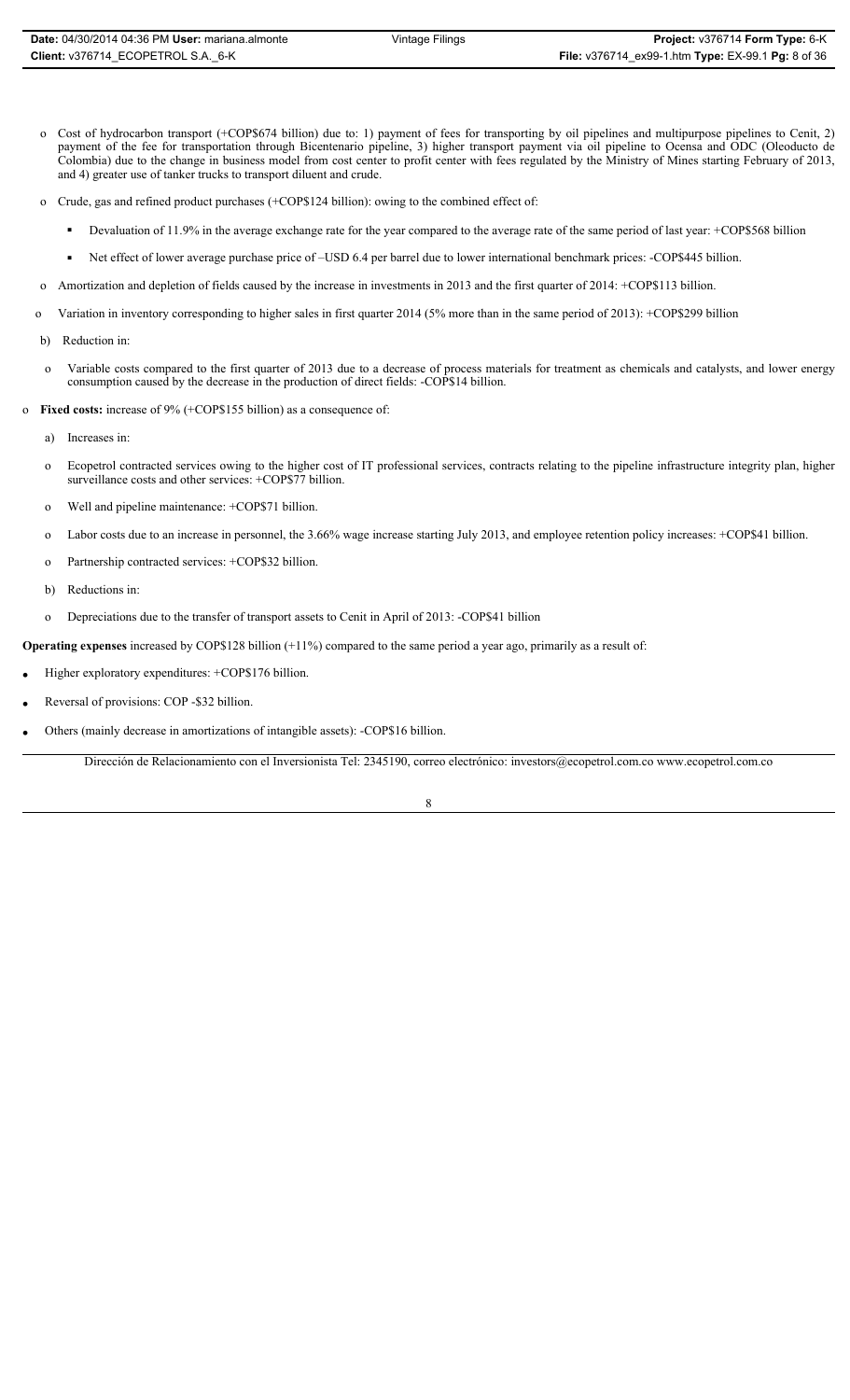The **operating margin** in the first quarter of 2014 was 29% in comparison to 35% in the same period of 2013.

The **non-operating result** improved by COP\$219.8 billion, which was the net result of:

- Increased income of affiliates and subsidiaries: +COP\$470 billion. The results of those companies (recorded by means of the equity method) increased from a profit of COP\$154 billion in the first quarter of 2013 to a profit of COP\$624 billion in the same period of 2014. This increase was the result of:
	- o Midstream (+COP\$378 billion): higher earnings generated by the fees set by the Ministry of Mines and Energy in Ocensa and ODC, and from the startup of Cenit operations beginning in the second quarter of 2013.
	- o Upstream (+COP\$73 billion): mostly from an increase in production and volumes sold by Equion Energía Limited (+COP\$58 billion) and Hocol S.A. (+COP\$12 billion).
	- o Downstream (+COP\$16 billion): decrease in recorded losses, primarily the COP\$2 billion income recorded by Propilco compared to its COP\$9 billion loss in the first quarter of last year, and the increased earnings of Bioenergy resulting from a non-operating income of COP\$6 billion (penalty to a contractor).

### **Equity Method: Net income per segment**

(COP\$ billion)

|         | 10 2013 |
|---------|---------|
| 123.0   | 50.0    |
| 594.0   | 216.0   |
| (111.0) | (128.0) |
| 18.0    | 16.0    |
| 624.0   | 154.0   |
|         | 10 2014 |

- Decreased expenditures on retiree health and education: COP +\$21 billion.
- Exchange rate difference due to the devaluation of the COP in 2014 (mark to market of dollar denominated liabilities and net balance in dollars): COP -\$143 billion.
- Lower balance of securities portfolio: COP -\$52 billion.
- x Increased interest expenditures owing to higher level of indebtedness: COP -\$62 billion.
- Lower dividends received in 2014 compared to 2013: COP -\$12 billion.

The 5.7% decrease (+COP\$103 billion) in **income tax** in the first quarter 2014 from the same period of 2013 is explained principally by the lower income during the first quarter of 2014. The effective tax rate was 34.5% compared to 34.0% in the same quarter of 2013.

**Net income** for the quarter reached COP\$3,225 billion, 7.7% lower than in the first quarter of 2013. **EBITDA** in first quarter 2014 fell by 0.5% compared to the same period of 2013, and **EBITDA margin** was 49%, compared to 52% in the first quarter of the prior year.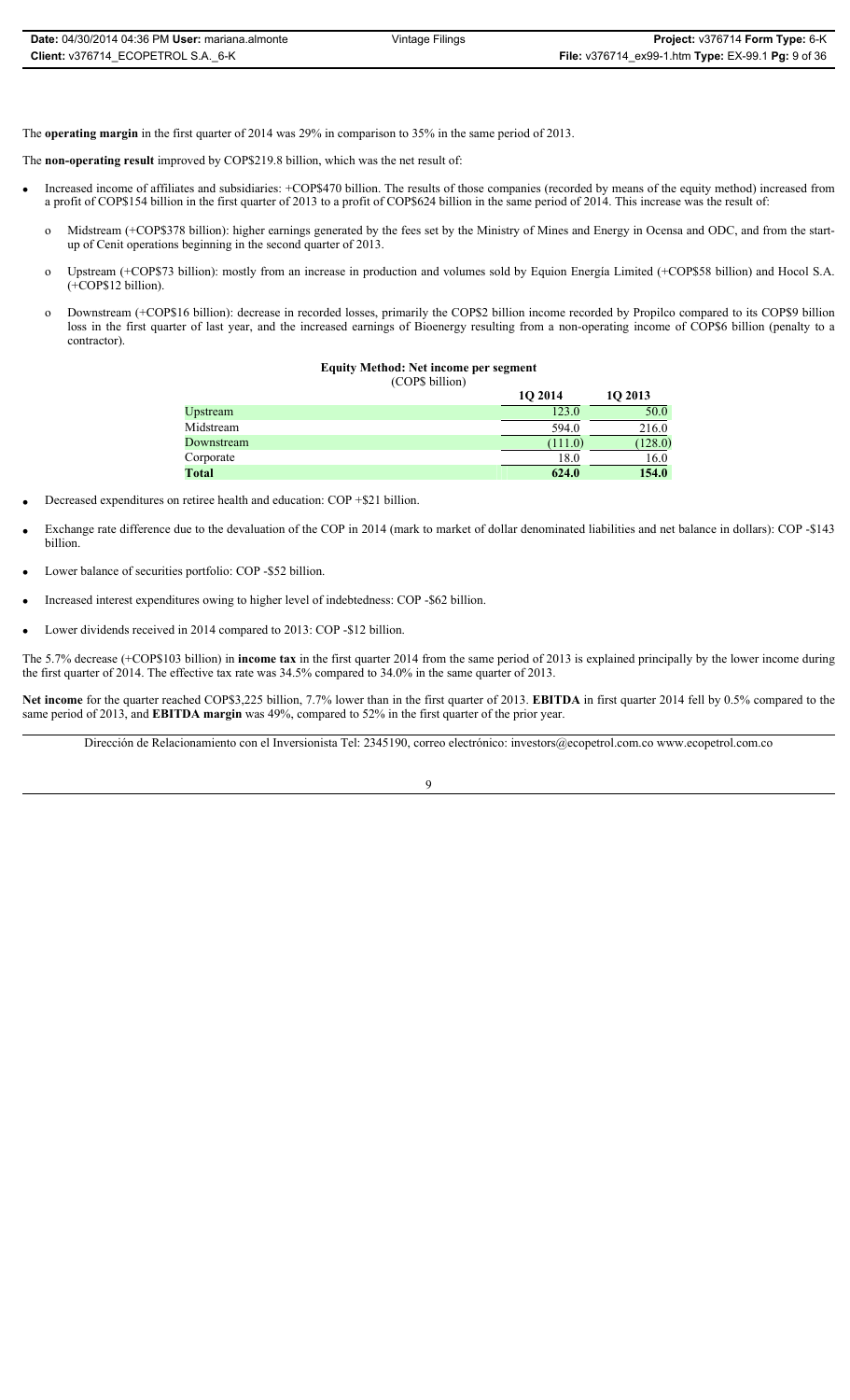#### **e. Cash Flow**

| <b>COPS Billion*</b>                 | 10 2014    | 1Q 2013     |
|--------------------------------------|------------|-------------|
| <b>Initial Cash</b>                  | 5,105.4    | 10,693.1    |
| Cash generated from operations $(+)$ | 15,461.0   | 14,799.4    |
| <b>Cash used in operations (-)</b>   | (11,396.4) | (10, 284.8) |
| Capex $(-)$                          | (3,104.8)  | (2,980.9)   |
| <b>Acquisitions (-)</b>              | -          |             |
| Dividend payments (-)                | (1,309.9)  | (3,915.4)   |
| Equity offering $(+)$                |            |             |
| New debt $(+)$                       | 84.6       |             |
| Other inflows $(+/-)$                | 313.2      | 173.1       |
| $Fx$ differences $(+)$               | 185.8      | 104.1       |
| <b>Final Cash</b>                    | 5,338.9    | 8,588.6     |

\*For reporting purposes, balances in US\$ are converted to COP\$ monthly using the average exchange rate. The initial cash balance for each quarter is estimated based on the average rate for the first month and the final balance is estimated based on the average rate for the last month of the quarter.

As of March 31, 2014, Ecopetrol had COP\$5,339 billion in cash and portfolio investments (35.8% denominated in U.S. dollars).

#### **f. Balance Sheet**

#### **Unconsolidated Balance Sheet**

| <b>March 31, 2014</b> | December 31, 2013 | ΔS        | $\Delta$ (%) |
|-----------------------|-------------------|-----------|--------------|
| 22,967.4              | 21,744.4          | 1,223.0   | $5.6\%$      |
| 92,689.5              | 92,296.8          | 392.7     | $0.4\%$      |
| 115,656.9             | 114,041.2         | 1,615.7   | $1.4\%$      |
| 27,236.2              | 18,562.9          | 8.673.3   | 46.7%        |
| 23,952.1              | 23,683.8          | 268.3     | $1.1\%$      |
| 51,188.3              | 42,246.7          | 8,941.6   | 21.2%        |
| 64,468.6              | 71,794.5          | (7,325.9) | $(10.2\%)$   |
| 115,656.9             | 114,041.2         | 1,615.7   | $1.4\%$      |
|                       |                   |           |              |
| 137,518.3             | 132.941.5         |           |              |
| 98,985.3              | 97,288.0          |           |              |
|                       |                   |           |              |

Some 2013 figures were reclassified for the sake of comparison with 2014 figures

In the first quarter of 2014, assets increased by +COP\$1,615.7 billion due mainly

a) Increases in **current assets** of +COP\$1,223.0:

- x Higher advances, payments and deposits (+COP\$756.6 billion) stemming especially from: 1) advance payments and self-withholding industry and trade tax, sales tax and income tax for equity (CREE) to government entities of +COP\$611.7 billion; and 2) advance payments for hydrocarbon transport services of +COP\$69.7 billion.
- Higher accounts receivables (+COP\$465.9 billion) from: 1) dividends and interest stakes of +COP\$767.7 billion, and 2) offset by lower accounts receivable of –COP\$323.3 billion.
- Net effect of reduction in temporary investments (-COP\$32.1 billion) from the redemption and sale of securities, required to meet April's local currency outflows.

Dirección de Relacionamiento con el Inversionista Tel: 2345190, correo electrónico: investors@ecopetrol.com.co www.ecopetrol.com.co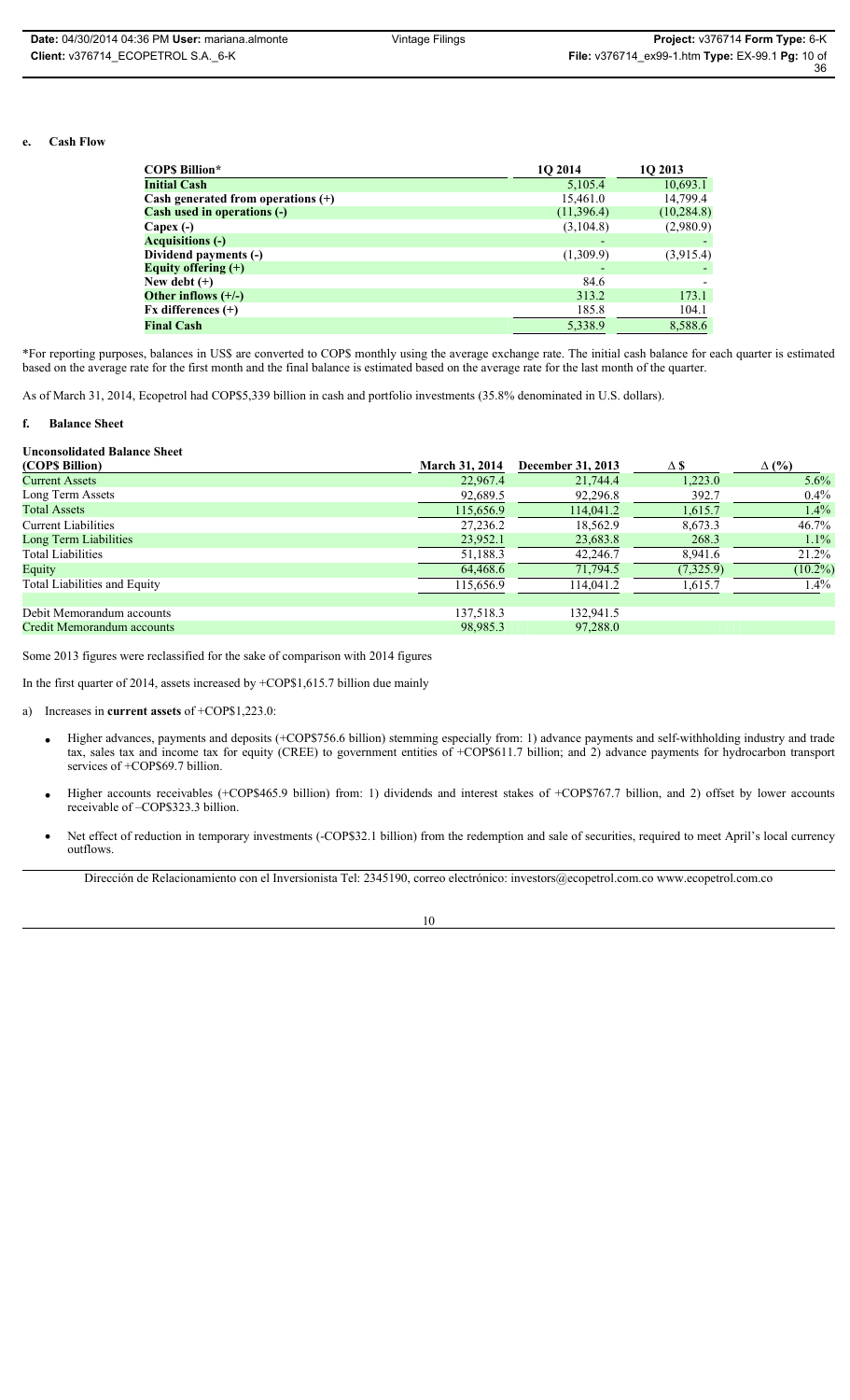- b) **Non-current assets** increase of +COP\$392.7 billion, as a result of:
	- Increase in non-current investments of +COP\$1,501 billion from: 1) Equity investments of +COP\$1,361 billion, notably the capitalizations, carried out during the first quarter of the year in Andean Chemical for +COP\$537 billion, Cartagena Refinery for +COP\$289 billion, Ecopetrol Global Energy for +COP\$109 billion; 2) higher long term investment; and 3) greater investment in securities for +COP\$24 billion.
	- Amortization of the equity tax and surcharge for the year 2014 for –COP\$476.4 billion.
	- Decline in other assets of –COP\$166 billion explained by: 1) goodwill amortizations of –COP\$57.9 billion, and 2) a decline in intangibles from the transfer of assignment of rights to Cenit for –COP\$90 billion.
	- Decline in natural resources and environment of -COP\$454.6 billion, the net effect of amortization of fields -COL\$881 billion and capitalizations and additions of natural resources of +COP\$426 billion mainly in the following fields: Pauto, Rubiales, Cusiana, Caño Limón, Quifa Suroeste, Castilla Norte, Infantas, Castilla, Cupiagua, and Peguita.

At the close of the first quarter, liabilities represented 44% of assets, an increase of COP\$8,941 billion from December 31, 2013, that was prinicipally the result of:

- x Higher accounts payable of COP\$8,494.9 billion, mainly because of the payment of a shareholder dividend of COP\$10,690 billion. This increase is partially offset by the final 2012 dividend payment to the Colombian Government made in January 2014 for COP\$1,309 billion.
- Higher taxes, contributions and rates of +COP\$367 billion, due to especially the increase in the income tax provision of +COP331 billion (in February, the first income tax payment was made for –COP\$1,367 billion).
- x Increase in financial obligations of +COP\$262.1 billion: 1) additional disbursement of the Eximbank facility for +COP\$85.9 billion, and 2) higher local currency value of dollar denominated debt bonds due to COP devaluation, +COP\$145.9 billion.
- Decrease in short-term financial obligations of -COP\$-134 billion due to: 1) the first interest payment on the international bond issue in 2013 for -COP\$-146 billion; 2) the interest payment on the local bond issue in February for –COP\$-31 billion; 3) accrual of quarterly interests on financial liabilities, +COP\$79 billion.

In comparison to December 2013, equity dropped by COP\$7,325.9 billion to COP\$64,468.6 billion. This decline is mainly the result of accrual of dividends in accordance with the 2013 earnings distribution of COP\$10,690.3 billion, which was partially offset by earnings generated in the quarter of COP\$3,325.8 billion.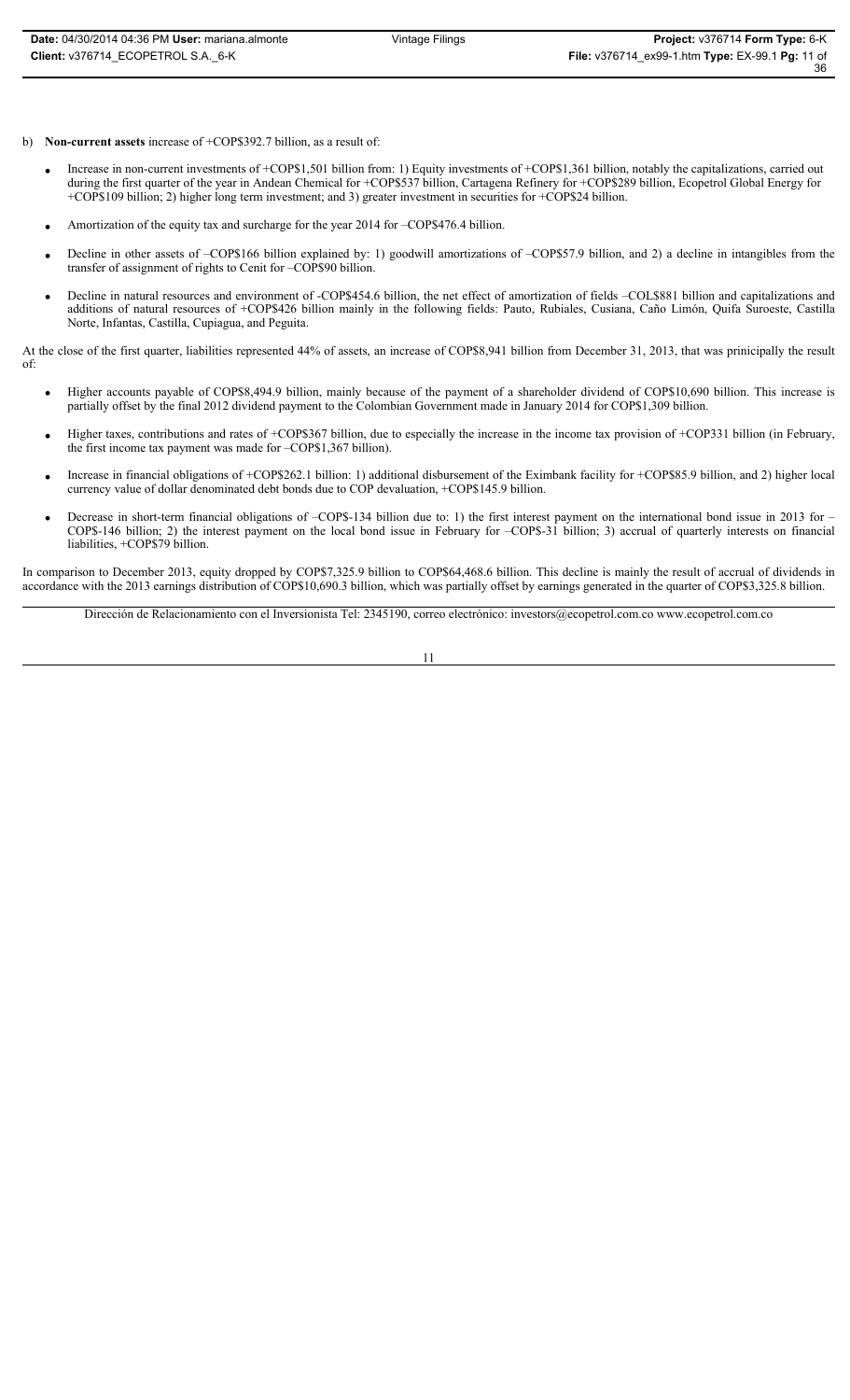### **II. Consolidated Financial Results2**

### **a. Income Statement and Balance sheet**

**Consolidated Income Statement**

| Consondated Income Statement |          |          |               |              |
|------------------------------|----------|----------|---------------|--------------|
| (COP\$ Billion)              | 1O 2014* | 1O 2013* | $\Delta$ (\$) | $\Delta$ (%) |
| <b>Local Sales</b>           | 5,879.5  | 5,708.8  | 170.7         | $3.0\%$      |
| <b>Export Sales</b>          | 11,735.0 | 10,479.5 | 1,255.5       | 12.0%        |
| Sales of services            | 647.5    | 557.4    | 90.1          | $16.2\%$     |
| <b>Total Sales</b>           | 18,262.0 | 16,745.7 | 1,516.3       | $9.1\%$      |
| Variable Costs               | 8,431.1  | 7,756.8  | 674.3         | 8.7%         |
| <b>Fixed Costs</b>           | 2,411.2  | 2,062.9  | 348.3         | $16.9\%$     |
| Cost of Sales                | 10,842.3 | 9,819.7  | 1,022.6       | $10.4\%$     |
| Gross profit                 | 7,419.7  | 6,926.0  | 493.7         | $7.1\%$      |
| <b>Operating Expenses</b>    | 1,536.9  | 1,372.1  | 164.8         | 12.0%        |
| <b>Operating Profit</b>      | 5,882.8  | 5,553.9  | 328.9         | $5.9\%$      |
| Non Operating Profit/Loss    | (230.6)  | (31.6)   | (199.0)       | 629.7%       |
| Income tax                   | 2,111.2  | 1,994.8  | 116.4         | 5.8%         |
| Minority interest            | 253.6    | 115.8    | 137.8         | 119.0%       |
| Net Income                   | 3,287.4  | 3,411.7  | (124.3)       | $(3.6\%)$    |
| <b>EBITDA</b>                | 7,793.0  | 7,596.5  | 196.5         | $2.6\%$      |
| <b>EBITDA</b> Margin         | 43%      | 45%      |               |              |

\* Not audited

Some 2013 figures were reclassified for the sake of comparison with 2014 figures

### **Consolidated Balance Sheet**

| (COP\$ Billion)                     | <b>March 31, 2014</b> | December 31, 2013 | $\Delta$ \$ | $\Delta$ (%) |
|-------------------------------------|-----------------------|-------------------|-------------|--------------|
| <b>Current Assets</b>               | 30,406.0              | 28,509.0          | 1,897.0     | 6.7%         |
| Long Term Assets                    | 104,098.9             | 103,918.9         | 180.0       | $0.2\%$      |
| <b>Total Assets</b>                 | 134,504.9             | 132,427.9         | 2,077.0     | $1.6\%$      |
| <b>Current Liabilities</b>          | 31,559.7              | 22,302.6          | 9,257.1     | 41.5%        |
| Long Term Liabilities               | 35,161.0              | 34,432.4          | 728.6       | $2.1\%$      |
| Total Liabilities                   | 66,720.7              | 56,735.0          | 9,985.7     | $17.6\%$     |
| Equity                              | 63,053.2              | 71,119.2          | (8,066.0)   | $(11.3\%)$   |
| Minority interest                   | 4,731.0               | 4,573.7           | 157.3       | $3.4\%$      |
| <b>Total Liabilities and Equity</b> | 134,504.9             | 132,427.9         | 2,077.0     | $1.6\%$      |
|                                     |                       |                   |             |              |
| Debit Memorandum accounts           | 157,551.7             | 152,210.7         |             |              |
| Credit Memorandum accounts          | 100,831.2             | 111,774.6         |             |              |

Some 2013 figures were reclassified for the sake of comparison with 2014 figures

 $2$  For purposes of consolidation of the first quarter, besides Ecopetrol, S.A. results, those of the following subsidiaries have been included:

Ecopetrol Oleo e Gas Do Brasil, Ecopetrol América Inc, Ecopetrol del Perú S.A., Hocol S.A., Hocol Petroleum Limited, Bioenergy S.A., Andean Chemicals Limited, ECP Global Energy, Propilco S.A., Comai, ODL Finance S.A., Black Gold Re Ltd., Ecopetrol Pipelines Limited, Oleoducto de Colombia, Ocensa S.A., Reficar, Oleoducto Bicentenario, Ecopetrol Capital A.G., Equión Energía Limited, Ecopetrol Global Capital SLU, Cenit Transporte y Logística de Hidrocarburos S.A.S. ("Cenit").

Dirección de Relacionamiento con el Inversionista Tel: 2345190, correo electrónico: investors@ecopetrol.com.co www.ecopetrol.com.co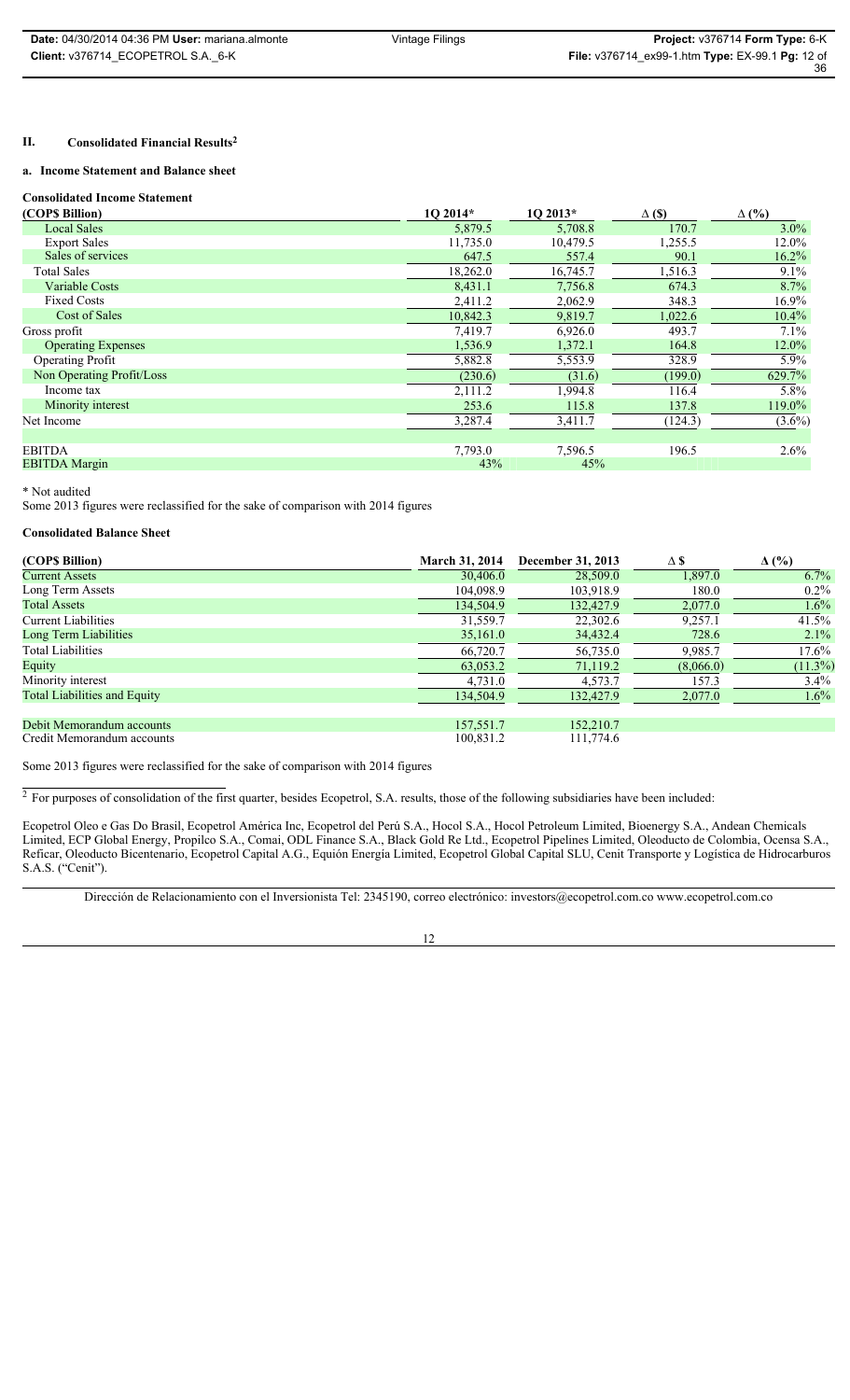The highest contributions to **total sales** among individual subsidiaries (without the effect of eliminations) during the first quarter of 2014 came from Hocol with COP\$1,317.3 billion, Cartagena Refinery (Reficar) with COP\$1,139.9 billion, Cenit with COP\$746.5 billion, Ocensa with COP\$699.6 billion, Equión with COP\$648.6 billion, Propilco with COP\$384.3 billion, and Bicentenario with COP\$205.9 billion.

The **highest earnings** of the companies of the group came from Cenit with COP\$593 billion, Ocensa with COP\$409 billion, Equion with COP\$168 billion, Hocol with COP\$104 billion, O. Bicentenario with COP\$56 billion and ODC with COP\$57 billion. The highest net losses were reported by Ecopetrol América Inc. with COP\$-64 billion, Refinería de Cartagena with COP\$-58 billion and Ecopetrol Oleo e Gas do Brasil with COP\$-18 billion.

Ecopetrol del Perú, Ecopetrol Oleo & Gas do Brasil, Ecopetrol América and Bioenergy have still not reported earnings either because they are in the preoperating stage or have been conducting exploratory activities with no production to date (with the exception of Ecopetrol America).

In midstream, the financial results of all affiliates are consolidated at the business group level. Therefore, the financial information presented for Cenit corresponds to its individual results, and the earnings of the other transportation companies are accounted under the equity method.

By means of the asset participation method, Offshore International Group generated income of COP\$13.5 billion, Ecodiesel of COP\$1 billion, and Transgas of COP\$0.7 billion, and Invercolsa of COP\$-0.3 billion.

#### **b. Segment results**

#### **Quarterly Results by Segment**

|                               | E&P       |           | Refining & Petrochem. |           | <b>Transportation and Logistics</b> |         | <b>Eliminations</b> |           | <b>Ecopetrol Consolidated</b> |           |
|-------------------------------|-----------|-----------|-----------------------|-----------|-------------------------------------|---------|---------------------|-----------|-------------------------------|-----------|
| <b>COPS Billion</b>           | 1Q 2014   | 1Q 2013   | 1Q 2014               | 1Q 2013   | 1Q 2014                             | 1Q 2013 | 1Q 2014             | 1Q 2013   | 1Q 2014                       | 1Q 2013   |
| <b>Local Sales</b>            | 1.919.1   | 2,113.8   | 5,377.2               | 5,441.9   | 259.9                               | 320.5   | (1,676.8)           | (2,167.4) | 5,879.5                       | 5,708.8   |
| <b>Export Sales</b>           | 10,595.7  | 9,892.4   | 1,823.0               | 1,940.0   | 9.7                                 | 1.8     | (693.4)             | (1,354.8) | 11,735.0                      | 10,479.5  |
| Sales of services             | 16.3      | 15.3      | 25.7                  | 27.3      | 1,672.3                             | 1,011.0 | (1,066.9)           | (496.2)   | 647.5                         | 557.4     |
| <b>Total Sales</b>            | 12,531.1  | 12,021.5  | 7,225.9               | 7,409.2   | 1,941.9                             | 1,333.3 | (3, 437.1)          | (4,018.4) | 18,261.9                      | 16,745.6  |
| Variable Costs                | 5,452.7   | 4,676.4   | 6,401.2               | 7,052.2   | 121.0                               | 79.8    | (3,543.8)           | (4,051.7) | 8,431.1                       | 7,756.8   |
| <b>Fixed Costs</b>            | 1,318.2   | 1,122.4   | 454.6                 | 385.3     | 638.4                               | 555.2   |                     | 0.0       | 2,411.2                       | 2,062.9   |
| Cost of Sales                 | 6,770.9   | 5,798.8   | 6,855.7               | 7,437.5   | 759.4                               | 635.0   | (3,543.8)           | (4,051.6) | 10,842.3                      | 9,819.7   |
| Gross profit                  | 5,760.2   | 6,222.7   | 370.2                 | (28.3)    | 1,182.5                             | 698.3   | 106.7               | 33.3      | 7,419.6                       | 6,925.9   |
| <b>Operating Expenses</b>     | 1,071.9   | 793.1     | 344.4                 | 339.8     | 120.7                               | 239.3   | (0.1)               | (0.0)     | 1,536.9                       | 1,372.1   |
| <b>Operating Profit</b>       | 4,688.3   | 5,429.6   | 25.8                  | (368.1)   | 1,061.8                             | 459.0   | 106.8               | 33.3      | 5,882.7                       | 5,553.8   |
| <b>Non Operating Loss</b>     | (83.2)    | 143.1     | (104.8)               | (134.3)   | (46.8)                              | (29.8)  | 4.2                 | (10.7)    | (230.6)                       | (31.6)    |
| Income tax benefits (expense) | (1,684.3) | (1,876.0) | 39.3                  | 75.1      | (476.2)                             | (193.9) | 10.0                |           | (2,111.1)                     | (1,994.8) |
| Minority interest             | (82.5)    | (26.4)    | (0.3)                 | 0.3       | (170.7)                             | (89.6)  |                     |           | (253.6)                       | (115.8)   |
| Net Income                    | 2,838.3   | 3,670.3   | (40.1)                | (427.0)   | 368.1                               | 145.7   | 121.0               | 22.6      | 3,287.4                       | 3,411.6   |
|                               |           |           |                       |           |                                     |         |                     |           |                               |           |
| <b>EBITDA</b>                 | 6,268.5   | 7,058.9   | 360.4                 | (87.3)    | 1,057.7                             | 592.2   | 106.4               | 32.7      | 7,793.0                       | 7,596.5   |
| <b>EBITDA Margin</b>          | 50.0%     | 58.7%     | $5.0\%$               | $(1.2\%)$ | 54.5%                               | 44.4%   | $(3.1\%)$           | $(0.8\%)$ | 42.7%                         | 45.4%     |

#### **Upstream**

Earnings for the first quarter of 2014 increased 4% compared to the same period of last year due primarily to: 1) a 38 thousand barrels per day rise in crude volumes sold (581 thousand barrels in first quarter of 2014 in comparison to 543 thousand barrels in the same period of last year), and 2) the 11% devaluation of the average COP/USD exchange rate.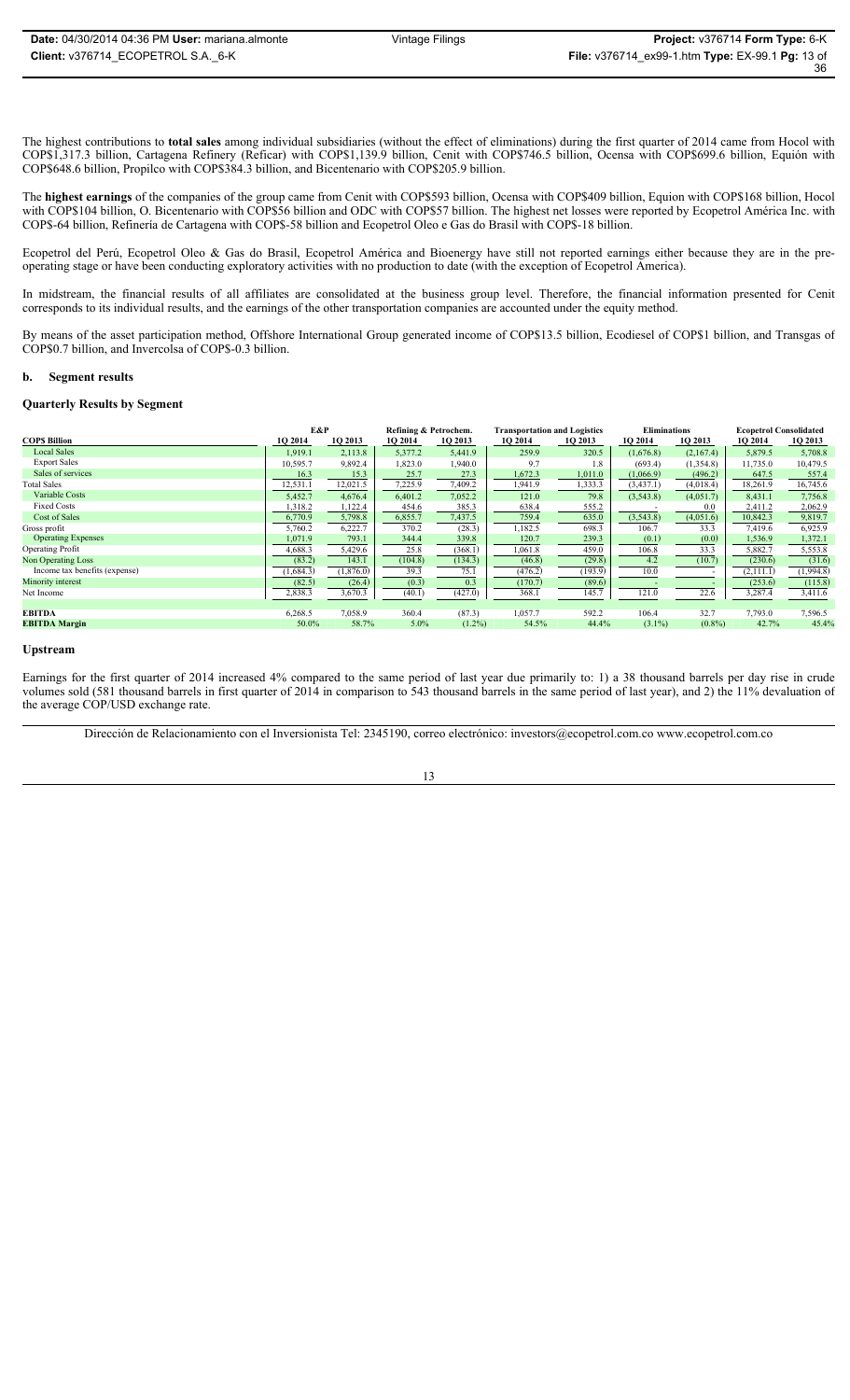Cost of sales in the first quarter rose 17% due to:

- x A 17% increase in variable costs stemming from: a) higher purchases of naphtha due to a reduction in deliveries from the Barrancabermeja refinery; b) Higher transportation costs with the change in model to a benefit center charging the fees set by the Ministry of Mines for Ocensa and ODC in February 2013, and payment of the transport fee to Cenit, which began operations in April of 2013, and to Bicentenario oil pipeline, which began operations in November of 2013; c) Higher field amortization and depletion costs spurred by the increase in investments made in 2013 and since the beginning of 2014.
- x Growth of 17% in fixed costs due to increased services to wells in Caño Limón and an increase in subsoil maintenance costs in Castilla and Chichimene.

Operating expenditures were up by 35% and were mainly the result of:

- $\bullet$  The hiring in 2014 of security services to protect production fields.
- Increased expenditures on unloading and filling facilities since the beginning of 2014 billed by Cenit.
- Larger expenditures on studies and projects due to increased exploration activities.

As a result of the above, net income decreased 23% compared to the first quarter of 2013.

### **Downstream**

Earnings in first quarter 2014 decreased 2% compared to the same period of the previous year. This was the result primarily of lower fuel prices, in line with international prices, and lower volumes sold by Reficar because of the scheduled shutdown at the Cartagena refinery.

Cost of sales of the segment decreased 8% owing to lower raw material prices (crude and imported products). The 18% increase in fixed costs was generated by an increase in non-deductible VAT registration and greater depreciation as a result of capitalizations of Barrancabermeja refinery projects.

Operating expenditures during the first quarter of 2014 were 1.4% higher than in 2013, comprised primarily of taxes, especially the equity tax. As a result, net loss was reduced 91%.

### **Midstream**

Earnings for first quarter 2014 increased 46% due mainly to the new business model of Ocensa and Oleoducto de Colombia (changing from cost to profit centers). The start of operations of the Bicentenario oil pipeline in November of 2013 also increased the segment's earnings in the first quarter of 2014.

The segment's cost of sales rose 20% owing primarily to higher variable costs associated with higher volumes transported, mainly from heavy crude. The 15% increase in fixed costs is primarily due to the start of operations of the Bicentenario pipeline in November of 2013.

As the result of the above, net income in first quarter 2014 rose COP\$222 billion compared with the same period of 2013.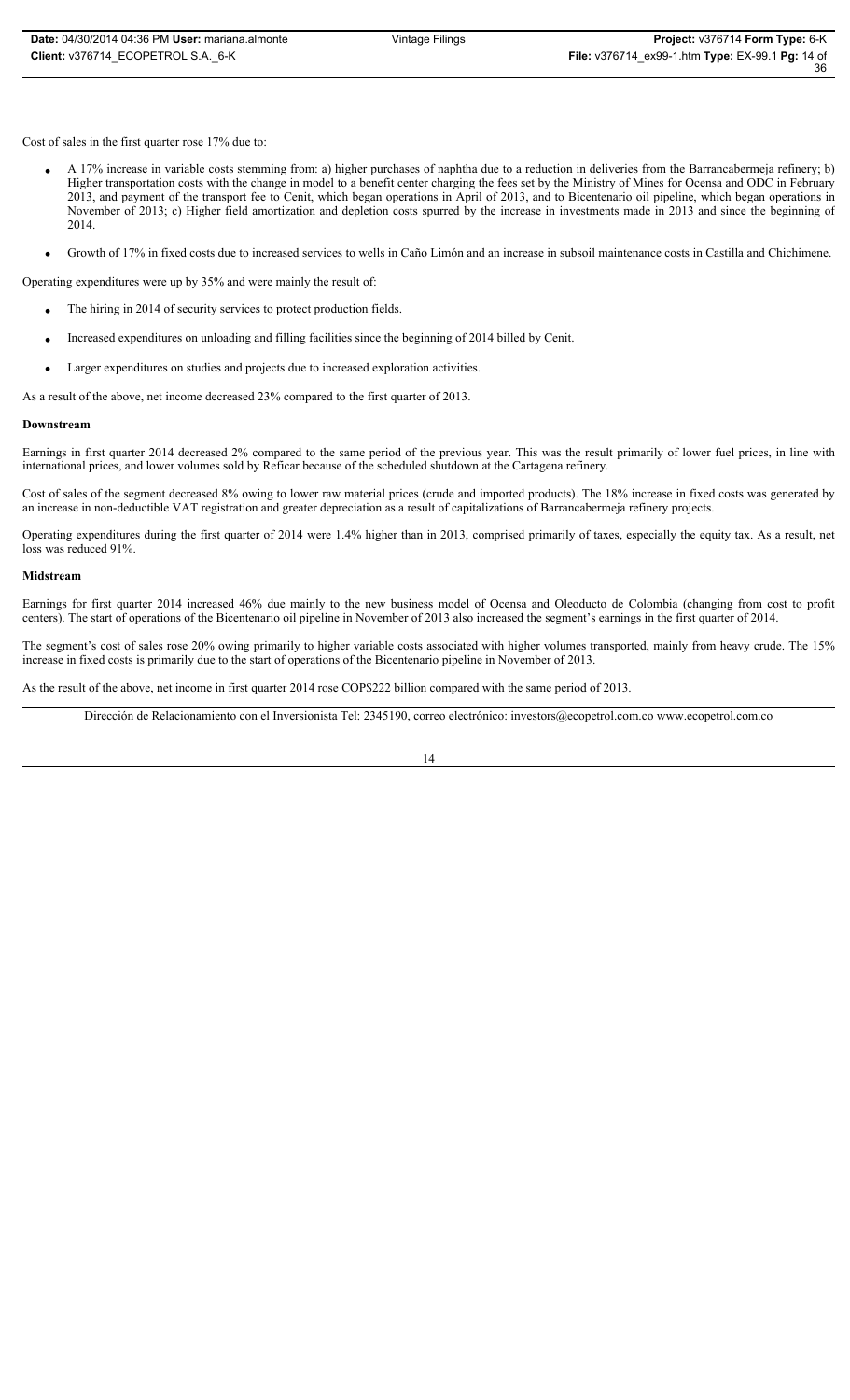### **III. Operating Results**

### **a. Investment plan**

### *Ecopetrol´s Capex:*

| Capex (US\$ million)                       |                       |                |              |            |  |  |
|--------------------------------------------|-----------------------|----------------|--------------|------------|--|--|
| 10 2014                                    |                       |                |              |            |  |  |
| <b>Affiliates and</b><br><b>Allocation</b> |                       |                |              |            |  |  |
| Segment                                    | <b>Ecopetrol S.A.</b> | Subsidiaries** | <b>Total</b> | by segment |  |  |
| Production                                 | 585.3                 | 87.0           | 672.3        | $43.0\%$   |  |  |
| Refining, Petrochemicals and Biofuels      | 49.3                  | 449.0          | 498.3        | 31.9%      |  |  |
| Exploration                                | 83.5                  | 140.0          | 223.5        | 14.3%      |  |  |
| Transportation                             | $10.7*$               | 146.0          | 156.7        | $10.0\%$   |  |  |
| Corporate                                  | 12.9                  | 0.0            | 12.9         | 0.8%       |  |  |
| Supply and Marketing                       | 0.3                   | 0.0            | 0.3          | $0.0\%$    |  |  |
| Total                                      | 742.0                 | 822.0          | 1.564.0      | 100.0%     |  |  |
|                                            |                       |                |              |            |  |  |

\* Cenit reimburses Ecopetrol these investments

\*\* Prorated according to Ecopetrol's stake

During the first quarter of 2014, the corporate group made investments of US\$1,564.0 million (47.7% in Ecopetrol S.A. and 52.6% in affiliates and subsidiaries).

Capex was allocated primarily to the following projects:

1) Production: drilling activities primarily in the Orinoquia region, and the construction of facilities, mainly in Castilla, Chichimene and Rubiales fields.

2) Downstream: Modernization project at the Cartagena refinery.

3) Exploration: acquisition of information by means of seismic programs and drilling of exploratory, stratigraphic and appraisal wells.

4) Midstream: optimizing the transport capacity of the Caño Limón–Coveñas pipeline and construction of facilities, mainly in the San Fernando Monterrey system, Ayacucho station and Bicentenario pipeline.

### **b. Exploration**

Exploration in Colombia (Ecopetrol and Hocol):

| A3 Drilling in Colombia<br>10 2014 |         |             |               |     |
|------------------------------------|---------|-------------|---------------|-----|
|                                    |         | Hydrocarbon |               |     |
| Company                            | Drilled | Presence*   | In evaluation | Drv |
| Ecopetrol S.A.                     |         |             |               |     |
| Hocol S.A.                         |         |             |               |     |
| <b>Total</b>                       |         |             |               |     |

#### \*geological success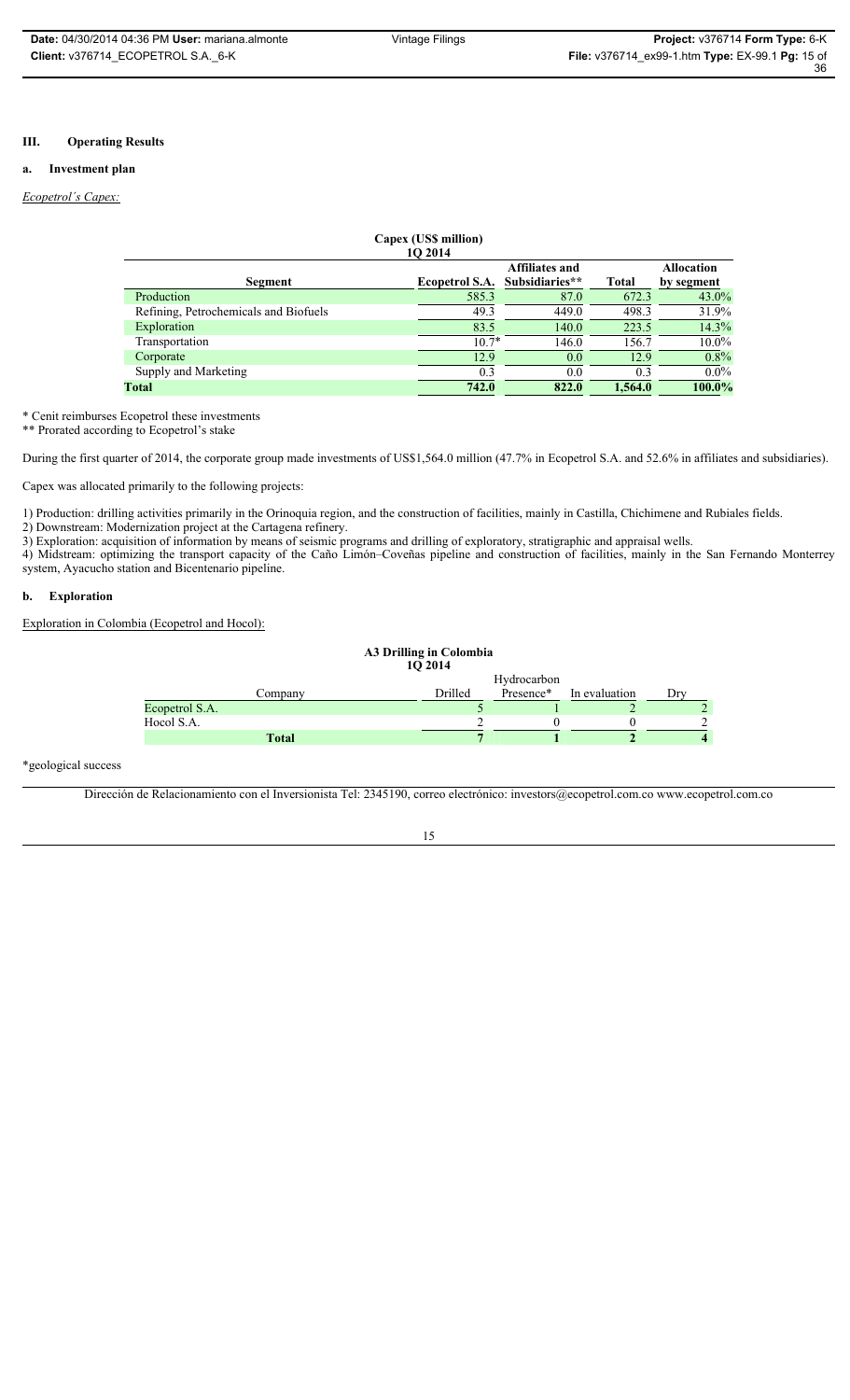In addition to the drilling of seven exploratory wells (A3), during the first quarter of 2014 five stratigraphic and two appraisal wells (A1) were drilled. The following is a summary of the successful exploratory well drilled during the first quarter of 2014:

| Basin | Block       | Well |
|-------|-------------|------|
|       | $-1$<br>Sur |      |

### International exploration:

#### *Ecopetrol América Inc:*

During the first quarter of 2014, the well Aleatico #1 was drilled, which was sealed and abandoned because of operational issues. At the end of the first quarter, the company was drilling four exploratory wells: Deep Nansen (begun in 2013 and operated by Anadarko and in which Ecopetrol has 15% interest), Aleatico #2 (operated by Shell and in which Ecopetrol has 28.5% interest), Leon (operated by Repsol and in which Ecopetrol has 40% interest), and K2 Exploration Tail (operated by Anadarko and in which Ecopetrol has a 9.2% interest).

Ecopetrol America Inc. placed the most competitive bids for 11 blocks in the "Central Planning Area Lease Sale 231" round held in New Orleans (U.S.A.), partnering with Murphy Exploration and Production -USA in 7 blocks, and together with Murphy Exploration and Production USA and Venari Offshore LLC in 4 blocks.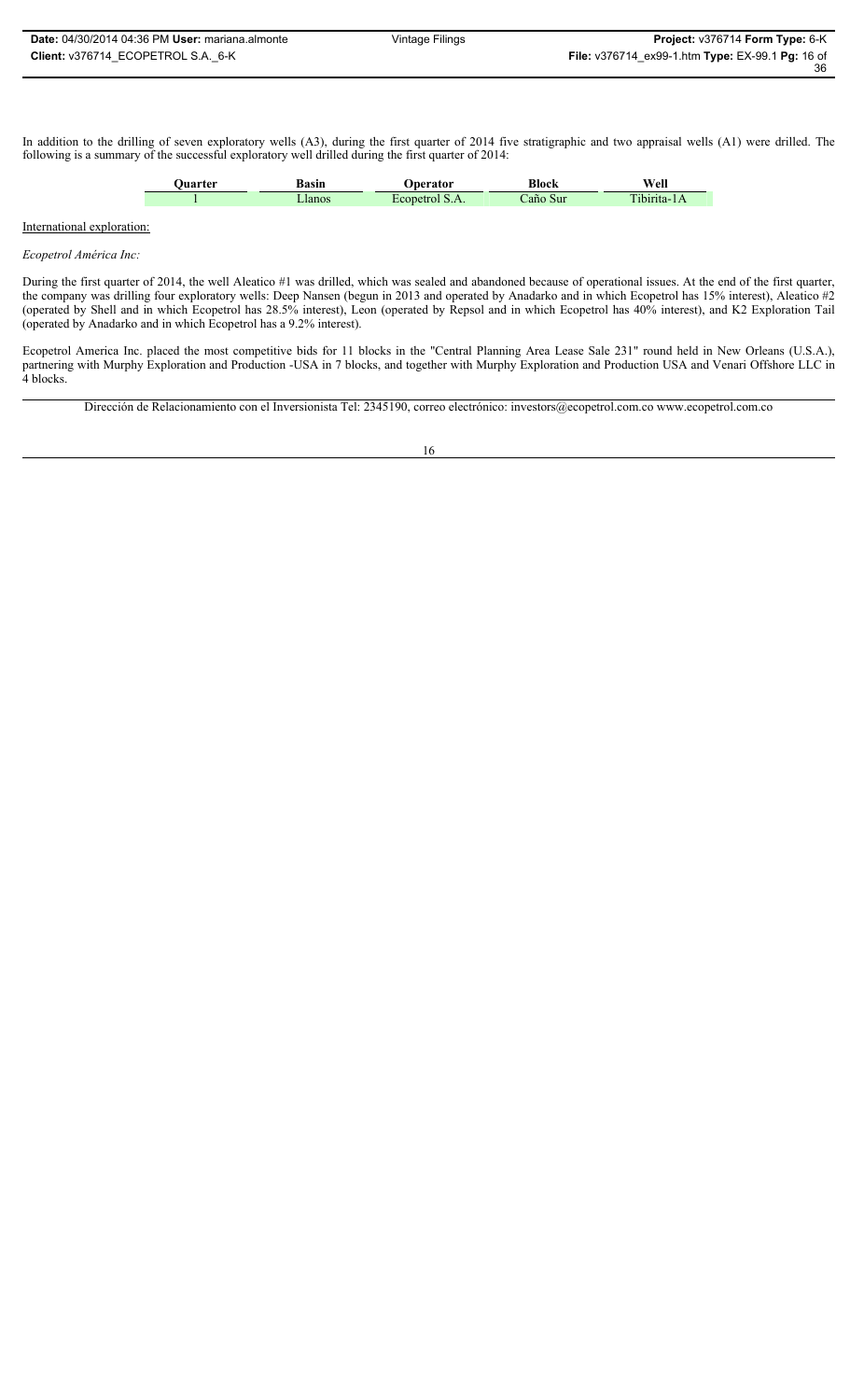### **c. Production**

**Ecopetrol´s gross production (including interests in affiliates and subsidiaries)**

**Gross\* Oil and Gas Production** 

| Ecopetrol S.A. (mboed)                         | 1Q 2014 | 1Q 2013 | $\Delta$ (%) | $\Delta$ (bls)            |
|------------------------------------------------|---------|---------|--------------|---------------------------|
| Crude Oil                                      | 587.8   | 620.1   | $(5.2\%)$    | (32.3)                    |
| Natural Gas**                                  | 129.3   | 124.4   | 3.9%         | 4.9                       |
| <b>Total</b>                                   | 717.1   | 744.5   | $(3.7\%)$    | (27.4)                    |
| Hocol (mboed)                                  | 1Q 2014 | 1Q 2013 | $\Delta(\%)$ | $\Delta$ (bls)            |
| Crude Oil                                      | 22.5    | 21.5    | 4.7%         | 1.0                       |
| Natural Gas                                    | 0.2     | 0.0     | N.D.         | 0.2                       |
| <b>Total</b>                                   | 22.7    | 21.5    | 5.6%         | 1.2                       |
| Savia (mboed)                                  | 1Q 2014 | 1Q 2013 | $\Delta(\%)$ | $\Delta$ (bls)            |
| Crude Oil                                      | 6.0     | 5.5     | 9.1%         | 0.5                       |
| Natural Gas                                    | 0.5     | 0.2     | 150.0%       | 0.3                       |
| <b>Total</b>                                   | 6.5     | 5.7     | 14.0%        | 0.8                       |
| Equion (mboed)                                 | 1Q 2014 | 1Q 2013 | $\Delta(\%)$ | $\Delta$ (bls)            |
| Crude Oil                                      | 9.9     | 11.0    | $(10.0\%)$   | (1.1)                     |
| Natural Gas                                    | 7.7     | 6.5     | 18.5%        | 1.2                       |
| <b>Total</b>                                   | 17.6    | 17.5    | 0.6%         | 0.1                       |
| Ecopetrol America-K2 (mboed)                   | 1Q 2014 | 1Q 2013 | $\Delta(\%)$ | $\Delta$ (bls)            |
| Crude Oil                                      | 1.6     | 1.4     | 14.3%        | 0.2                       |
| Natural Gas                                    | 0.2     | 0.2     | $0.0\%$      | 0.0                       |
| <b>Total</b>                                   | 1.8     | 1.6     | 12.5%        | $\overline{\mathbf{0.2}}$ |
| Ecopetrol including affiliates and subsidiares | 1Q 2014 | 1Q 2013 | $\Delta(\%)$ | $\Delta$ (bls)            |
| Crude Oil                                      | 627.8   | 659.5   | $(4.8\%)$    | (31.7)                    |
| Natural Gas                                    | 137.9   | 131.3   | $5.0\%$      | 6.6                       |
| <b>Total Group's production</b>                | 765.7   | 790.8   | $(3.2\%)$    | (25.1)                    |

\* Gross production includes royalties

\*\* Gas production includes white products

### *Ecopetrol S.A. production:*

During the first quarter of 2014, the corporate group production fell by 3.2% compared to the same period of 2013, as a result of: 1) blockages to operations from communities, 2) lower availability of pipeline capacity due to terrorist attacks and pipeline maintenance, and 3) delays in the development of facilities of key projects.

*Ecopetrol S.A. production per type of crude:*

**Production per type of crude\* mbod**

| mvvu                           |         |         |            |
|--------------------------------|---------|---------|------------|
|                                | 10 2014 | 10 2013 | (%)        |
| Light                          | 46.0    | 52.3    | $(12.0\%)$ |
| Medium                         | 210.7   | 218.7   | $(3.7\%)$  |
| <b>Heavy</b>                   | 331.1   | 349.1   | $(5.2\%)$  |
| Total                          | 587.8   | 620.1   | $(5.2\%)$  |
| *Does not include subsidiaries |         |         |            |

*Lifting cost of Ecopetrol S.A.:*

Lifting cost per equivalent barrel (produced by Ecopetrol S.A.) during the first quarter of 2014 was US\$9.72 (based on the U.S. SEC methodology, which does not include royalties), US\$0.34 per barrel more than in the same period of last year. This change was the net result of:

Dirección de Relacionamiento con el Inversionista Tel: 2345190, correo electrónico: investors@ecopetrol.com.co www.ecopetrol.com.co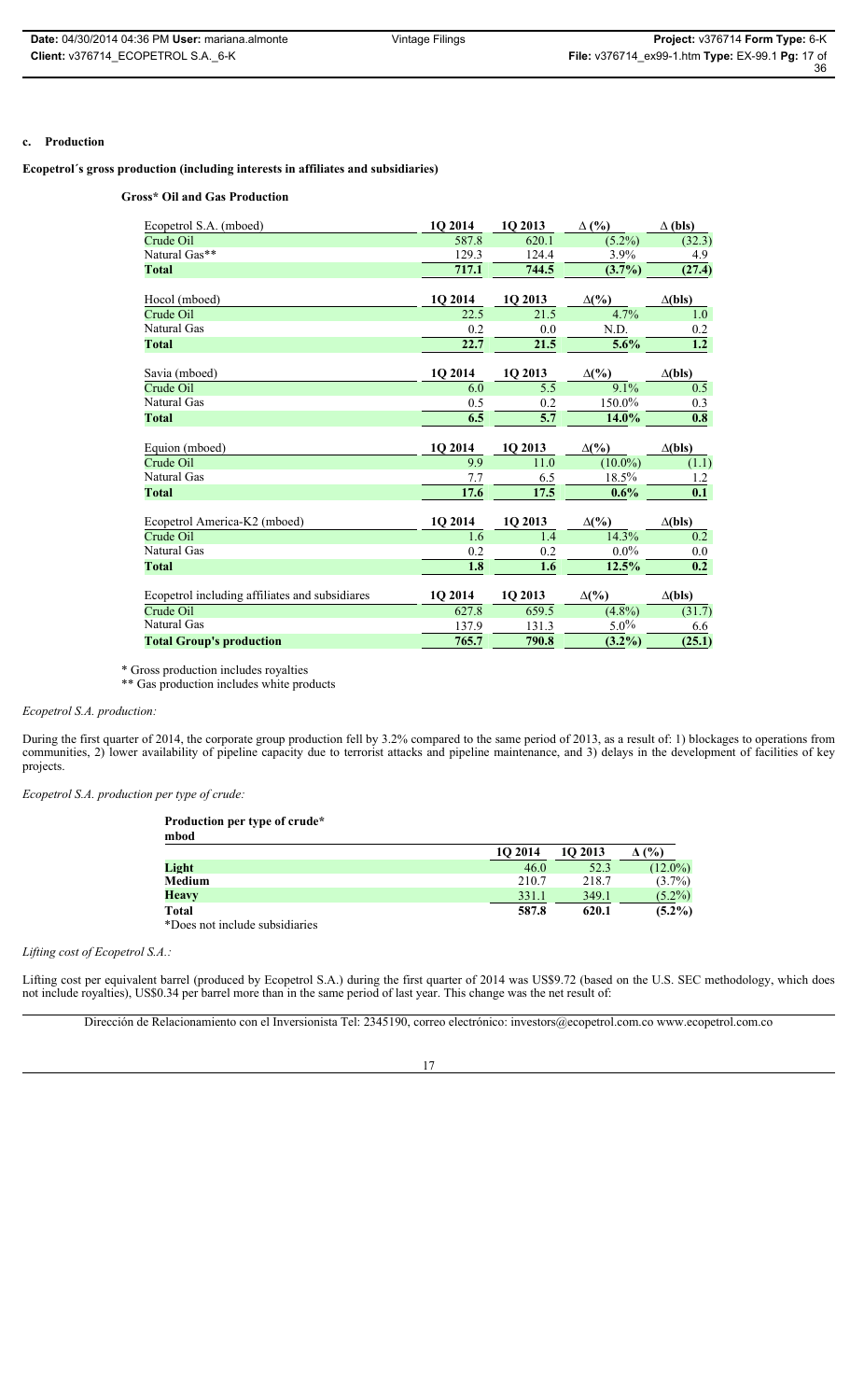- Higher costs (+US\$1.27 per barrel) due to: 1) windfall profit clause which increased the cost of operations in partnership, 2) management and disposal of water, and 3) well maintenance.
- Higher costs (+US\$0.22 per barrel) owing to the lower volume of crude produced.
- Lower costs (-US\$1.15 per barrel) from devaluation of the COP/USD exchange rate.
- **d. Refining**

*d.1) Barrancabermeja Refinery:*

|                                   | 10 2014 | 1O 2013 | $(%^{0})^{1/2}$ |
|-----------------------------------|---------|---------|-----------------|
| Refinery runs <sup>*</sup> (mbod) |         | 216.8   | $3.0\%$         |
| Utilization factor $(\%)$         | 9%      | 79.9%   | $2.5\%$         |
| .                                 |         |         |                 |

\* Includes volumes loaded in the refinery, not total volumes received.

Both the refinery's throughput and utilization factors in the first quarter of 2014 increased compared to the same period of last year because of increased availability and the operational stability of the units.

By the end of the first quarter of this year, the modernization project was 18.4% complete, with detailed engineering making 7.7% progress and material purchases and contracting of services making 12.1% progress.

The Industrial Services Master Plan reached 86.0% completion as of March 31, 2014, among whose highlights was the continuation of the construction of works at the Cogeneration Unit, which is expected to be operational by the first quarter of 2015.

### *Costs and margins of the Barrancabermeja Refinery*

The cash operating cost of the refinery for the first quarter of 2014 was US\$5.71 per barrel, US\$0.59 per barrel less that in the same period of last year, which was the result of:

- Devaluation of the COP/USD exchange rate: -US\$0.67 per barrel.
- Lower costs from higher throughput at the refinery: -US\$0.17 per barrel.
- Higher operational costs associated with higher throughput: +US\$0.25 per barrel.

|                                                      | 1O 2014 | <b>1O 2013</b> | (%    |
|------------------------------------------------------|---------|----------------|-------|
| Refining Margin (USD/bl)<br>$\overline{\phantom{0}}$ |         |                | $5\%$ |

Gross refining margin in the first quarter of 2014 rose compared to the same period of the prior year given that the prices of crude had a greater reduction than the product prices.

*d.2) Reficar (Cartagena Refinery):*

|                                                                        | 10 2014 | 102013   | $($ %)     |
|------------------------------------------------------------------------|---------|----------|------------|
| Refinery runs <sup>*</sup> (mbod)                                      |         |          | $(44.1\%)$ |
| Utilization factor $(\%)$                                              | 21.6%   | $80.5\%$ | $(73.2\%)$ |
| * Includes volumes loaded in the refinery, not total volumes received. |         |          |            |

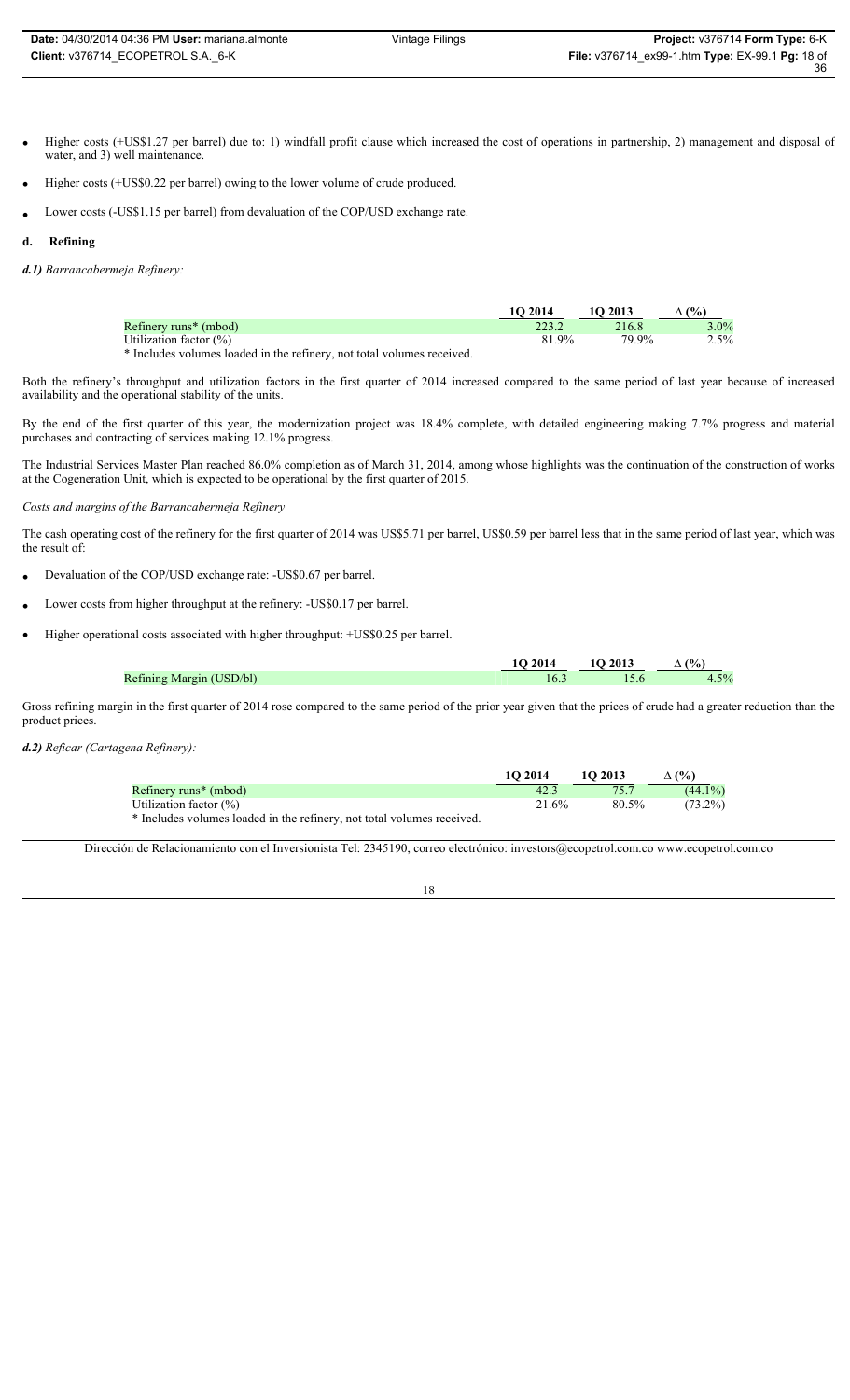Throughput at the refinery decreased in the first quarter of 2014 as a consequence of the scheduled shutdown of the crude unit since March as required by the modernization project.

The refinery's utilization factor in the first quarter of 2014 declined because of the scheduled shutdown of the cracking and the viscosity reduction units in January and February, and the crude unit shutdown in March, in order to facilitate the delivery of the new refinery under safe operational conditions.

|                          | <b>1O 2014</b> | 10 2013 | (0)             |
|--------------------------|----------------|---------|-----------------|
| Refining Margin (USD/bl) |                |         | 00 <sup>2</sup> |

Gross refining margin in the first quarter of 2014 decreased compared to the same period of last year mainly because of the reduction in product yield of more valuable products such as diesel and gasoline (from 32% to 19% and from 35% to 29%, respectively).

As of March 31, 2014, the expansion and modernization project was 88.9% complete. The progress in each of the work streams was as follows:

| <b>Work Streams</b>               | Percentage |
|-----------------------------------|------------|
| Detail engineering                | $100.0\%$  |
| Procurement                       | 99.9%      |
| Module construction               | 100.0%     |
| Construction (began October 2011) | 76.1%      |

#### **e. Transportation**

| <b>Transported volumes (mbod)</b> | 10 2014 | <b>1O 2013</b> | (%        |
|-----------------------------------|---------|----------------|-----------|
| Crude                             | 952.5   | 956.3          | $(0.4\%)$ |
| <b>Refined Products</b>           | 247.6   | 238.1          | $4.0\%$   |
| Total                             | 1.200.1 | 1.194.4        | $0.5\%$   |

In the first quarter of 2014, the total volume of crude transported by Cenit's system and those of its affiliates fell slightly by 0.4% compared to the same quarter of last year, primarily due to: 1) lower volumes transported through the Ocensa and Oleoducto de Colombia systems due to the decrease in production, and 2) the impact on transportation operations of the Caño Limón–Coveñas and Transandino oil pipeline attacks. Out of the total volume of crude transported by oil pipeline, approximately 74.9% was Ecopetrol's crude.

As for refined products, the volumes transported by Cenit S.A.S and affiliates during the first quarter of the year increased 4.0% compared to the same period of last year, as a result of a higher volume of naphtha, used for diluting heavy crude, transported by the Pozos Colorados – Galán system. Out of the total volume of products transported by multipurpose pipelines, 49.8% belonged to Ecopetrol.

#### *Main Projects:*

San Fernando–Monterrey: increase of transport capacity from 225 to 280 mbod.

19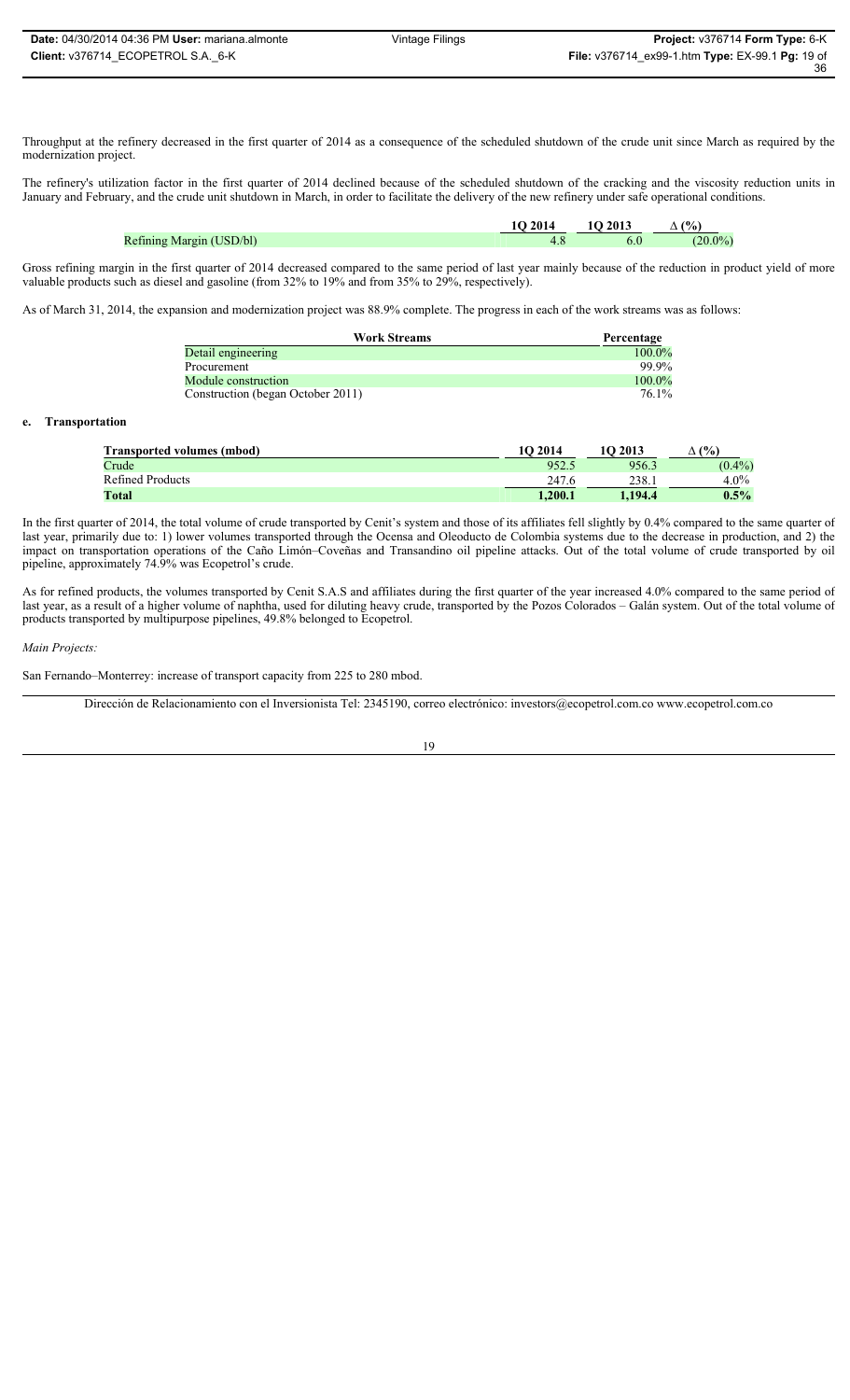### *Cost per barrel transported:*

Ecopetrol's cost per barrel transported during the first quarter of 2014 was US\$6.11 per barrel, a decrease of US\$0.48 per barrel compared to US\$6.59 per barrel in the same period of 2013, as a result of:

- Lower costs due to higher volumes transported: -US\$2.12/barrel.
- Lower costs from the COP/USD exchange rate: -US\$0.73/barrel.
- Higher costs due to the change to profit center from cost center of transportation affiliates and subsidiaries since March of 2013: +US\$3.33 per barrel.

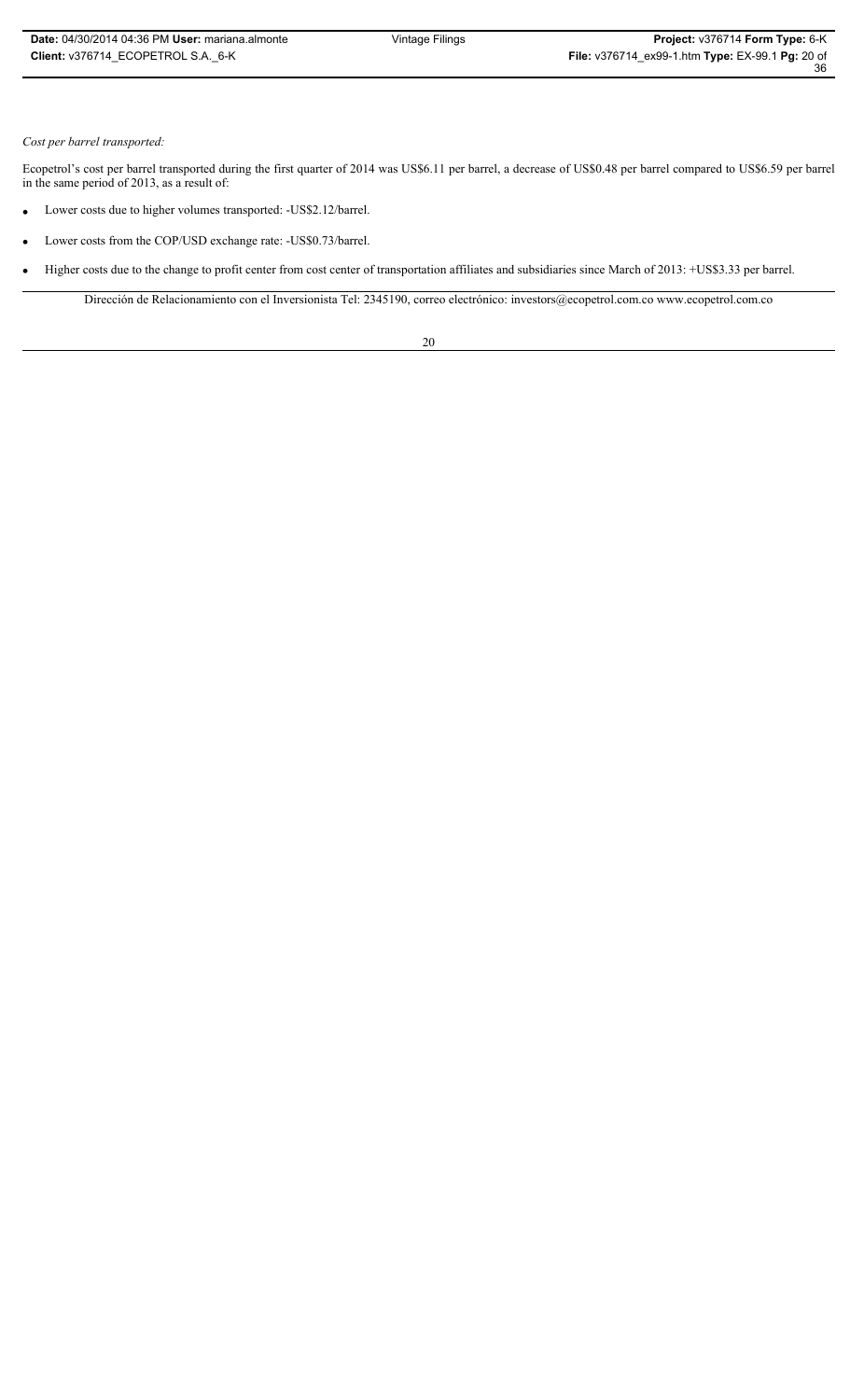### **IV. Organizational Consolidation and Corporate Governance**

### **a. Organizational consolidation**

#### *Health, safety and environment:*

| HSE*                                                         | 1O 2014 | 1O 2013 |
|--------------------------------------------------------------|---------|---------|
| Accident frequency index (accidents per million labor hours) |         | 1.06    |
| Environmental incidents                                      |         |         |

\*Results are subject to change after the end of the quarter given that certain accidents and incidents could be reclassified depending on the final results of the investigations.

### *Science and technology:*

During the first quarter of 2014, the Superintendent of Industry and Trade granted Ecopetrol on behalf of the Colombian government two patents relating to the processes for producing biofuels.

### *Recognitions:*

- Ecopetrol was a finalist among the most admired companies worldwide for its management of knowledge, placing 26th out of the 150 companies nominated, an improvement of two spots at the global level since last year and three spots among oil and gas companies nominated.
- For a second consecutive year, Ecopetrol was awarded the first place in the Social Business Responsibility category of the Accenture Innovation awards.

#### **b. Corporate Responsibility**

### *Social investment:*

In the first quarter of 2014, social investment amounted to COP\$5,685 million, and were allocated as follows: 1) COP\$2,975 million for citizenship and democracy, 2) COP\$2,362 million for education and culture, and 3) COP\$348 million for regional competitiveness.

The following are some of the highlights of the programs implemented:

- x 214 families benefited from the project to supply drinkable water to the village of Yarima, municipality of San Vicente de Chucurí in Colombia.
- 289 people received training through the Training for the Future program.
- x 43 companies have been strengthened in Cartagena and Barrancabermeja.

#### *General Shareholder Meeting:*

On March 26 of 2014, the General Shareholder Meeting was held with the participation of more than 12,000 shareholders. The main approvals were: 1) report of Ecopetrol's external auditors, 2) appointment of Pricewaterhouse Coopers as external auditor for the fiscal year 2014, 3) approval of unconsolidated and consolidated financial statements as of December 31 of 2013, 4) approval of the earnings distribution project (dividend of COP\$260 per share payable in one installment to minority shareholders starting April 28), and 5) election of the Board of Directors for the period 2014–2015, as follows:

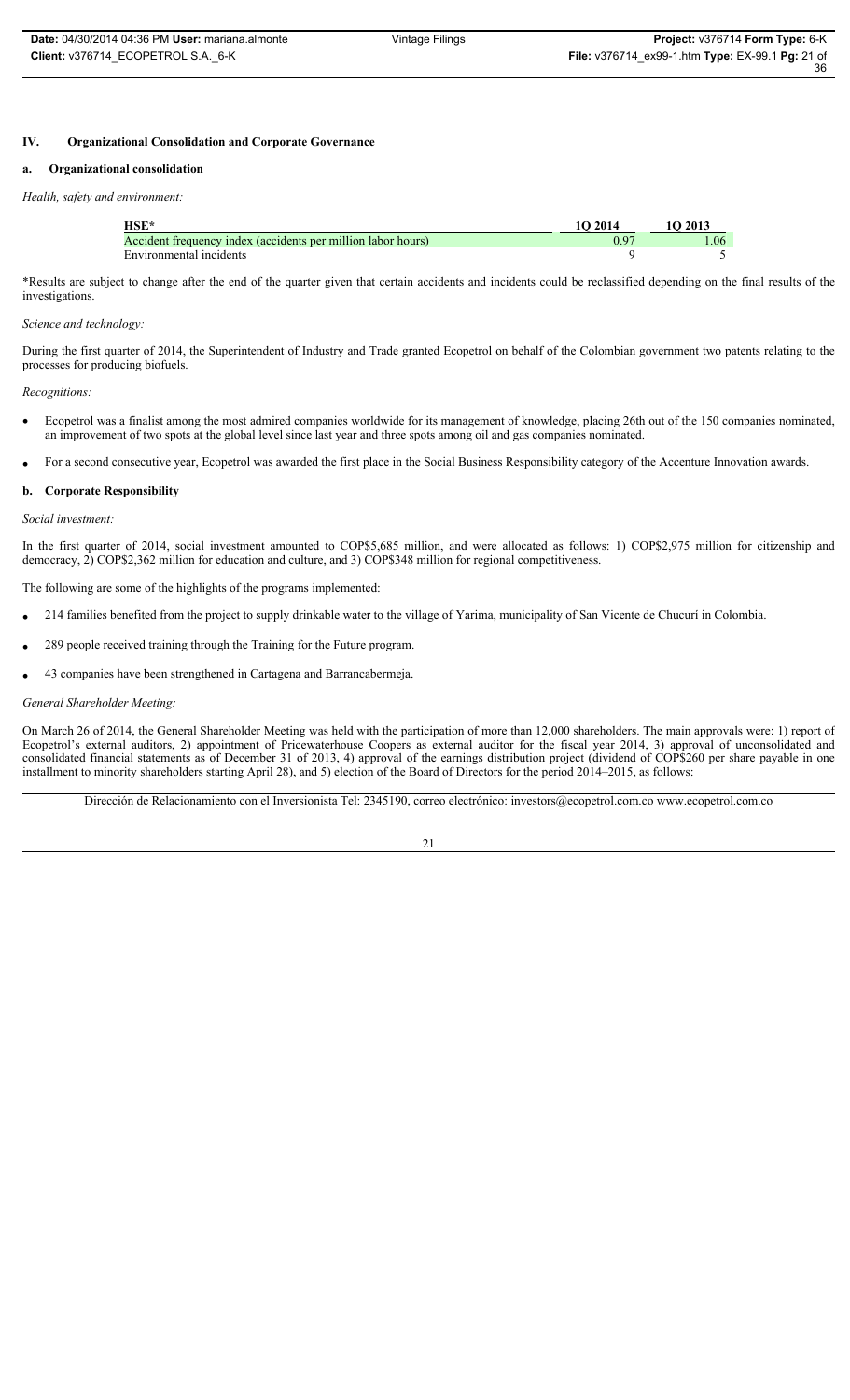Representatives from the Government of Colombia:

- Minister of Finance and Public Credit (currently Mr. Mauricio Cardenas)
- Minister of Mines and Energy (currently Mr. Amilkar Acosta)<br>• Director of the National Planning Department (currently Ms. T
- Director of the National Planning Department (currently Ms. Tatyana Orozco)

Independent representatives:

- **·** Gonzalo Restrepo López
- Joaquin Moreno Uribe
- Jorge Pinzón Sanchez
- x Luis Fernando Ramírez Acuña
- x Horacio Ferreira Rueda (representative of hydrocarbons producing provinces)
- Roberto Steiner Sampedro (representative of the minority shareholders)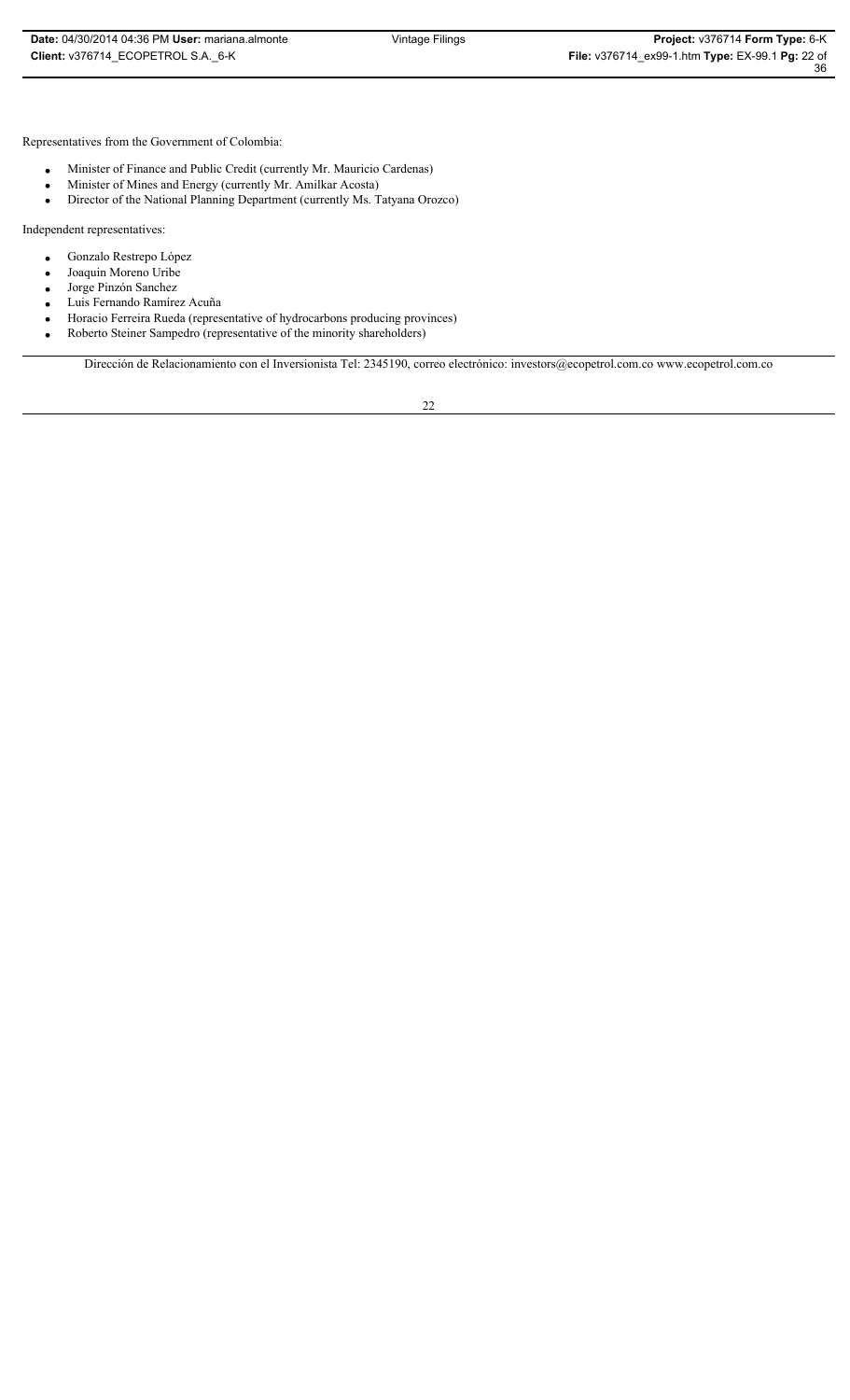36

### **V. First Quarter of 2014 Conference Calls**

Ecopetrol's management will hold two conference calls to review the first quarter of 2014 results:

| <b>Spanish</b>                  | English                         |
|---------------------------------|---------------------------------|
| May 2, 2014                     | May 2, 2014                     |
| $10:00$ a.m. Bogota             | 11:30 a.m. Bogota               |
| $11:00$ a.m. New York / Toronto | $12:30$ p.m. New York / Toronto |

The webcast will be available on Ecopetrol's website: **www.ecopetrol.com.co**

Please access the site 10 minutes in advance in order to download the necessary software.

#### **About Ecopetrol S.A.**

Ecopetrol S.A. (BVC: ECOPETROL; NYSE: EC; TSX: ECP) is the largest company in Colombia based on revenue, profit, assets and net equity. Ecopetrol is the only vertically integrated crude oil and natural gas company with operations in Colombia, Brazil, Peru and the U.S. Gulf Coast. Its subsidiaries include: Andean Chemicals Limited, Bioenergy S.A, Bionergy Zona Franca S.A.S, Black Gold Re Ltd, Cenit Transporte y Logística de Hidrocarburos S.A.S, COMAI, Ecopetrol América Inc, Ecopetrol del Perú S.A, Ecopetrol Oleo e Gas do Brasil Ltda, Ecopetrol Capital AG, Ecopetrol Global Energy, Ecopetrol Global Capital S.L.U, Ecopetrol Pipelines International Limited, Equión Energía Limited, Hocol Petroleum Limited, Hocol S.A., ODL Finance S.A, Oleoducto de los Llanos Orientales S.A- ODL, PROPILCO, Oleoducto Bicentenario de Colombia S.A.S, Oleoducto Central S.A - Ocensa , Oleoducto de Colombia S.A, Refinería de Cartagena S.A, Santiago Oil Company and Colombia Pipelines Limited. Ecopetrol S.A. is one of the 50 largest oil companies in the world and one of the four main oil companies in Latin America. The company is majority owned by the Republic of Colombia (88.5%) and its shares trade on the Bolsa de Valores de Colombia S.A. (BVC) under the symbol ECOPETROL, on the New York Stock Exchange (NYSE) under the ticker EC, and on the Toronto Stock Exchange (TSX) under the symbol ECP. The company has three business segments: 1) exploration and production 2) transport and 3) refining and petrochemicals.

#### **Forwarding-Looking Statements**

This news release may contain forward-looking statements related to the prospects of the business, estimate for operating and financial results, and growth forecasts for Ecopetrol. These are projections, and, as such, are based solely on the expectations of management with regard to the company's future and its continuous use of capital to finance the company's investment plan. Such forward-looking statements depend essentially on changes in market conditions, government regulations, competitive pressures, performance of the Colombian economy and the industry, among others; therefore, they are subject to change without prior notice.

#### **Contact Information:**

**Investor Relations Director** Alejandro Giraldo Telephone: +571-234-5190 E-mail: investors@ecopetrol.com.co

**Media Relations (Colombia)** Jorge Mauricio Tellez Telephone: + 571-234-4329 E-mail: mauricio.tellez@ecopetrol.com.co

Dirección de Relacionamiento con el Inversionista Tel: 2345190, correo electrónico: investors@ecopetrol.com.co www.ecopetrol.com.co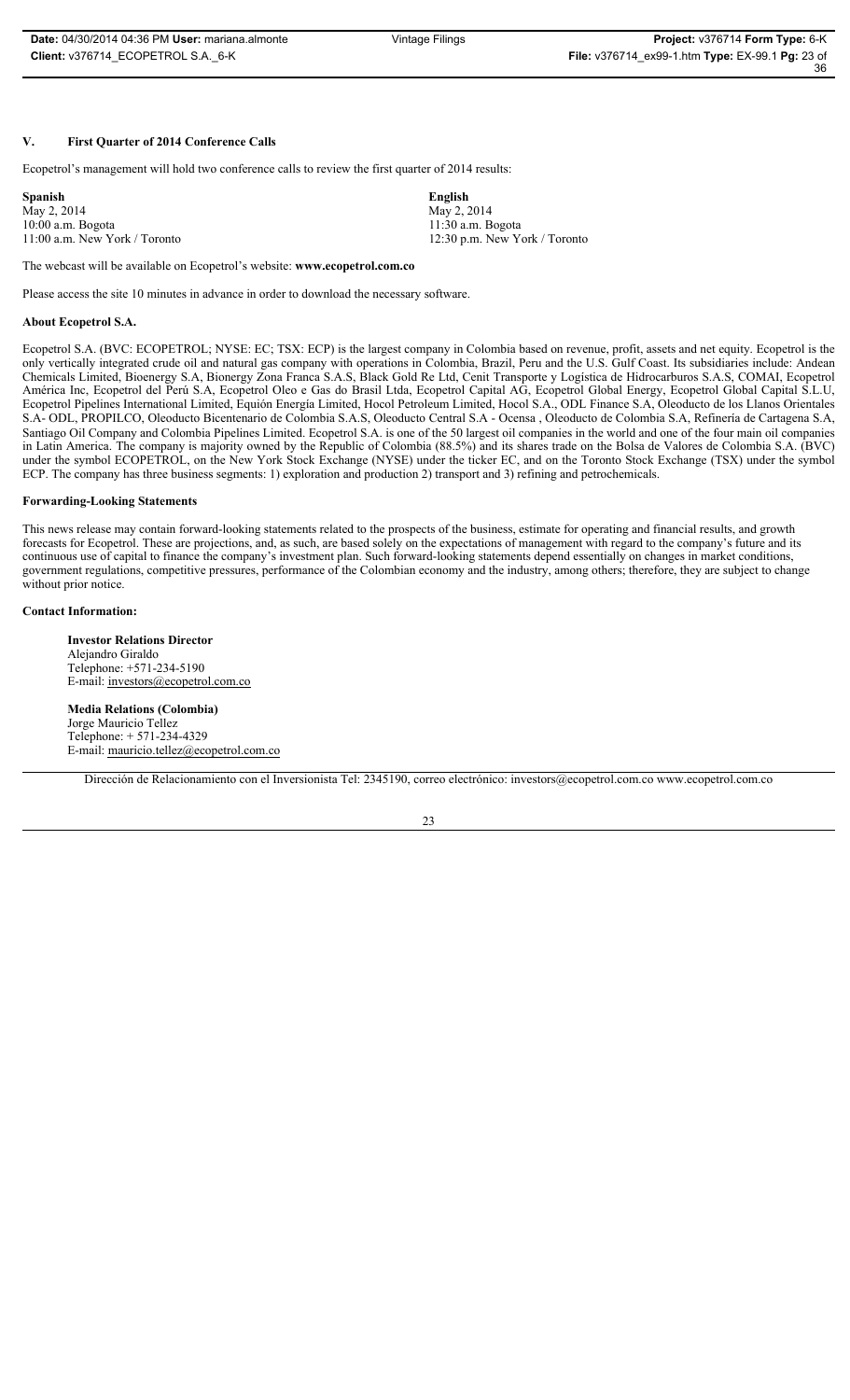36

### **VI. Additional Exhibits**

### **Income Statement Ecopetrol S.A.**

| <b>COPS Million</b>                    | $1Q$ 2014*  | $1Q$ 2013*             | 4Q 2013*              |
|----------------------------------------|-------------|------------------------|-----------------------|
| Income                                 |             |                        |                       |
| <b>Local Sales</b>                     | 5,839,825   | 4,660,719              | 5,327,057             |
| <b>Export Sales</b>                    | 8,752,838   | 8,248,181              | 8,898,526             |
| Sales to free trade zone               | 773,156     | 1,409,533              | 1,116,503             |
| <b>Sale of Services</b>                | 375,872     | 453,380                | 859,219               |
| <b>Total Income</b>                    | 15,741,691  | 14,771,813             | 16,201,305            |
| <b>Cost of Sales</b>                   |             |                        |                       |
| <b>Variable Costs</b>                  |             |                        |                       |
| Purchase of Hydrocarbons               | 2.907.044   | 3,297,233              | 3.159.294             |
| Amortization and Depletion             | 919,104     | 806,166                | 131,765               |
| Imported products                      | 2,449,141   | 1,935,257              | 2,505,807             |
| Hydrocarbon Transportation Services    | 1,397,160   | 722,774                | 1,301,089             |
| Inventories and other                  | 387,720     | 19,775                 | 291,099               |
| <b>Fixed Costs</b>                     |             |                        |                       |
| Depreciation                           | 316,032     | 357,472                | 314,770               |
| <b>Contracted Services</b>             | 662,653     | 553,378                | 925,995               |
| Maintenance                            | 364,203     | 293,248                | 697,358               |
| <b>Labor Costs</b>                     | 330,454     | 289,281                | 319,816               |
| Other                                  | 212,494     | 237,614                | 428,941               |
| <b>Total Cost of Sales</b>             | 9,946,005   | 8,512,198              | 10,075,934            |
| <b>Gross Profits</b>                   | 5,795,686   | 6,259,615              | 6,125,371             |
| <b>Operating Expenses</b>              |             |                        |                       |
| Administration                         | 145.240     | 155,319                | 525,496               |
| Selling and operational expenses       | 852,658     | 889,945                | 1,278,968             |
| <b>Exploration and Projects</b>        | 245,161     | 69.068                 | 243,499               |
| <b>Operating Income/Loss</b>           | 4,552,627   | 5,145,283              | 4,077,408             |
| <b>Non Operating Income (expenses)</b> |             |                        |                       |
| <b>Financial Income</b>                | 1,314,483   | 819,014                | 712,519               |
| <b>Financial Expenses</b>              | (1,296,101) | (590, 878)             | (642, 464)            |
| Interest expenses                      | (148, 368)  | (85,740)               | (156, 668)            |
| Non Financial Income                   | 52,317      | 50,293                 | (59, 813)             |
| Non Financial Expenses                 | (175,992)   | (195, 163)             | (188, 587)            |
| <b>Results from Subsidiaries</b>       | 624,611     | 153,678                | 181,364               |
| Income before income tax               | 4,923,577   | 5,296,487              | 3,923,759             |
| Provision for Income Tax               | 1,697,749   | 1,800,806              | 1,294,098             |
| Minority interest                      |             |                        |                       |
| <b>Net Income</b>                      | 3,225,828   | 3,495,681              | 2,629,661             |
|                                        |             |                        |                       |
| <b>EBITDA</b>                          | 7.704.576   | 7.745.954              | 5.268.436             |
| <b>EBITDA MARGIN</b>                   | 49%         | 52%                    | 33%                   |
| <b>EARNINGS PER SHARE</b>              | \$<br>78.46 | 85.02<br><sup>\$</sup> | $\mathbb{S}$<br>63.96 |

\* Unaudited

Some 2013 figures were reclassified for the sake of comparison with 2014 figures

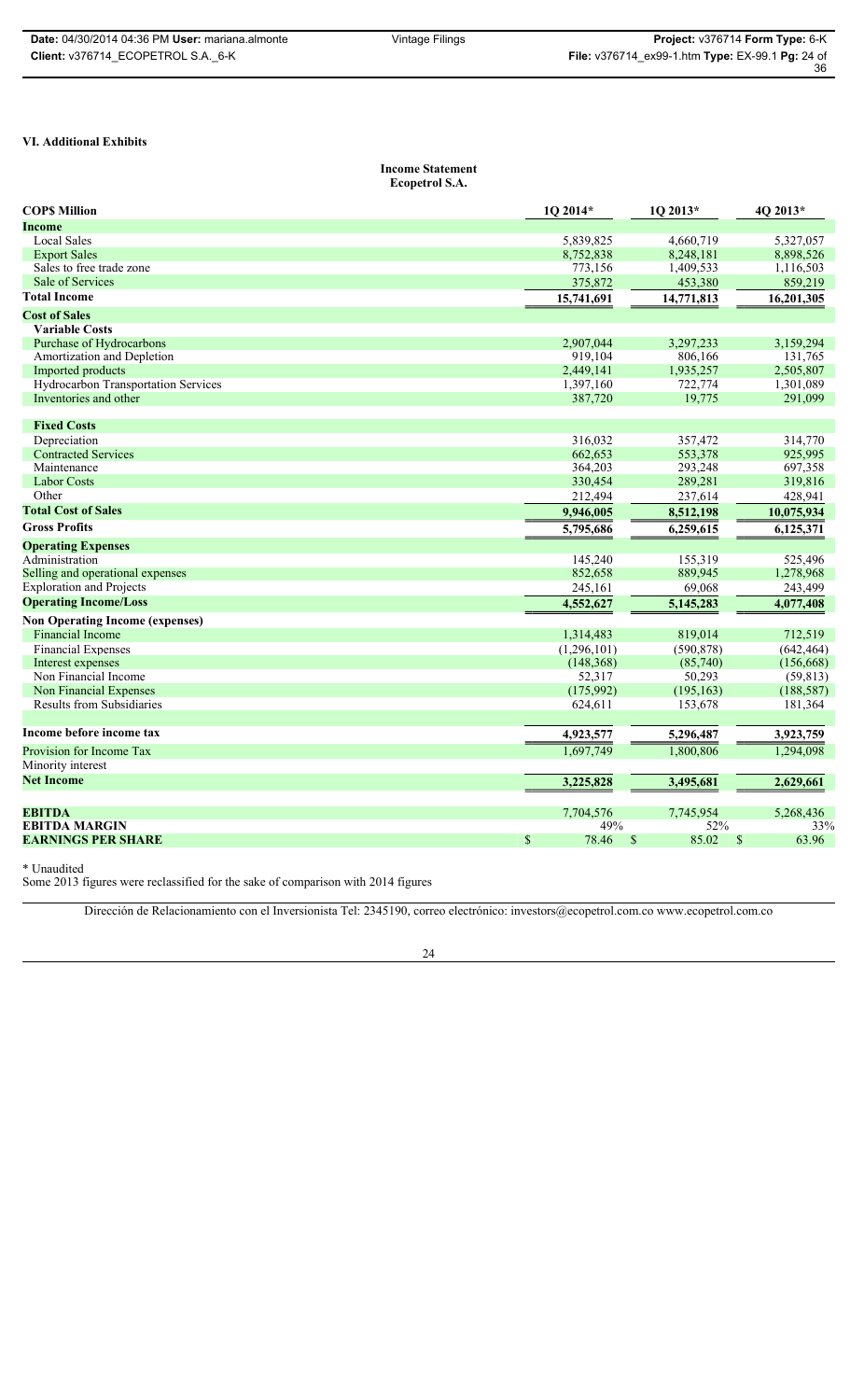#### **Income Statement Ecopetrol Consolidated**

| <b>COPS Million</b>                        | 1Q 2014*      | 1Q 2013*   | 4Q 2013*   |
|--------------------------------------------|---------------|------------|------------|
| <b>Income</b>                              |               |            |            |
| <b>Local Sales</b>                         | 5,879,480     | 5,708,771  | 5,981,860  |
| <b>Export Sales</b>                        | 11,734,951    | 10,479,493 | 11,128,813 |
| Sale of Services                           | 647,466       | 557,364    | 849,556    |
| <b>Total Income</b>                        | 18,261,897    | 16,745,628 | 17,960,229 |
| <b>Cost of Sales</b>                       |               |            |            |
| <b>Variable Costs</b>                      |               |            |            |
| Purchase of Hydrocarbons                   | 3,761,399     | 4,006,293  | 3,671,180  |
| <b>Amortization and Depletion</b>          | 1,039,950     | 937,110    | 127,237    |
| Imported products                          | 3,066,189     | 2,545,075  | 3,306,441  |
| <b>Hydrocarbon Transportation Services</b> | 350,642       | 294,235    | 339,308    |
| Inventories and other                      | 212,944       | (25,896)   | 225,333    |
| <b>Fixed Costs</b>                         |               |            |            |
| Depreciation                               | 511,182       | 425,630    | 502,746    |
| <b>Contracted Services</b>                 | 695,406       | 560,493    | 962,219    |
| Maintenance                                | 480,781       | 370,026    | 932,674    |
| <b>Labor Costs</b>                         | 351,956       | 309,644    | 340,484    |
| Other                                      | 371,853       | 397,111    | 610,716    |
| <b>Total Cost of Sales</b>                 | 10,842,302    | 9,819,721  | 11,018,338 |
| <b>Gross Profits</b>                       | 7,419,595     | 6,925,907  | 6,941,891  |
| <b>Operating Expenses</b>                  |               |            |            |
| Administration                             | 297,961       | 224,431    | 701,340    |
| Selling and operational expenses           | 872,900       | 995,221    | 1,368,228  |
| <b>Exploration and Projects</b>            | 365,998       | 152,417    | 662,658    |
| <b>Operating Income/Loss</b>               | 5,882,736     | 5,553,838  | 4,209,665  |
| <b>Non Operating Income (expenses)</b>     |               |            |            |
| Financial Income                           | 1,569,986     | 927,055    | 861,896    |
| <b>Financial Expenses</b>                  | (1, 542, 513) | (707, 739) | (759, 597) |
| Interest expenses                          | (208, 368)    | (125, 543) | (198, 482) |
| Non Financial Income                       | 128,723       | 68,450     | 97,663     |
| Non Financial Expenses                     | (192, 944)    | (199, 807) | (213,319)  |
| <b>Results from Subsidiaries</b>           | 14,478        | 5,955      | 63,470     |
| Income before income tax                   | 5,652,098     | 5,522,209  | 4,061,296  |
| Provision for Income Tax                   | 2,111,150     | 1,994,804  | 1,479,253  |
| Minority interest                          | 253,567       | 115,780    | 155,538    |
| <b>Net Income</b>                          | 3,287,381     | 3,411,625  | 2,426,505  |
|                                            |               |            |            |
| <b>EBITDA</b>                              | 7,792,966     | 7,596,480  | 4,901,448  |
| <b>EBITDA MARGIN</b>                       | 43%           | 45%        | 27%        |

#### **Notes**

\* According to the Public Accounting Framework, Colombian companies only have the obligation to consolidate their financial statements at the end of each fiscal year. Therefore, the quarterly figures in this report are not audited and they do not constitute a formal consolidation of Ecopetrol's financial statements though they do adjust to the methodology defined for this purpose. Not audited. Some 2013 figures were reclassified for the sake of comparison with 2014 figures

Dirección de Relacionamiento con el Inversionista Tel: 2345190, correo electrónico: investors@ecopetrol.com.co www.ecopetrol.com.co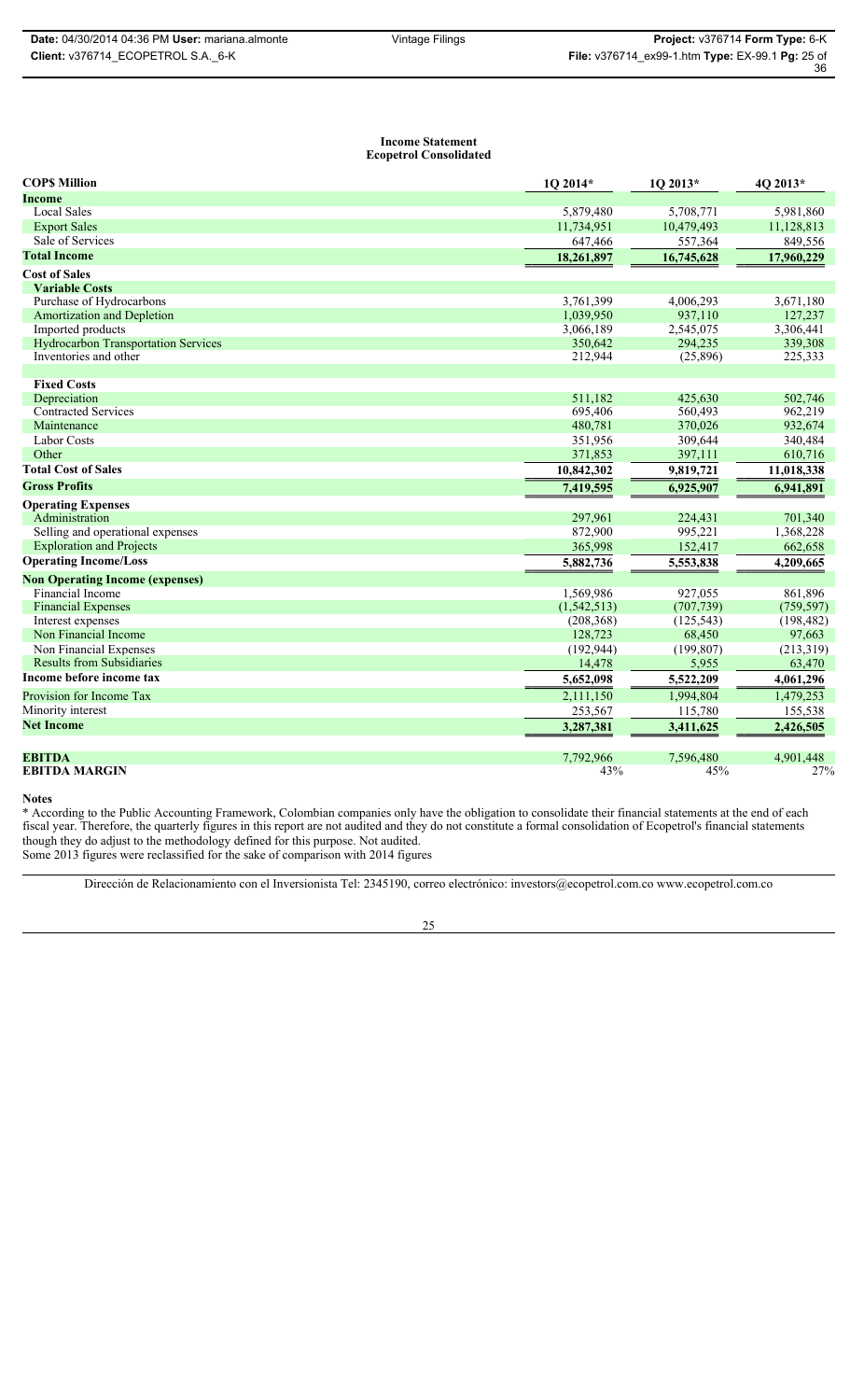# **Balance Sheet**

|                                                   | <b>Ecopetrol S.A.</b> |                   | <b>Ecopetrol Consolidated</b> |                   |
|---------------------------------------------------|-----------------------|-------------------|-------------------------------|-------------------|
| <b>COPS Million</b>                               | March 31, 2014        | December 31, 2013 | March 31, 2014                | December 31, 2013 |
| <b>Assets</b>                                     |                       |                   |                               |                   |
| <b>Current Assets</b>                             |                       |                   |                               |                   |
| Cash and cash equivalents                         | 4,722,884             | 3,901,277         | 9,511,484                     | 8,841,438         |
| <b>Investments</b>                                | 615.537               | 1,469,255         | 1.330.673                     | 1.659.308         |
| Accounts and notes receivable                     | 6,813,050             | 6,347,082         | 6,426,445                     | 6,176,891         |
| Inventories                                       | 2,602,048             | 2,560,491         | 3,293,102                     | 3,259,399         |
| Other                                             | 8,213,918             | 7,466,275         | 9,844,335                     | 8,572,062         |
| <b>Total Current Assets</b>                       | 22,967,437            | 21,744,380        | 30,406,039                    | 28,509,098        |
| <b>Non Current Assets</b>                         |                       |                   |                               |                   |
| Investments                                       | 36.719.227            | 35,218,103        | 1.693.845                     | 1,587,598         |
| Accounts and notes receivable                     | 1,599,460             | 1,594,709         | 540,144                       | 520,056           |
| Property, plant and equipment, net                | 20,250,706            | 20,286,196        | 46,041,973                    | 44,998,680        |
| Natural and environmental properties, Net         | 17,063,685            | 17,518,335        | 21,261,797                    | 21,456,659        |
| Resources delivered to administration             | 315,737               | 314,395           | 390,556                       | 478,745           |
| Other                                             | 16,740,718            | 17,365,110        | 34,170,558                    | 34,877,158        |
| <b>Total Non Current Assets</b>                   | 92,689,533            | 92,296,848        | 104,098,873                   | 103,918,896       |
| <b>Total Assets</b>                               | 115,656,970           | 114,041,228       | 134,504,912                   | 132,427,994       |
| <b>Liabilities and Equity</b>                     |                       |                   |                               |                   |
| <b>Current Liabilities</b>                        |                       |                   |                               |                   |
| <b>Financial obligations</b>                      | 207.877               | 342,410           | 748.134                       | 774.559           |
| Accounts payable and related parties              | 16.832.439            | 8,337,525         | 18.236.939                    | 9,539,934         |
| Estimated liabilities and provisions              | 1,691,007             | 1,722,243         | 2,378,960                     | 2,515,005         |
| Other                                             | 8,504,910             | 8,160,751         | 10,195,669                    | 9,473,129         |
| <b>Total Current Liabilities</b>                  | 27,236,233            | 18,562,929        | 31,559,701                    | 22,302,627        |
| <b>Long Term Liabilities</b>                      |                       |                   |                               |                   |
| Financial obligations                             | 12.240.060            | 11.977.888        | 22,090,642                    | 21,423,992        |
| Labor and pension plan obligations                | 4,354,346             | 4,277,831         | 4,354,346                     | 4,277,831         |
| Estimated liabilities and provisions              | 4,935,050             | 4,914,864         | 5,290,159                     | 5,163,819         |
| Other                                             | 2,422,646             | 2,513,191         | 3,425,865                     | 3,566,774         |
| <b>Total Long Term Liabilities</b>                | 23,952,102            | 23,683,774        | 35,161,012                    | 34,432,416        |
| <b>Total Liabilities</b>                          | 51,188,335            | 42,246,703        | 66,720,713                    | 56,735,043        |
| <b>Minority Interest</b>                          |                       |                   | 4,731,000                     | 4,573,748         |
| <b>Equity</b>                                     | 64,468,635            | 71,794,525        | 63,053,199                    | 71,119,203        |
|                                                   |                       |                   |                               |                   |
| <b>Total Liabilities and Shareholders' Equity</b> | 115,656,970           | 114,041,228       | 134,504,912                   | 132,427,994       |
| <b>Memorandum Debtor Accounts*</b>                | 137,518,284           | 132,941,485       | 157,551,650                   | 152,210,701       |
| <b>Memorandum Creditor Accounts *</b>             | 98,985,288            | 97,287,957        | 100,831,200                   | 111,774,620       |
|                                                   |                       |                   |                               |                   |

**Notes**

\* Under Colombian GAAP, these accounts represent facts or circumstances from which rights or obligations could derive and affect the Company. However, these accounts are not included in the Balance Sheet.

Dirección de Relacionamiento con el Inversionista Tel: 2345190, correo electrónico: investors@ecopetrol.com.co www.ecopetrol.com.co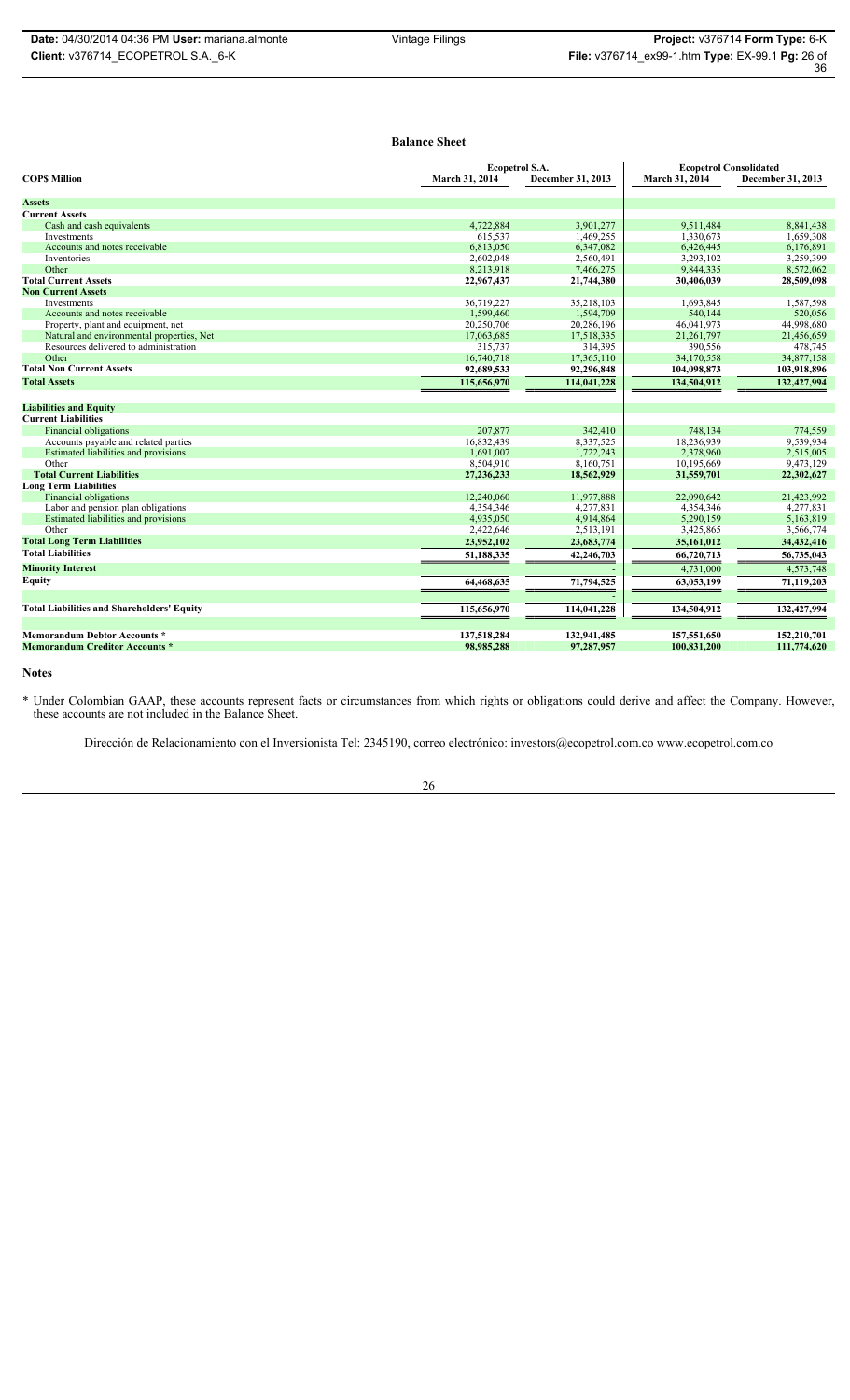36

#### **Cash Flow Statement Ecopetrol S.A.**

| <b>COPS</b> million                                                           | 1Q 2014 *     | 1Q 2013*      | 4Q 2013*      |
|-------------------------------------------------------------------------------|---------------|---------------|---------------|
| Cash flow provided by operating activities:                                   |               |               |               |
| <b>Net income</b>                                                             | 3,225,828     | 3,495,681     | 2,629,665     |
| Adjustments to reconcile net income to cash provided by operating activities: |               |               |               |
| Depreciation, depletion and amortization                                      | 1.329.428     | 1,260,275     | 529.107       |
| Foreign Exchange                                                              | 93,976        | (48, 617)     | 36,726        |
| Provision for income tax                                                      |               |               | (105, 502)    |
| Net provisions                                                                | 53,923        | 108,482       | 498,011       |
| Disposal of property, plant and equipment                                     |               | 10,748        | (1,381)       |
| Recovery of Property, Plant and equipment                                     |               |               | (37, 246)     |
| Loss for Good Will                                                            |               |               | 353,012       |
| Loss (gain) valuation of Investments                                          | (1, 556)      | (153, 678)    | (1, 567)      |
| Loss (Income) from equity method on affiliated companies                      | (624, 611)    | (150, 045)    | (181, 363)    |
| Net changes in operating assets and liabilities:                              |               |               |               |
| Accounts and notes receivable                                                 | (337, 296)    | (1, 113, 724) | (3,370,805)   |
| Inventories                                                                   | (43, 158)     | (393, 163)    | 59,513        |
| Deferred and other assets                                                     | 659,193       | 408,111       | 24,589        |
| Accounts payable and related parties                                          | (1,057,286)   | (683,977)     | (323,988)     |
| Taxes payable                                                                 | 297,434       | 263,469       | 2,547,861     |
| Labor obligations                                                             | (21,262)      | (27,062)      | (250, 327)    |
| Estimated liabilities and provisions                                          | (115,302)     | 20,686        | 423,039       |
| <b>Cash provided by operating activities</b>                                  | 3,459,311     | 2,997,186     | 2,829,344     |
| <b>Cash flows from investing activities:</b>                                  |               |               |               |
| Payment for purchase of Companies, net of cash acquired                       | 1,764         |               | 45,648        |
| Purchase of investment securities                                             | (1,471,607)   | (3,473,540)   | (548, 191)    |
| Dividends Received                                                            |               |               | 17,559        |
| Redemption of investment securities                                           | 1,002,920     | 4,046,184     | 2,399,603     |
| Sale of property, plant and equipment                                         |               |               |               |
| Sale of natural resources                                                     |               |               |               |
| Investment in natural and environmental resources                             | (502, 757)    | (468, 117)    | (1,399,840)   |
| Additions to property, plant and equipment                                    | (462, 888)    | (635,984)     | (242, 805)    |
| Net cash generated by investing activities                                    | (1, 432, 568) | (531, 457)    | 271,974       |
| Cash flows from financing activities:                                         |               |               |               |
| <b>Financial obligations</b>                                                  | 61.299        | (47,994)      | 172,235       |
| Capitalization                                                                | 43            |               |               |
| <b>Dividends</b>                                                              | (1,309,852)   | (3,915,436)   | (6, 118, 116) |
|                                                                               |               |               |               |
| Net cash used in financing activities                                         | (1,248,510)   | (3,963,430)   | (5,945,881)   |
| Net increase (decrease) in cash and cash equivalents                          | 778,233       | (1,497,701)   | (2,844,563)   |
| Foreign Exchange in cash and cash equivalents                                 | 43,374        | 22,556        | (5,353)       |
| Cash and cash equivalents at the beginning of the year                        | 3,901,277     | 5,260,111     | 6,751,193     |
| Cash and cash equivalents at the end of the year                              | 4,722,884     | 3,784,966     | 3,901,277     |
|                                                                               |               |               |               |

**NOTES:**

\* Not audited Some 2013 figures were reclassified for the sake of comparison with 2014 figures

Dirección de Relacionamiento con el Inversionista Tel: 2345190, correo electrónico: investors@ecopetrol.com.co www.ecopetrol.com.co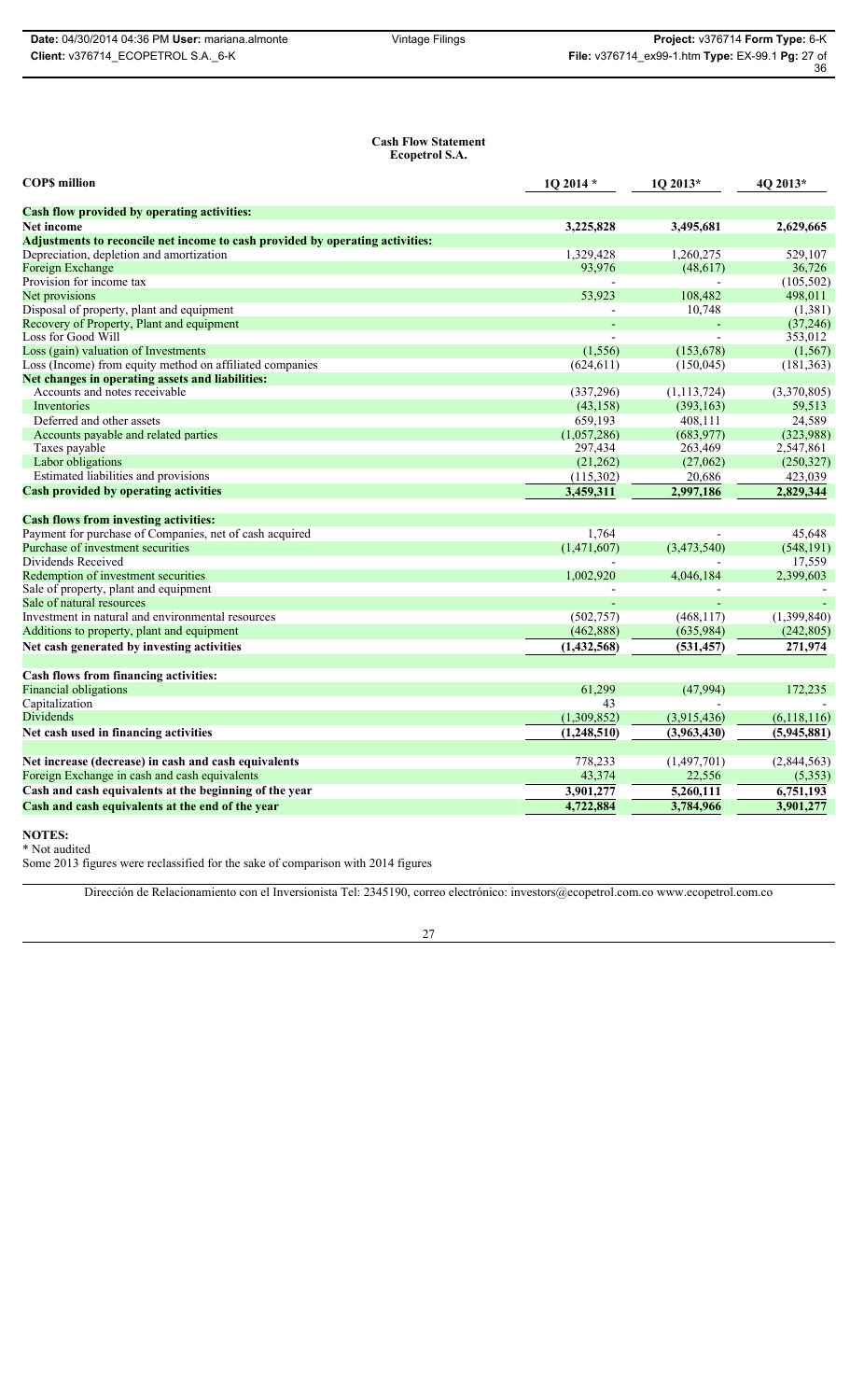#### **Cash Flow Statement Ecopetrol Consolidated**

| <b>COPS</b> million                                                           | 1Q 2014 *   | 1Q 2013*    | 4Q 2013*      |
|-------------------------------------------------------------------------------|-------------|-------------|---------------|
| <b>Cash flow provided by operating activities:</b>                            |             |             |               |
| Net income                                                                    | 3,287,378   | 3,411,625   | 2,426,504     |
| Adjustments to reconcile net income to cash provided by operating activities: |             |             |               |
| Minority interest                                                             | 253,567     | 115,780     | 155,537       |
| Depreciation, depletion and amortization                                      | 1,728,028   | 1,674,653   | 685,147       |
| Foreign Exchange                                                              | 105,523     |             | 34,341        |
| Provision for income tax                                                      | (31,509)    |             | (133, 073)    |
| Net provisions                                                                | 68,918      | 16,270      | (6, 133, 358) |
| Loss for disposal of property, plant and equipment                            | 95,955      | 10,748      | 352,314       |
| Recovery of Property, Plant and equipment                                     |             |             | (37, 246)     |
| <b>Loss for Good Will</b>                                                     |             |             | 353,012       |
| Loss (gain) valuation of Investments                                          | (4,630)     |             | 15,163        |
| Loss (Income) from equity method on affiliated companies                      | (14, 478)   | (5,955)     | (63, 470)     |
| Net changes in operating assets and liabilities:                              |             |             |               |
| Accounts and notes receivable                                                 | (2,365,212) | (884, 563)  | (5, 153, 980) |
| Inventories                                                                   | (35, 332)   | (367, 576)  | (231,160)     |
| Deferred and other assets                                                     | 783,376     | 490,709     | 240,693       |
| Accounts payable and related parties                                          | (732, 271)  | (799, 255)  | 1,243,416     |
| Taxes payable                                                                 | 674,089     | 200,846     | 10,079,590    |
| Labor obligations                                                             | (42, 479)   | (49, 479)   | (238, 567)    |
| Estimated liabilities and provisions                                          | (136, 025)  | 272,022     | 253,524       |
| Cash provided by operating activities                                         | 3,634,898   | 4,085,825   | 3,848,387     |
| Cash flows from investing activities:                                         |             |             |               |
| Payment for purchase of Companies, net of cash acquired                       |             |             |               |
| Purchase of investment securities                                             | (783, 790)  | (3,451,649) | (5,933)       |
| <b>Dividends Received</b>                                                     |             |             | 41,189        |
| Redemption of investment securities                                           | 1,135,170   | 4,371,961   | 3,018,842     |
| Sale of property, plant and equipment                                         | 5,502       |             | (4,963)       |
| Sale of natural resources                                                     |             |             |               |
| Investment in natural and environmental resources                             | (927, 620)  | (866, 406)  | (1,991,233)   |
| Additions to property, plant and equipment                                    | (1,239,307) | (1,805,456) | (1,775,004)   |
| Net cash used in investing activities                                         | (1,810,045) | (1,751,550) | (717, 102)    |
|                                                                               |             |             |               |
| <b>Cash flows financing activities:</b>                                       |             |             |               |
| Minority interest                                                             |             | 8,758       |               |
| <b>Financial obligations</b>                                                  | 118,104     | 747,645     | 76,069        |
| Capitalization                                                                | 43          |             |               |
| Dividends                                                                     | (1,341,273) | (3,848,860) | (5,956,948)   |
| Net cash used in financing activities                                         | (1,223,126) | (3,092,457) | (5,880,879)   |
| Net increase (decrease) in cash and cash equivalents                          | 601,727     | (758, 182)  | (2,749,594)   |
| Foreign Exchange in cash and cash equivalents                                 | 68,319      |             | (29,082)      |
| Cash and cash equivalents at the beginnig of the year                         | 8,841,438   | 7,940,690   | 11,620,114    |
| Cash and cash equivalents at the end of the year                              | 9,511,484   | 7,182,508   | 8,841,438     |
|                                                                               |             |             |               |

**Notes**

\* According to the Public Accounting Framework, Colombian companies only have the obligation to consolidate their financial statements at the end of each fiscal year. Therefore, the quarterly figures in this report are not audited and they do not constitute a formal consolidation of Ecopetrol's financial statements though they do adjust to the methodology defined for this purpose. Not audited.

Some 2013 figures were reclassified for the sake of comparison with 2014 figures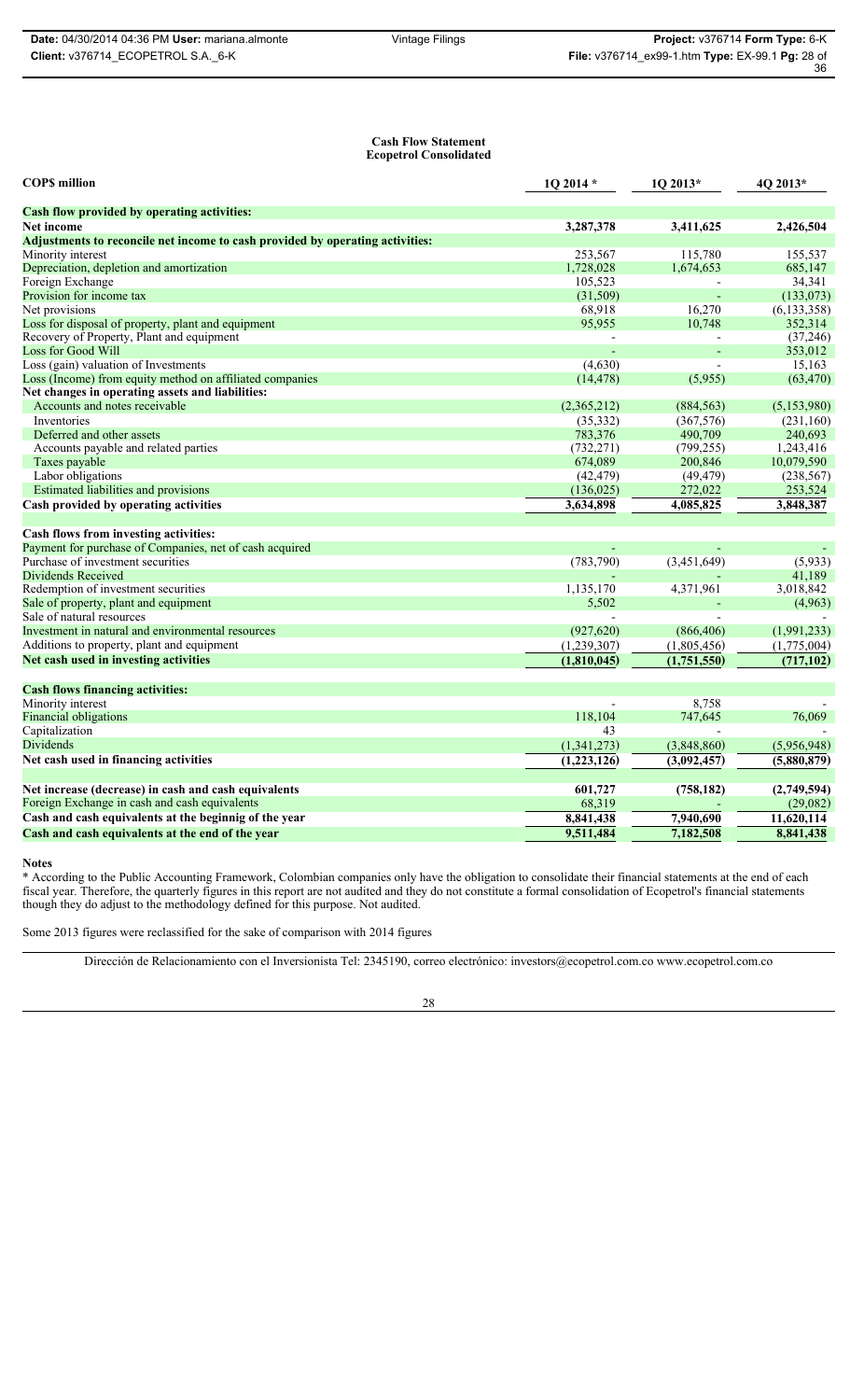# **Reconciliation of EBITDA**

**Ecopetrol S.A.**

| <b>COPS Millions</b>                                           | $102014*$ | $102013*$ | $40\,2013*$ |
|----------------------------------------------------------------|-----------|-----------|-------------|
| <b>RECONCILIATION NET INCOME TO EBITDA</b>                     |           |           |             |
| Net Income                                                     | 3,225,828 | 3.495.681 | 2,629,661   |
| Depreciations, depletions and amortizations                    | 1,329,428 | 1,260,275 | 529,108     |
| Net Interest                                                   | 90,684    | 28.241    | 43,806      |
| Interest, Tax, Depreciations and Amortizations in subsidiaries | 722,156   | 510,851   | 517,340     |
| Other Taxes                                                    | 638.731   | 650.100   | 254.423     |
| Provision for income tax                                       | 1,697,749 | 1,800,806 | 1,294,098   |
| UNCONSOLIDATED EBITDA                                          | 7,704,576 | 7,745,954 | 5,268,436   |

**Ecopetrol Consolidated**

| <b>COPS Millions</b>                        | $102014*$  | $102013*$  | $402013*$  |
|---------------------------------------------|------------|------------|------------|
| <b>RECONCILIATION NET INCOME TO EBITDA</b>  |            |            |            |
| Net income                                  | 3,287,381  | 3,411,625  | 2,426,505  |
| Depreciations, depletions and amortizations | 1,728,028  | 1,479,308  | 776,589    |
| Net Interest                                | 126.435    | 71.544     | 50.790     |
| Minority interest                           | (196, 346) | (135, 837) | (153, 590) |
| Other Taxes                                 | 736.318    | 775.036    | 321.902    |
| Provision for income tax                    | 2.111.150  | 1.994.804  | 1.479.252  |
| <b>CONSOLIDATED EBITDA</b>                  | 7,792,966  | 7,596,480  | 4,901,448  |

\* Not audited

Some 2013figures were reclassified for the sake of comparison with 2014 figures

Dirección de Relacionamiento con el Inversionista Tel: 2345190, correo electrónico: investors@ecopetrol.com.co www.ecopetrol.com.co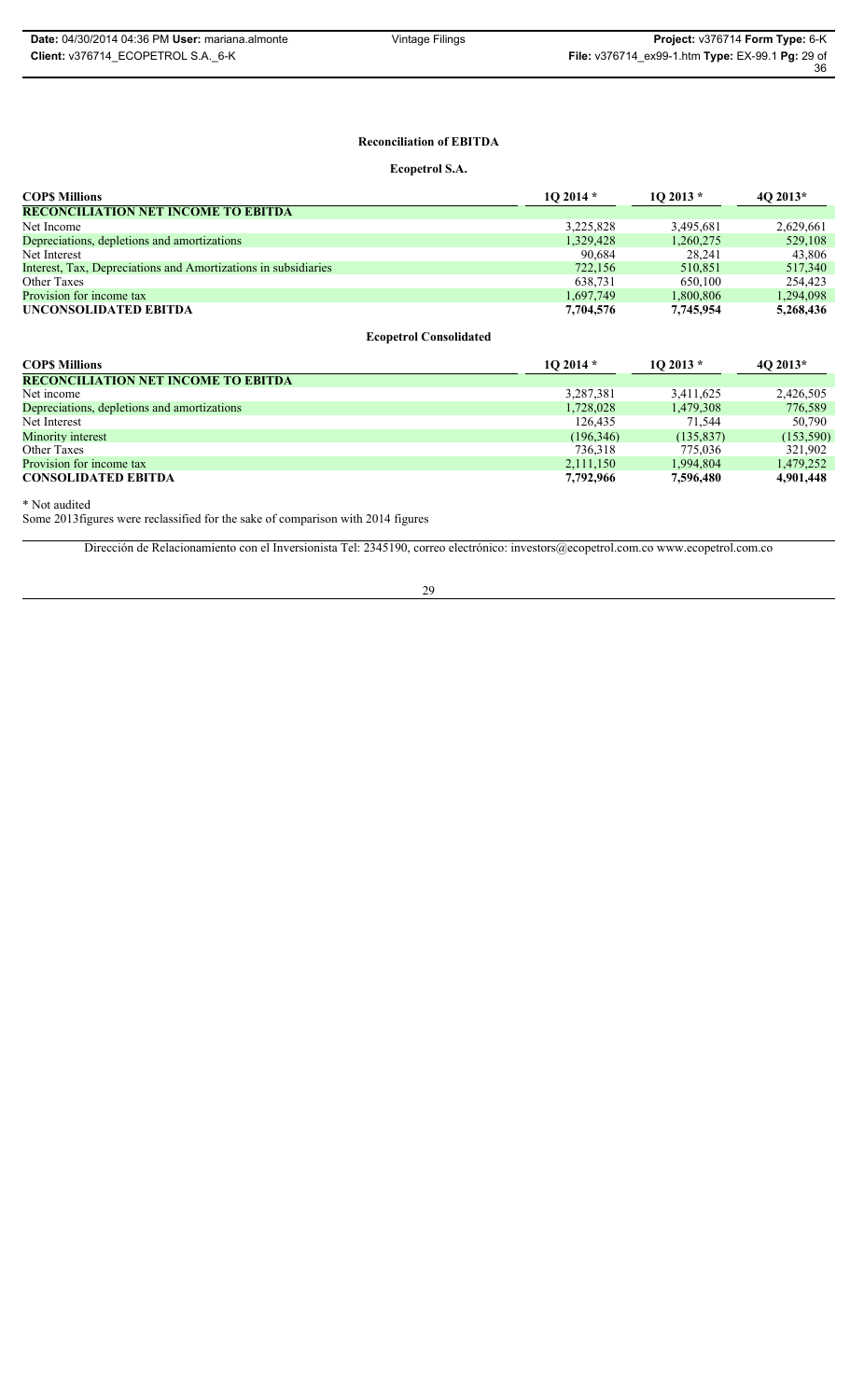# **VII. Exhibits of Subsidiary Results and Shareholder Interest**

Note: The financial results of subsidiary companies have not been audited.

### *Exploration and Production*

### **1. Hocol:**

**Income Statement** 

| <b>Local Sales</b><br><b>Export Sales</b><br>Sales of services<br><b>Total Sales</b><br>Variable Costs | 22.5<br>1,294.8 | 0.1<br>770.9 |
|--------------------------------------------------------------------------------------------------------|-----------------|--------------|
|                                                                                                        |                 |              |
|                                                                                                        |                 |              |
|                                                                                                        |                 |              |
|                                                                                                        | 1,317.3         | 771.0        |
|                                                                                                        | 975.1           | 516.6        |
| <b>Fixed Costs</b>                                                                                     | 128.1           | 88.8         |
| Cost of Sales                                                                                          | 1,103.2         | 605.4        |
| Gross profit                                                                                           | 214.1           | 165.6        |
| <b>Operating Expenses</b>                                                                              | 45.8            | 22.6         |
| <b>Operating Profit</b>                                                                                | 168.3           | 143.0        |
| Non operating, net                                                                                     | (12.6)          | (5.0)        |
| Profit/(Loss) before taxes                                                                             | 155.7           | 138.0        |
| Income tax                                                                                             | 51.3            | 46.6         |
| Net Income/Loss                                                                                        | 104.4           | 91.4         |
|                                                                                                        |                 |              |
| <b>TOTAL EBITDA *</b>                                                                                  | 275.0           | 240.8        |
| <b>EBITDA</b> margin                                                                                   | 20.9%           | 31.2%        |
| <b>EBITDA to EC GROUP**</b>                                                                            | 275.0           | 240.8        |

\* Total EBITDA of the company under COLGAAP

\*\*EBITDA (COLGAAP) contribution to EC group

### **Balance Sheet**

| (COP\$ Billion)                            | As of March 31, As of December<br>2014 | 31, 2013 |
|--------------------------------------------|----------------------------------------|----------|
| Current Assets                             | 1.413.7                                | 1,131.9  |
| Long Term Assets                           | 2,377.0                                | 2,394.0  |
| <b>Total Assets</b>                        | 3,790.7                                | 3,525.9  |
| Current Liabilities                        | 1,228.8                                | 1,080.5  |
| Long Term Liabilities                      | 238.8                                  | 236.6    |
| <b>Total Liabilities</b>                   | 1,467.6                                | 1,317.1  |
| Equity                                     | 2,323.1                                | 2,208.8  |
| Total Liabilities and Shareholders' Equity | 3,790.7                                | 3,525.9  |

Dirección de Relacionamiento con el Inversionista Tel: 2345190, correo electrónico: investors@ecopetrol.com.co www.ecopetrol.com.co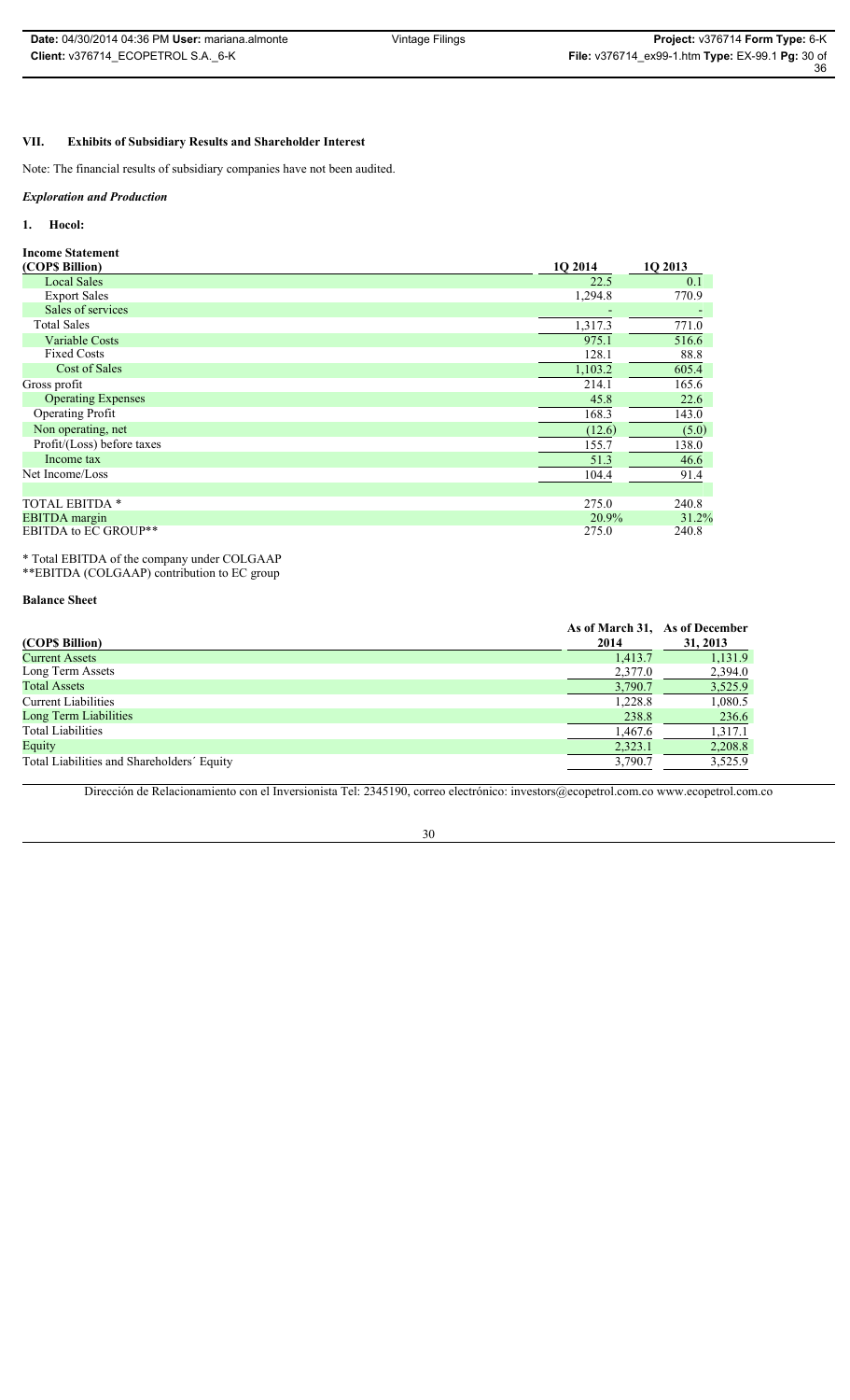### **2. Savia Perú:**

| <b>Income Statement</b>    |         |         |
|----------------------------|---------|---------|
| <b>USS million</b>         | 1Q 2014 | 1Q 2013 |
| <b>Export Sales</b>        | 93.3    | 88.3    |
| <b>Total Sales</b>         | 93.3    | 88.3    |
| <b>Variable Costs</b>      | 25.9    | 27.9    |
| <b>Fixed Costs</b>         | 18.7    | 21.9    |
| Cost of Sales              | 44.6    | 49.8    |
| Gross profit               | 48.7    | 38.5    |
| <b>Operating Expenses</b>  | 15.1    | 16.6    |
| <b>Operating Profit</b>    | 33.6    | 21.9    |
| Profit/(Loss) before taxes | 33.6    | 21.9    |
| Income tax                 | 90.0    | 5.8     |
| Deferred taxes             | 1.4     | 1.8     |
| Net Income/Loss            | 23.2    | 14.4    |
|                            |         |         |
| <b>EBITDA</b>              | 51.4    | 43.6    |
| <b>EBITDA</b> margin       | 55%     | 49%     |

### **Balance Sheet**

|                                            |         | As of March 31, As of December 31, |
|--------------------------------------------|---------|------------------------------------|
| <b>US\$</b> million                        | 2014    | 2013                               |
| <b>Current Assets</b>                      | 202.3   | 190.6                              |
| Long Term Assets                           | 799.4   | 699.3                              |
| <b>Total Assets</b>                        | 1,001.7 | 889.8                              |
| <b>Current Liabilities</b>                 | 295.9   | 238.9                              |
| Long Term Liabilities                      | 88.8    | 117.0                              |
| <b>Total Liabilities</b>                   | 384.7   | 355.9                              |
| Equity                                     | 617.0   | 534.0                              |
| Total Liabilities and Shareholders' Equity | 1,001.7 | 889.8                              |
|                                            |         |                                    |

Dirección de Relacionamiento con el Inversionista Tel: 2345190, correo electrónico: investors@ecopetrol.com.co www.ecopetrol.com.co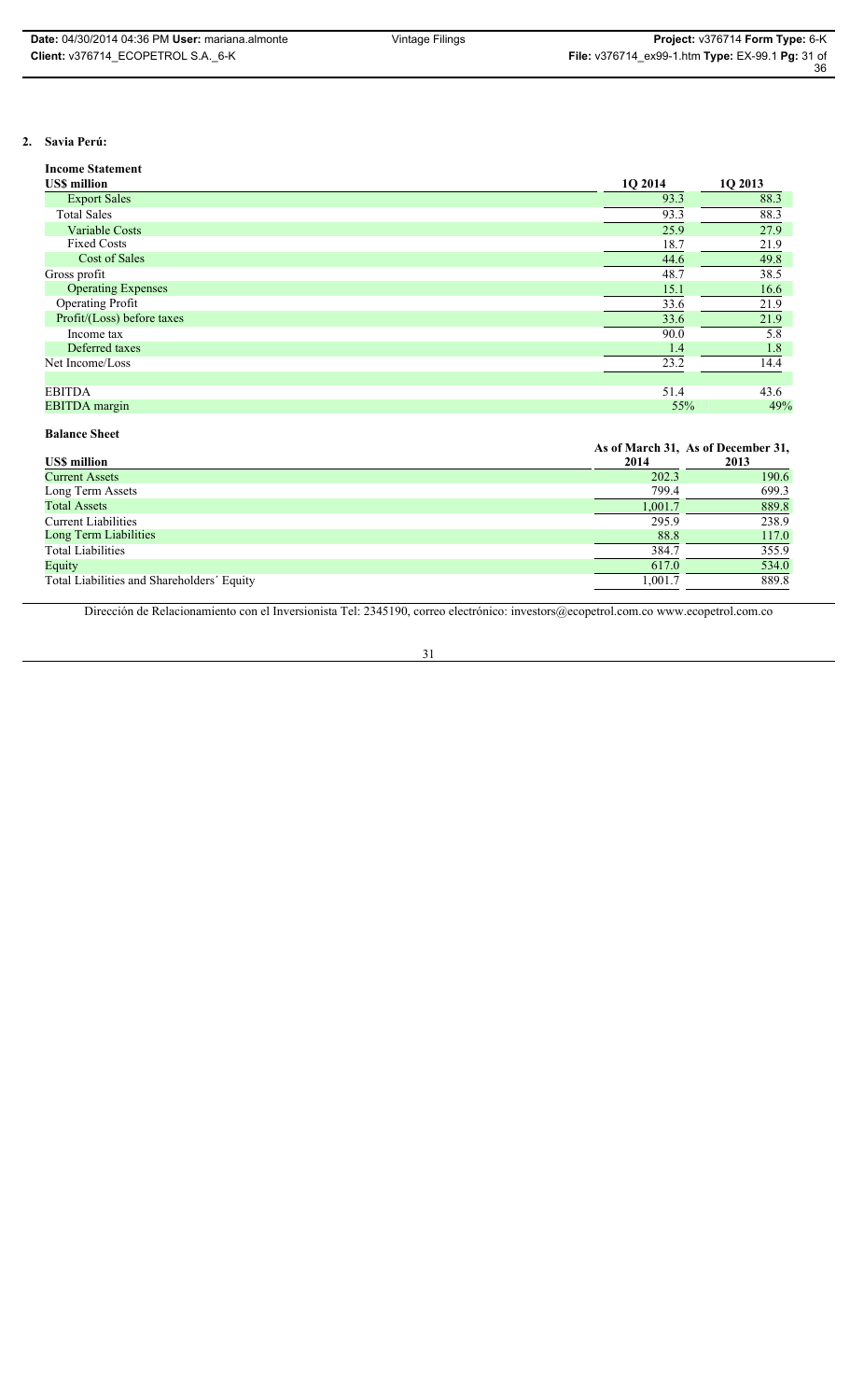# **3. Equion:**

# **Income Statement**

| (COP\$ Billion)             | 10 2014 | 10 2013 |
|-----------------------------|---------|---------|
| <b>Local Sales</b>          | 72.6    | 48.4    |
| <b>Export Sales</b>         | 576.0   | 389.7   |
| <b>Total Sales</b>          | 648.6   | 438.1   |
| Variable Costs              | 404.7   | 268.8   |
| <b>Fixed Costs</b>          | 29.1    | 30.2    |
| Cost of Sales               | 433.8   | 299.0   |
| Gross profit                | 214.8   | 139.1   |
| <b>Operating Expenses</b>   | 22.8    | 17.4    |
| <b>Operating Profit</b>     | 192.0   | 121.7   |
| Non operating, net          | 52.1    | 21.3    |
| Profit/(Loss) before taxes  | 244.1   | 143.0   |
| Income tax                  | 75.7    | 89.1    |
| Net Income/Loss             | 168.4   | 53.9    |
|                             |         |         |
| <b>TOTAL EBITDA *</b>       | 303.0   | 199.0   |
| EBITDA margin               | 46.7%   | 45.4%   |
| <b>EBITDA to EC GROUP**</b> | 155.0   | 101.5   |

\* Total EBITDA of the company under COLGAAP \*\*EBITDA (COLGAAP) contribution to EC group

#### **Balance Sheet**

|                                            |         | As of March 31, As of December 31, |
|--------------------------------------------|---------|------------------------------------|
| (COP\$ Billion)                            | 2014    | 2013                               |
| <b>Current Assets</b>                      | 2,536.0 | 1,981.2                            |
| Long Term Assets                           | 1,845.2 | 1,850.6                            |
| <b>Total Assets</b>                        | 4,381.2 | 3,831.8                            |
| <b>Current Liabilities</b>                 | 1,217.8 | 848.8                              |
| Long Term Liabilities                      | 186.5   | 172.9                              |
| <b>Total Liabilities</b>                   | 1,404.3 | 1,021.7                            |
| Equity                                     | 2,976.9 | 2,810.1                            |
| Total Liabilities and Shareholders' Equity | 4,381.2 | 3,831.8                            |

Dirección de Relacionamiento con el Inversionista Tel: 2345190, correo electrónico: investors@ecopetrol.com.co www.ecopetrol.com.co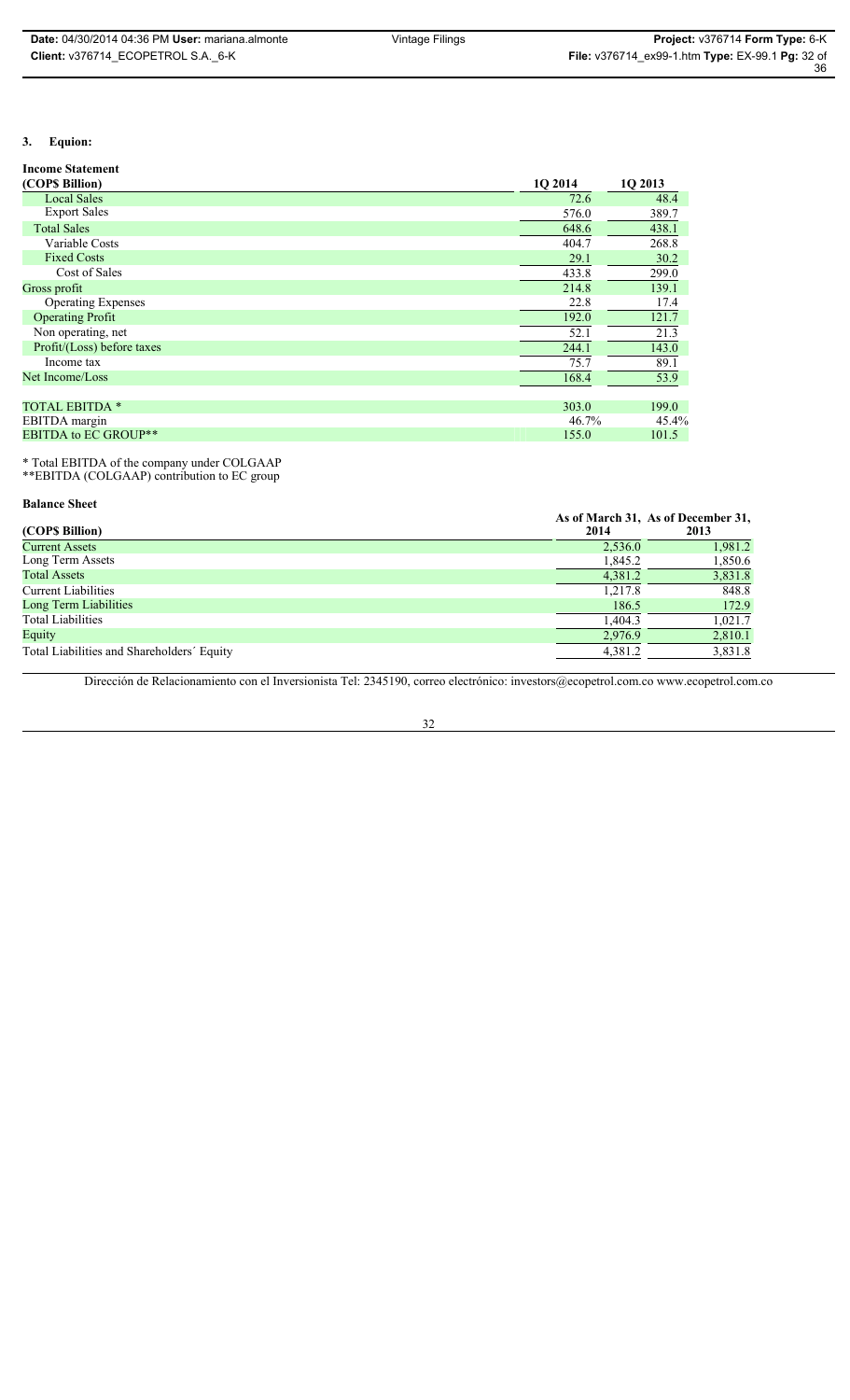# *Refining and Petrochemical*

**1. Propilco:**

| Sales volume (tons)               | 1O 2014  | 10 2013  |
|-----------------------------------|----------|----------|
| Polypropylene                     | 91.033.4 | 86,000.6 |
| Polypropylene marketing for COMAI | 3.119.8  | 2.854.0  |
| Polyethylene marketing            | 5.218.3  | 3.908.3  |
| <b>Total</b>                      | 99,371.5 | 92,762.9 |

### **Income Statement**

| (COP\$ Billion)             | 10 2014 | 10 2013 |
|-----------------------------|---------|---------|
| <b>Local Sales</b>          | 149.7   | 155.2   |
| <b>Export Sales</b>         | 234.6   | 159.5   |
| <b>Total Sales</b>          | 384.3   | 314.7   |
| Variable Costs              | 321.5   | 269.1   |
| <b>Fixed Costs</b>          | 27.6    | 28.0    |
| Cost of Sales               | 349.1   | 297.1   |
| Gross profit                | 35.2    | 17.6    |
| <b>Operating Expenses</b>   | 35.9    | 25.5    |
| <b>Operating Profit</b>     | (0.7)   | (7.9)   |
| Non operating, net          | 4.5     | 1.3     |
| Profit/(Loss) before taxes  | 3.8     | (6.6)   |
| Income tax                  | 1.4     | 0.7     |
| Net Income/Loss             | 2.4     | (7.3)   |
|                             |         |         |
| <b>TOTAL EBITDA *</b>       | 22.7    | 15.0    |
| EBITDA margin               | 5.9%    | 4.8%    |
| <b>EBITDA to EC GROUP**</b> | 22.7    | 15.0    |

\* Total EBITDA of the company under COLGAAP \*\*EBITDA (COLGAAP) contribution to EC group

### **Balance Sheet**

|                                            |         | As of March 31, As of December 31, |
|--------------------------------------------|---------|------------------------------------|
| <b>COPS Billion</b>                        | 2014    | 2013                               |
| Current Assets                             | 740.5   | 705.4                              |
| Long Term Assets                           | 509.4   | 518.6                              |
| <b>Total Assets</b>                        | 1,249.9 | 1,224.0                            |
| Current Liabilities                        | 482.9   | 448.6                              |
| Long Term Liabilities                      | 71.5    | 81.2                               |
| <b>Total Liabilities</b>                   | 554.4   | 529.8                              |
| Equity                                     | 695.5   | 694.2                              |
| Total Liabilities and Shareholders' Equity | 1,249.9 | 1,224.0                            |

Dirección de Relacionamiento con el Inversionista Tel: 2345190, correo electrónico: investors@ecopetrol.com.co www.ecopetrol.com.co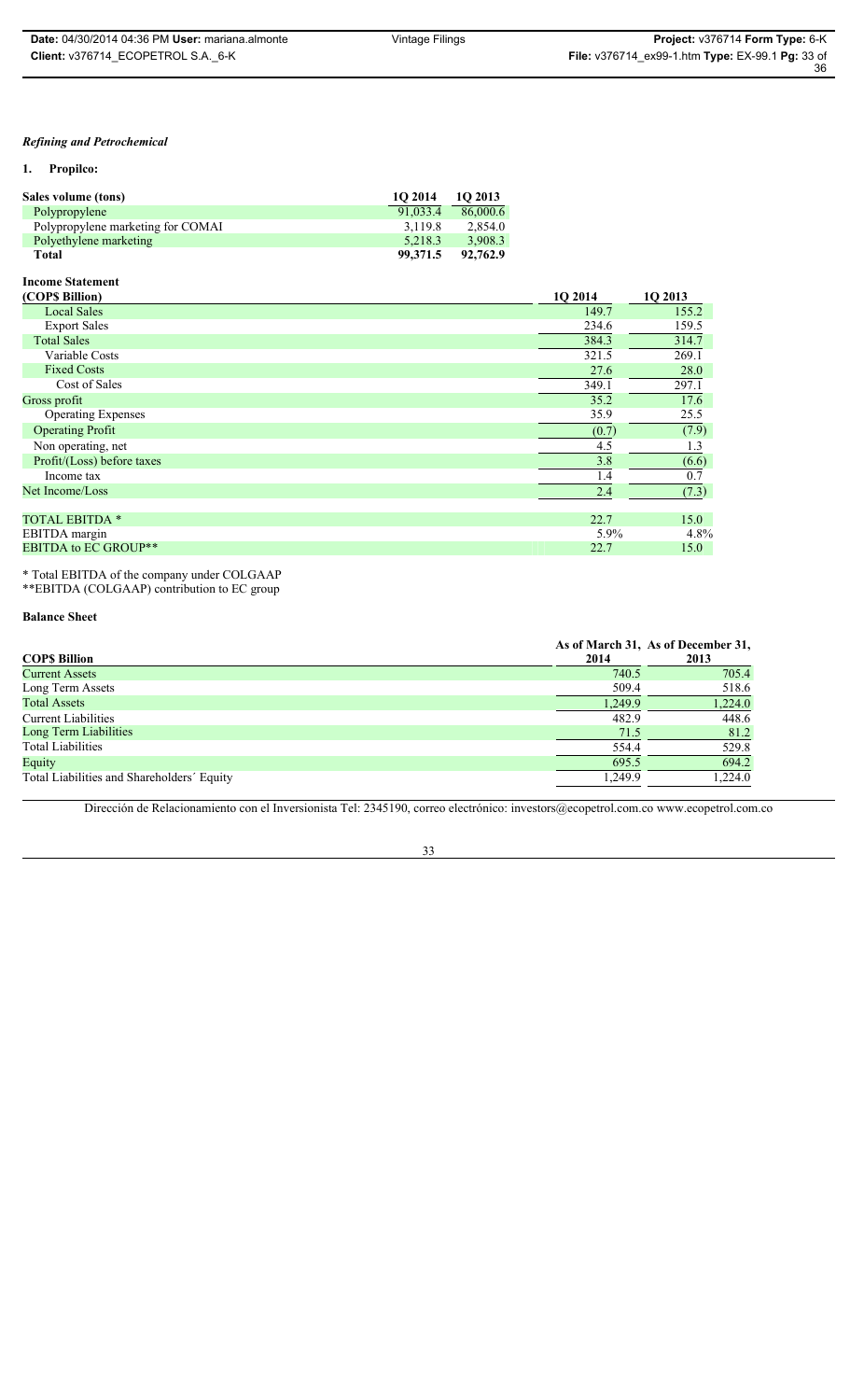36

# **2. Reficar:**

| Sales Volume (mbd)                                  | 10 2014 | 1Q 2013      |       |              |                                    |
|-----------------------------------------------------|---------|--------------|-------|--------------|------------------------------------|
| Local                                               | 35.1    | 49.4         |       |              |                                    |
| International                                       | 38.9    | 51.6         |       |              |                                    |
| Total                                               | 74.0    | <b>101.0</b> |       |              |                                    |
| <b>Ecopetrol sales price to Free</b><br>Trade Zone* |         |              |       | $\Delta$ (%) | Sales volume<br>(mboed)<br>1O 2014 |
| (USS/BI)                                            | 10 2014 | 10 2013      |       |              |                                    |
| Crudes sold to free trade zone                      | 102.1   |              | 108.5 | $(5.9\%)$    | 38.0                               |
| Products sold to free trade zone                    | 98.0    |              | 103.0 | $(4.9\%)$    | 2.7                                |
| Gas sold to free trade zone                         | 30.8    |              | 33.1  | $(6.9\%)$    | 5.4                                |

### **Income Statement**

| (COPS Billion)              | 1Q 2014 | 1Q 2013   |
|-----------------------------|---------|-----------|
| <b>Local Sales</b>          | 515.9   | 1,013.1   |
| <b>Export Sales</b>         | 624.0   | 925.1     |
| <b>Total Sales</b>          | 1,139.9 | 1,938.2   |
| Variable Costs              | 1,091.8 | 1,896.4   |
| <b>Fixed Costs</b>          | 40.4    | 61.0      |
| Cost of Sales               | 1,132.2 | 1,957.4   |
| Gross profit                | 7.7     | (19.2)    |
| <b>Operating Expenses</b>   | 60.0    | 59.1      |
| <b>Operating Profit</b>     | (52.3)  | (78.3)    |
| Non Operating income        | 51.7    | 21.7      |
| Non Operating expenses      | (57.1)  | (60.7)    |
| Profit/(Loss) before taxes  | (57.7)  | (117.3)   |
| Income tax                  | 0.7     | 0.6       |
| Net Income/Loss             | (58.4)  | (117.9)   |
|                             |         |           |
| TOTAL EBITDA*               | 6.7     | (57.80)   |
| <b>EBITDA</b> margin        | 0.6%    | $(3.0\%)$ |
| <b>EBITDA to EC GROUP**</b> | 6.7     | (57.8)    |

\* EBITDA (COLGAAP) contribution to EC group \*\* Total EBITDA of the company under COLGAAP

# **Balance Sheet**

| COPS Billion                               | 2014     | As of March 31, As of December 31,<br>2013 |
|--------------------------------------------|----------|--------------------------------------------|
| Current Assets                             | 1,472.8  | 1,842.2                                    |
| Long Term Assets                           | 13,964.4 | 13,059.3                                   |
| <b>Total Assets</b>                        | 15,437.2 | 14,901.5                                   |
| Current Liabilities                        | 971.0    | 1,322.4                                    |
| Long Term Liabilities                      | 9,576.1  | 9,014.3                                    |
| <b>Total Liabilities</b>                   | 10,547.1 | 10,336.7                                   |
| Equity                                     | 4,890.1  | 4,564.8                                    |
| Total Liabilities and Shareholders' Equity | 15,437.2 | 14,901.5                                   |

Dirección de Relacionamiento con el Inversionista Tel: 2345190, correo electrónico: investors@ecopetrol.com.co www.ecopetrol.com.co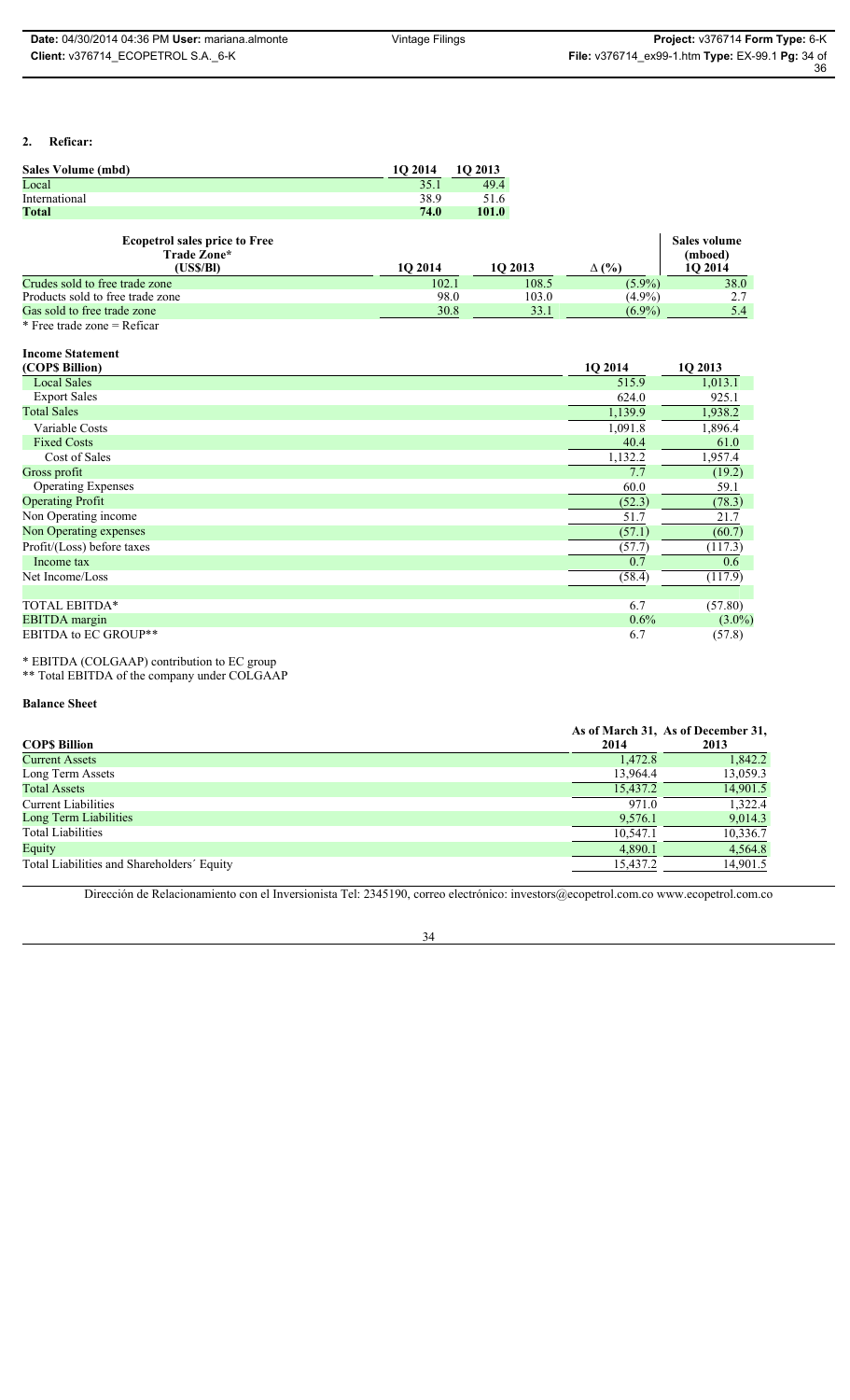# *Transport*

### *1. Cenit*

The financial information presented corresponds to Cenit individually, recognizing application of the participation method to the earnings of the other transport companies of the business group.

# **Income Statement**

| (COP\$ Billion)            | 1Q 2014 | 1Q 2013 |
|----------------------------|---------|---------|
| Sales of services          | 746.5   |         |
| <b>Total Sales</b>         | 746.5   |         |
| <b>Variable Costs</b>      | 28.1    | ۰       |
| <b>Fixed Costs</b>         | 427.9   |         |
| Cost of Sales              | 456.0   |         |
| Gross profit               | 290.5   |         |
| <b>Operating Expenses</b>  | 22.0    | 5.1     |
| <b>Operating Profit</b>    | 268.5   | (5.1)   |
| Non operating, net         | 395.3   | 131.1   |
| Profit/(Loss) before taxes | 663.8   | 126.0   |
| Income tax                 | 70.8    |         |
| Net Income/Loss            | 593.0   | 126.0   |
|                            |         |         |
| <b>TOTAL EBITDA *</b>      | 756.8   | 126.1   |
| <b>EBITDA</b> margin       | 101.4%  | $0.0\%$ |
| EBITDA to EC GROUP**       | 756.8   | 126.1   |

\* Total EBITDA of the company under COLGAAP \*\*EBITDA (COLGAAP) contribution to EC group

**Balance Sheet**

|                                            |           | As of March 31, As of December 31, |
|--------------------------------------------|-----------|------------------------------------|
| COP\$ Billion                              | 2014      | 2013                               |
| Current Assets                             | 1.218.90  | 1,085.00                           |
| Long Term Assets                           | 20,810.30 | 20,267.10                          |
| <b>Total Assets</b>                        | 22,029.20 | 21,352.10                          |
| Current Liabilities                        | 1.932.00  | 1,150.10                           |
| Long Term Liabilities                      | 132.30    | 116.90                             |
| <b>Total Liabilities</b>                   | 2,064.30  | 1,267.00                           |
| Equity                                     | 19.964.90 | 20,085.10                          |
| Total Liabilities and Shareholders' Equity | 22,029.2  | 21,352.1                           |

Dirección de Relacionamiento con el Inversionista Tel: 2345190, correo electrónico: investors@ecopetrol.com.co www.ecopetrol.com.co